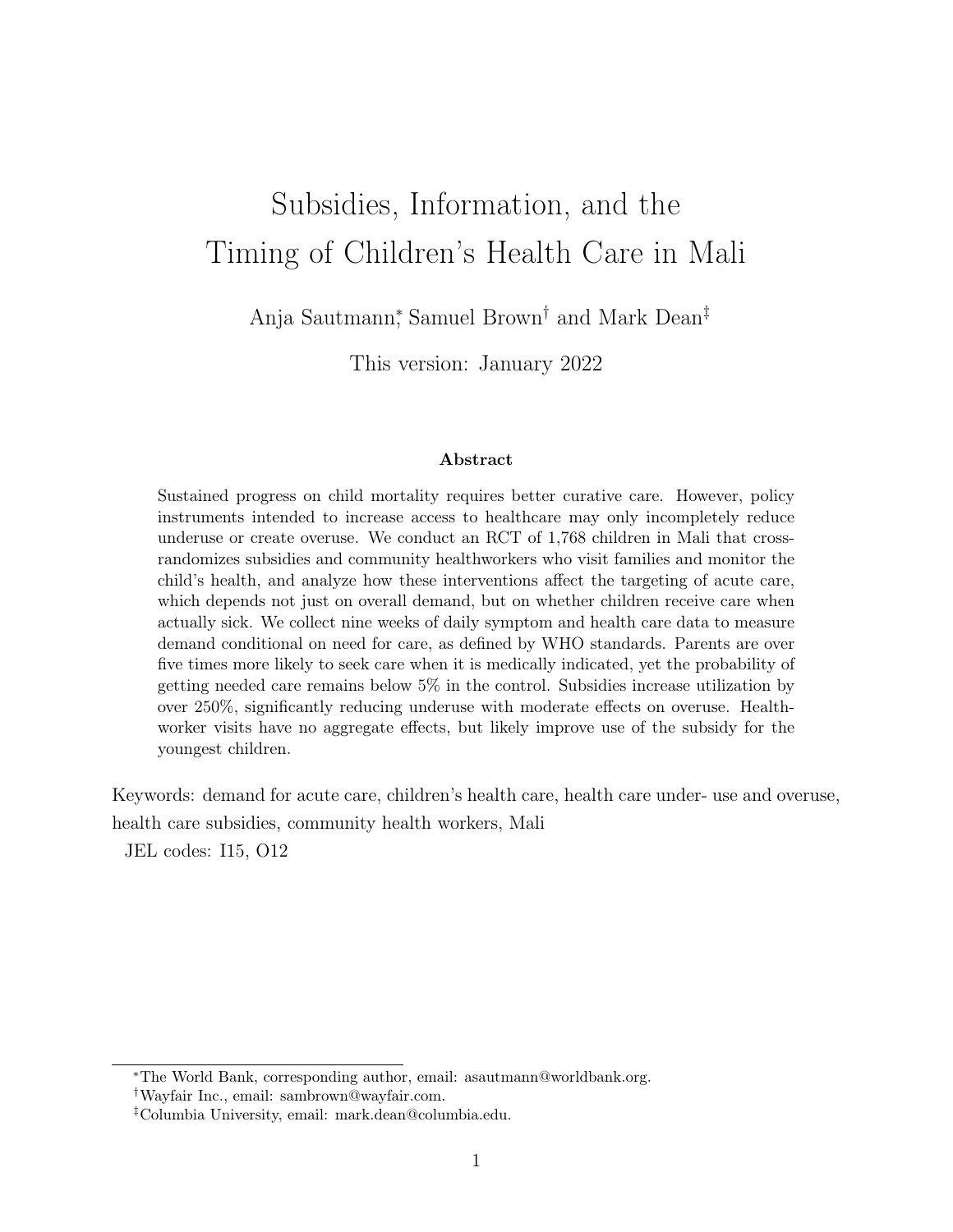#### Acknowledgements

We received invaluable advice and support from Andrew Foster, Duncan Thomas, and Ira Wilson. We would also like to thank Anna Aizer, Daniel Björkegren, Joseph Camardo, Caitlin Cohen, Jishnu Das, Seydou Doumbia, Chris Gill, Rachel Glennerster, Jessica Goldberg, Bentley McLeod, Yusuf Neggers, Emily Oster, Simone Schaner, Dan Silverman, and Dean Yang. Special thanks go to Hamadoun Bocoum, Zorina Curry, Judith Kom, and Fred Wensing, Mali Health and its staff and Board, and Innovations for Poverty Action. We are grateful for funding from Brown University through the Brown Seed Fund Award, the Population Studies and Training Center, and the Rhodes Center, from the Aga Khan Foundation, and from the ESRC/DFID Development Frontiers Award (ES/K01207X/1). The research protocol was approved by the IRB of Brown University (protocol number #1205000629) and the Comité National d'Ethique pour la Santé et les Sciences de la Vie (CNESS) (protocol No. 13/MSHP-SG/CNESS). The study is registered in the AEA RCT Registry with ID AEARCTR-0006603. The findings, interpretations, and conclusions expressed in this paper are entirely those of the authors. They do not necessarily represent the views of the World Bank and its affiliated organizations, or those of the Executive Directors of the World Bank or the governments they represent.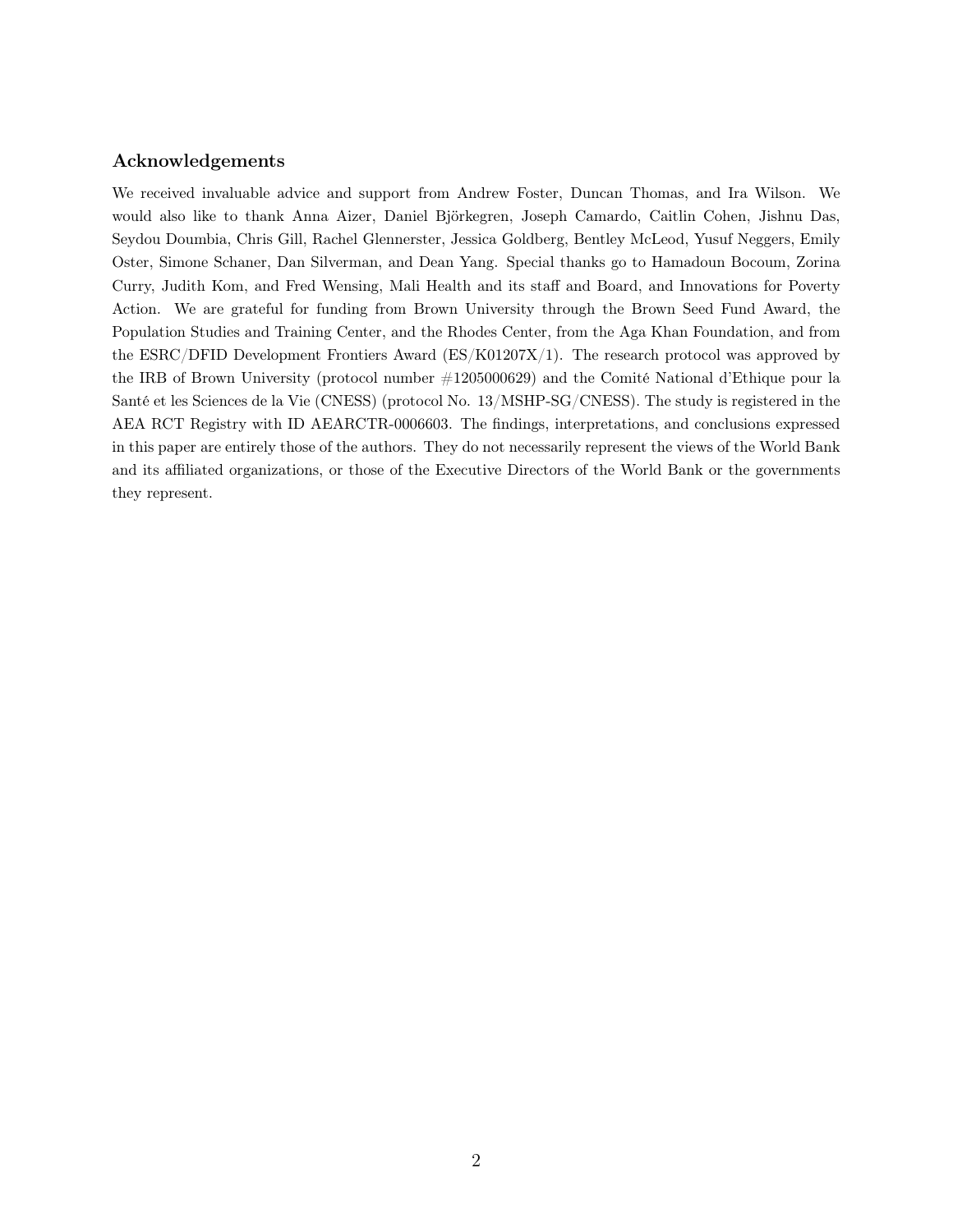## 1 Introduction

In the last two decades, great strides have been made in reducing child mortality, primarily through preventive care programs (e.g. Bhatt et al., 2015). Nonetheless, over five million children under five years died in 2018 alone (Hug et al., 2019). The current consensus is that further progress requires better care for children who are acutely ill. Two demand-side policies have played a key role in this effort: health care subsidies that provide free access to basic services, and home visits by community healthworkers (CHW), who monitor the health of the child and educate caretakers about symptoms.

The policy debate on how to fund primary care for children is longstanding, and a major push is underway towards subsidized or free care to achieve universal health care (UHC). The previous view, embodied in the so-called Bamako Initiative of African health ministers from 1987, had been that user fees are the only reliable way to maintain sustainability and quality of care (e.g. Akin et al., 1987; Jimenez, 1995; Litvack and Bodart, 1993). Yet today, multiple policy and international aid organizations advocate for the universal subsidization of basic primary care for small children and mothers (e.g. Save the Children, 2008; UK Secretary of State for International Development, 2009; Jamison et al., 2013). By 2016, 33 African countries had developed financing strategies to achieve UHC (Barroy et al., 2016; Cotlear and Rosemberg, 2018), and in 2019, Mali's Ministry of Health announced its intention to provide free children's and mothers' health care by 2022, at an estimated cost of \$120 million, although it acknowledged funding gaps (Adepoju, 2019). While political turbulence and the Covid-19 crisis have stalled the reforms, this proposal will likely serve as a benchmark for future health policy in Mali. The removal of user fees has been accompanied by an expansion and formalization of community health worker (CHW) programs (Singh and Sachs, 2013). CHW provide preventive care and instruction, but also support curative care by guiding the use of formal care and monitoring children's symptoms. Recent estimates count over 300,000 CHW in Sub-Saharan Africa and over 2000 CHW in Mali alone (Saint-Firmin et al., 2018; 1 Million Community Healthworkers Campaign, 2021), and the Malian health reform includes an expansion of the existing CHW network.

As African health care systems move towards more fully subsidized access – at considerable cost – it is important for effective policy making and the sustainability of the health care system to understand how exactly healthcare demand is affected. Are unfilled health care needs better met? What share of expenses may be paying for unnecessary treatment? In other words, we need to understand the allocation of acute care. It is known that subsidies for preventive care can greatly increase demand and thereby reduce underuse (Ashraf et al., 2010; Dupas and Cohen, 2010; Ashraf et al., 2013; Dupas, 2014; Miguel and Kremer, 2004,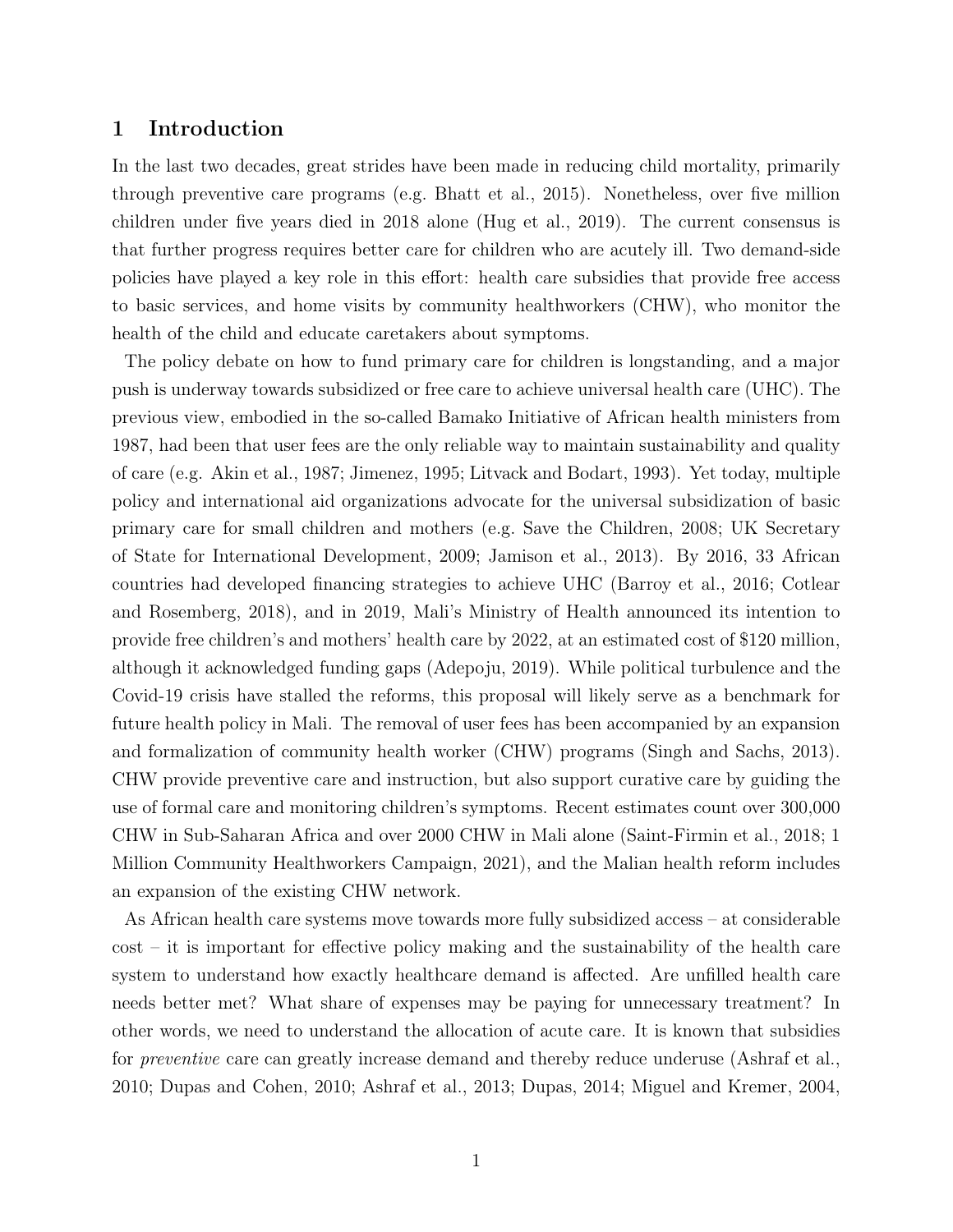see also Kremer and Glennerster, 2012). But unlike for prevention, whether and when acute health care is needed depends on the child's health status, and it is up to the child's caretakers at home to monitor symptoms and make decisions about utilization of care.

Increased utilization in response to lower cost can lead to a more efficient allocation of care if there are access barriers, for example if parents face credit constraints, underestimate the child's health care needs, prioritize the costs to them or the family at large over the benefits to the child, or disregard the negative externalities of untreated infection. At the same time, subsidies may worsen the allocation and cause the waste of scarce resources if they lead parents to overuse care. The risk of overuse may be higher if geographical distance is not a primary barrier, as is the case in urban areas, and this is a particular concern given that increased demand in response to UHC will in practice challenge existing supply capacities. In this context, it is important to understand to what degree CHW can improve the allocation of acute care, either on their own or in combination with a subsidy program. If information is an important barrier, monitoring and health education provided by CHWs have the potential to increase care seeking among children in need, while crucially also preventing or reducing overuse.

Evaluating the allocation of acute care is a challenge, because even when utilization is measured, most data do not contain information on care seeking in response to symptoms. This can distort measured behavioral effects if illness incidence varies between treatment groups. Moreover, it makes it hard to interpret the existing evidence on the effects of demand side policies such as subsidies and CHW. For instance, one RCT in Ghana and a difference-in-difference analysis from South Africa document positive effects of user fee removal on some health outcomes for children (Tanaka, 2014; Powell-Jackson et al., 2014).<sup>1</sup> But randomized trials of health insurance subsidies in Nicaragua, Mexico, and, most recently, India have resulted in few health or utilization effects, with often low uptake and retention (King et al., 2009; Thornton et al., 2010; Malani et al., 2021). As Malani et al. also note, even very large health insurance trials may not be powered to detect mortality reductions. Given this mixed evidence and the challenge of analyzing effects on rare events, information on utilization conditional on the child's health status is central to interpreting the demand response to policy interventions. If utilitzation is low, such data can for example disentangle whether there is no significant unfilled need for care or whether an intervention failed to curb underuse, perhaps due to unobserved supply-side effects. If utilization is high, it can help understand what share constitutes overuse vs. appropriate use.

In this study, we measure effect of subsidies and CHW visits on healthcare demand condi-

<sup>&</sup>lt;sup>1</sup>There are surprisingly few studies on the health effects of removing user fees, and review articles note the mixed quality of the evidence (Ridde and Morestin, 2012; Dzakpasu et al., 2013).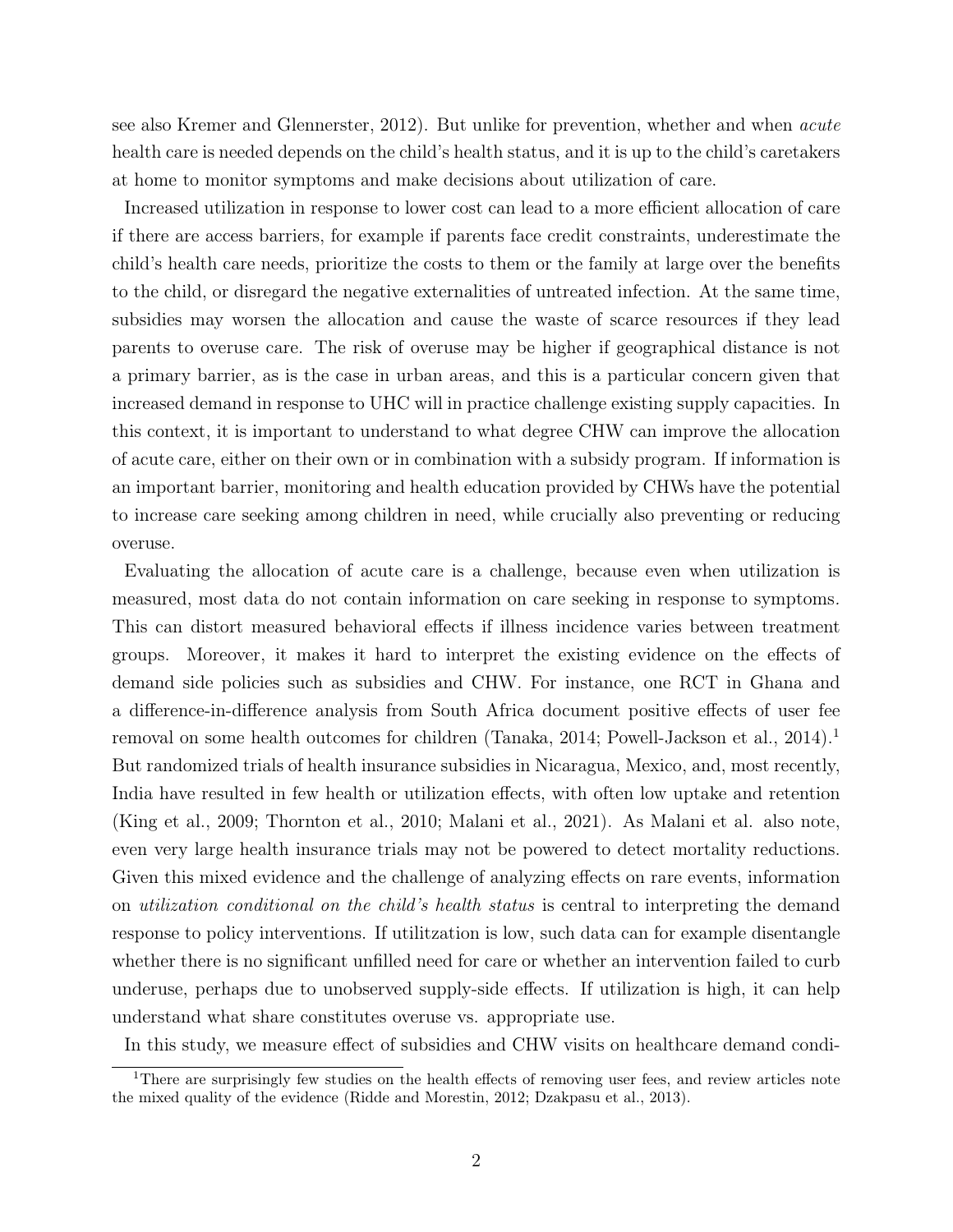tional on illness, using novel health data collected at home. In partnership with the NGO Mali Health, we conducted a randomized control trial of a health care subsidy, which reduced primary care cost per formal care visit for children under five years by 72% on average, and a community healthworker (CHW) program, for which CHWs visit families biweekly and teach them basic health knowledge. The interventions were cross-randomized at the compound (dwelling) level, with a final sample of 1768 children from 642 compounds. Comprehensive quality controls at Mali Health's partner clinics and the small sample mitigate general equilibrium effects and allow us to focus on the demand response to the interventions.

Nine months after intervention start, we collected nine weeks of daily data on children's health and health care. We recorded all health consultations along with 14 symptoms that are key in the detection of the main causes of child mortality in resource-poor settings, and used this data to construct illness spells and estimate demand for formal health care during the spell. Building on WHO guidelines for CHWs, we can derive when a child should seek a formal medical evaluation by a doctor, based on the duration and type of symptoms.<sup>2</sup> The guidelines we apply are used by public health systems and NGOs in over 80 countries, including our partner NGO Mali Health, who based their CHW training on them. Given that the optimal solution to the social planner's problem of health care timing cannot be directly observed, they help us make a partial assessment of the effect of the interventions on the targeting of care. First, they provide a ranking by severity from a medical perspective and therefore relative value of care: a policymaker who wants to improve population health should aim to increase care seeking on days when care is required by these guidelines over other days, all else equal. Second, they allow us to measure whether the CHW actually improve adherence to the guidelines they teach (see also Section 3 for a discussion).

We organize our empirical results with the help of a framework that treats care seeking as a stopping problem, where parents decide to seek care on any day of a given illness spell conditional on spell length and symptoms. This captures the intuition that a set of initial symptoms will become more concerning as the illness persists or new symptoms arise. The value of waiting instead of seeking care immediately lies in the possibility of avoiding a facility visit altogether. We treat the WHO guidelines as the preferences of the policy maker. The policy maker may disagree with the parent at what point care should be sought,

<sup>2</sup>We used a set of symptoms as well as careseeking guidelines derived from the Integrated Management of Childhood Illness (IMCI) guidelines for community healthworkers. The IMCI was developed by Unicef and the World Health Organization. The version adapted for the use by community healthworkers is called C-IMCI, see WHO (2014); WHO Department of Child and Adolescent Health and Development (2005); UNICEF Health Section (1999); Rosales and Weinhauer (2003) and Arifeen et al. (2009). The guidelines are quite intuitive – for example, they prescribe immediate care if symptoms indicate a risk of malaria, but treat coughing or diarrhea as harmless unless they last unusually long or cause complications that point to pneumonia or dysentery (see section 3).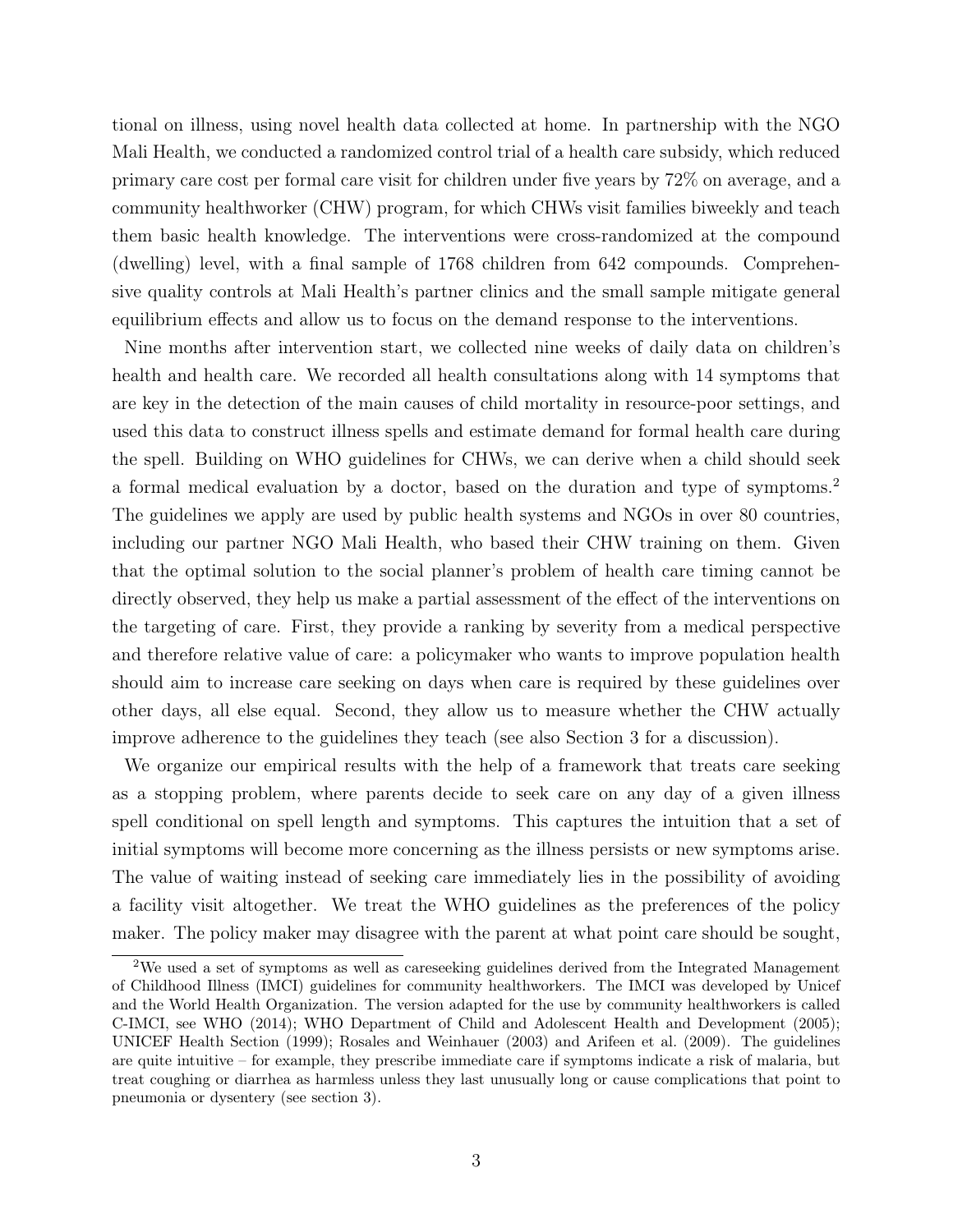e.g. because of a different cost-benefit trade-off or a better understanding of the illness. Parents may therefore overuse care relative to the policymaker's assessment by going to the doctor too early, before care is required, or underuse it, by going too late. Subsidies will lower the parents' cost threshold and lead to earlier (more) care, which can represent either an reduction in underutilization or an increase in overutilization. Providing information about the child's health through the CHW has the potential to improve the allocation of care, but only if the parents' cost-benefit assessment is aligned with that of the policymaker. This may make the CHW and subsidy interventions complements in achieving better curative care: essentially, the CHW provide advice on when to seek care, and the subsidy allows the parent to follow through on that advice.

We observe 3747 illness spells – more than two per child – with an average length of 6.4 days, of which 3.0 are "care-required" days. We find that overuse according to WHO recommendations is rare in the control group, even though there is surprisingly large scope: about half of all illness spells end without ever requiring care.<sup>3</sup> By contrast, underuse is rampant, with a probability of care-seeking on a care-required day of five percent or lower. As a result, only 11% of spells that reach "care required" status actually receive formal care. Overall, there is evidence that cost constraints are more binding than information constraints: the probability of care is on average more than five times higher on days when care is required than when it is not, suggesting that parents are able to differentiate illness severity as embodied in the WHO care recommendations, but they delay the doctor visit longer than recommended.

The subsidy increased the probability of seeking care on any day of an illness spell by 250% and the total value of care received by over 80%. Importantly, this increase does not crowd out private spending on acute care, and the bulk of the increase occurs on care-required days. More than 70% of the doctor visits that the subsidy generates are recommended by WHO guidelines. By contrast, providing health information to parents through CHW visits has no aggregate effects on demand in our sample, consistent with parents already being able to distinguish need for care. That said, exploratory analysis uncovers substantial heterogeneity by age. For children up to one year old who receive the subsidy, CHW visits lead to a significant additional reduction in underuse of care. This important finding suggests that the subsidy and information interventions complement each other in improving care for

<sup>&</sup>lt;sup>3</sup>Note that the idea of seeing the doctor too early hinges on the possibility that an illness may pass harmlessly without entering "care required" status. Nonetheless, a spell that enters "care required" status may end without treatment. "Care required" should be interpreted to mean that the risk of harm or death is sufficiently high to warrant the cost of care, even if the illness may ex post pass without apparent harm. Indeed, more than 85% of illness spells in our sample end despite not receiving any formal care, including those that would have required care according to the IMCI guidelines by the WHO.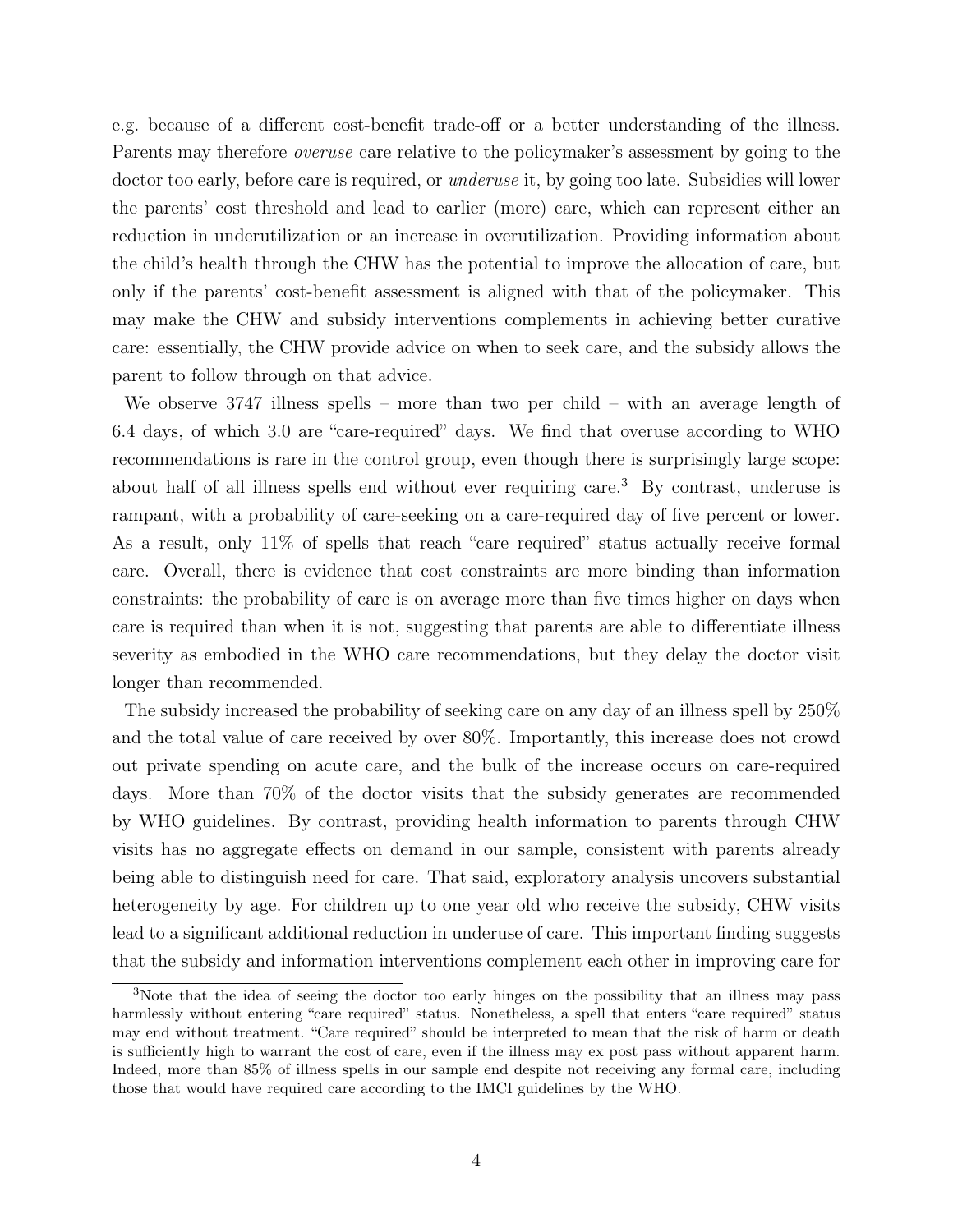the age group with the highest mortality risk. In an abridged 2014 follow-up survey, we find a matching increase in formal care for diarrhea among 0-2 year old children in the full program group only, although we are unable to classify whether this care is required by WHO standards (Dean and Sautmann (2022)).

Overall, our results are consistent with cost constituting a primary barrier to appropriate care in our population, along with potentially higher information barriers for the lowest age group, in line with qualitative evidence on the greater difficulty parents have in recognizing illness in young children (Charlet et al., 2017). The results are encouraging for the planned roll-out of subsidized care in Mali, supported potentially by CHW activities focused on better curative care for infants. Our findings complement a study in Bamako by the NGO Muso and the Malian Ministry of Health in 2008-2015 (Johnson et al., 2013, 2018), which found reduced incidence of febrile illness and mortality after the introduction of CHW visits, user fee removal, and health system strengthening measures (although the program effects cannot be easily distinguished from other time trends). Our experiment directly shows changes in curative care seeking in response to the interventions, pointing to better formal care seeking as an important pathway for positive health outcome effects. The CHW effects for acute care utilization call for further study, given the important role of CHW interventions in health policy in general and in Mali in particular.

Our paper contributes more broadly to the literature on curative health care for children in low-income countries, aided by novel daily panel data. Research on policies intended to improve acute care is still fairly rare, with some exceptions, such as Powell-Jackson et al.  $(2014).4$  The problem of underuse is known to be severe for preventive goods, where the benefits are nearly universal, but also often abstract and far off. Our results show that underuse is similarly pervasive at the extensive margin of acute care, that is, the decision to visit a provider. We show that subsidies can substantially improve utilization at this margin. These results contrast with Cohen et al. (2015) and Lopez et al. (2022), who examine the effect of subsidies for malaria drugs at the point of purchase. Both papers document that there are significant rates of overtreatment that increase with subsidization. Similarly, patient audit studies have shown low-quality diagnostic and treatment choices, which often result in non-indicated or mis-targeted treatment, in a range of low and low middle income contexts Das et al. (2016); Currie et al. (2014). The reasons for overtreatment range from financial incentives for providers to patients demanding powerful medicines. This points to a challenging twin problem, where underuse at the extensive margin, in the form of too few contacts with the health care system, occurs simultaneously with overuse at the

<sup>4</sup>Das and Sánchez-Páramo (2003) have weekly data on illness and document the variation in demand that comes from differential illness incidence, but do not study demand interventions.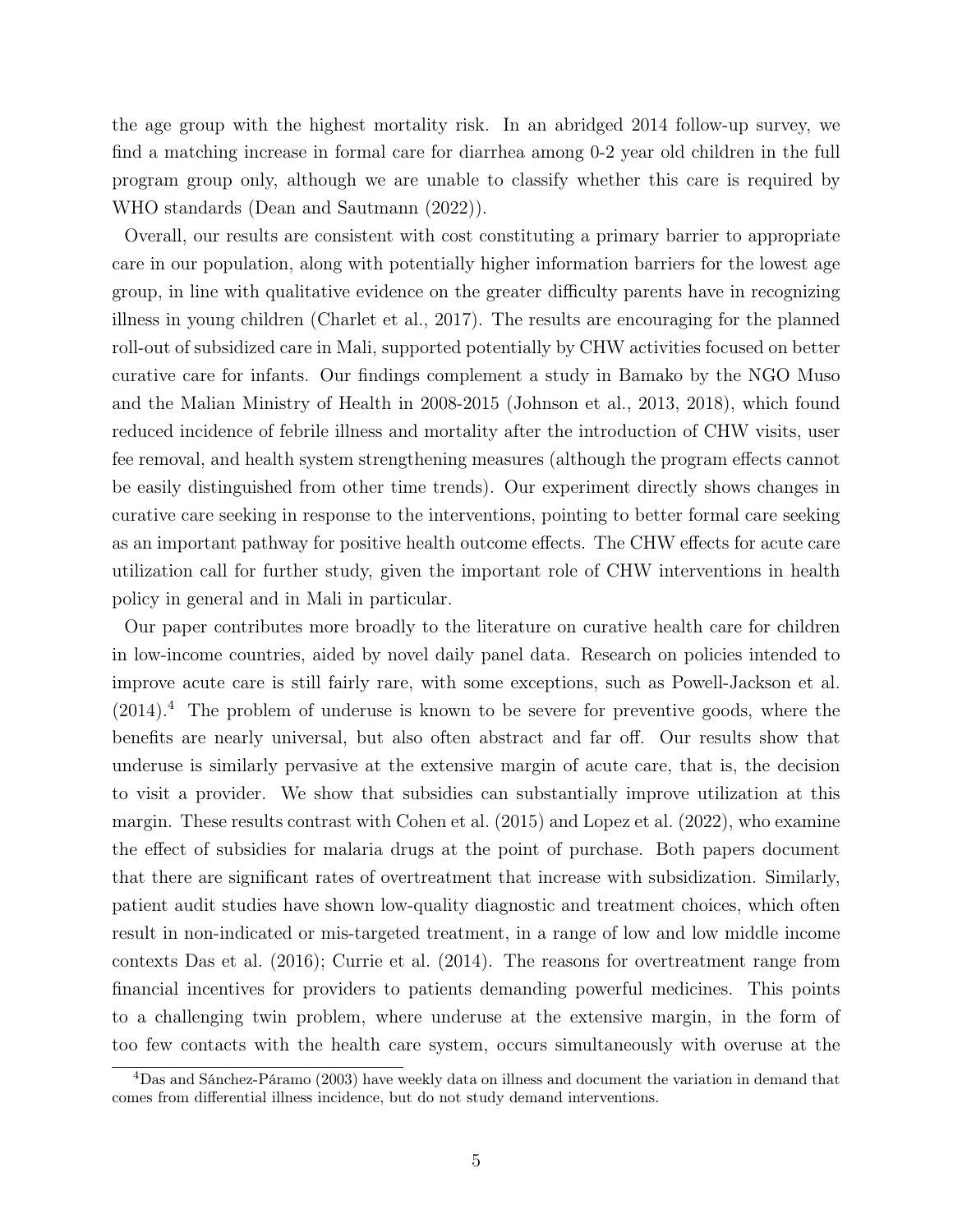intensive margin, in the form of overmedication conditional on such a contact. Subsidies that increase access are more likely to induce overuse when there are fewer cost controls, such as those implemented by Mali Health. Thus, efforts to reduce the cost of care likely require accompanying measures to limit non-indicated or overly expensive treatment.<sup>5</sup>

An innovation in this paper is to apply hazard models to spell data collected at home to be able to estimate the effects of the interventions on care seeking conditional on health status. In section 5.5, we discuss the advantages of this approach for making out-of-sample predictions and for understanding selection effects in demand analysis based on health system contacts, that is, records of health consultations or health insurance claims. Since sickness spells can and do frequently end without treatment, selection bias is pervasive.<sup>6</sup> For example, we show that children with the subsidy who visit the clinic have been actually sick weakly longer, because the treatment succeeds at bringing children to the clinic whose parents tend to wait longer before seeking care.<sup>7</sup>

In a companion paper (Dean and Sautmann (2022)) we report data from a follow up survey conducted in 2014. Unlike the 2013 data we use here, the 2014 survey did not include detailed health diary data, and so cannot be used to study the impact of subsidies and CHW visits on healthcare demand conditional on health state, the central point of this paper. Instead, it focused on measures of health knowledge, use of preventive care, evidence of malnutrition, and diarrhea incidence and care. Using this broader set of measures, Dean and Sautmann (2022) do identify positive CHW effects, including complementary effects of CHW and subsidies, as we discuss in section 5.4.

Section 2 describes the policy environment and the RCT intervention and survey design. Section 3 discusses our use of the IMCI measures. Section 4 introduces a framework for demand for curative care and the effects of subsidy and information policies and section 5 describes the empirical results. Section 6 concludes with a brief discussion of policy implications.

<sup>&</sup>lt;sup>5</sup>Also related is work by Fischer et al. (2014), who test for learning and reference dependence as they vary prices in door-to-door sales of over-the-counter drugs (but do not focus on over- or underuse).

<sup>&</sup>lt;sup>6</sup>In most other spell data economists use, e.g. unemployment spells, there are no equivalent sources of censoring.

<sup>7</sup>One of the few data sets we are aware of that has panel spell data, the 1987 National Medical Expenditure Survey for the United States, includes only spells that lead to medical care use or work absenteeism. Gilleskie (1998) recognizes the selection problem but can only address it by estimating the probabilities of unobserved health events parametrically. With administrative data e.g. from insurance claims (Manning et al. (1987); Finkelstein et al. (2012)), illness spells can only be studied indirectly, by grouping claims into treatment episodes, see Stoddart and Barer (1981); Hornbeck et al. (1985); Keeler et al. (1988); Santos Silva and Windmeijer (2001). A public health literature studies the covariates of the delay in seeking care for specific diseases (see Storla et al. (2008) and Nguyen et al. (2010) for reviews).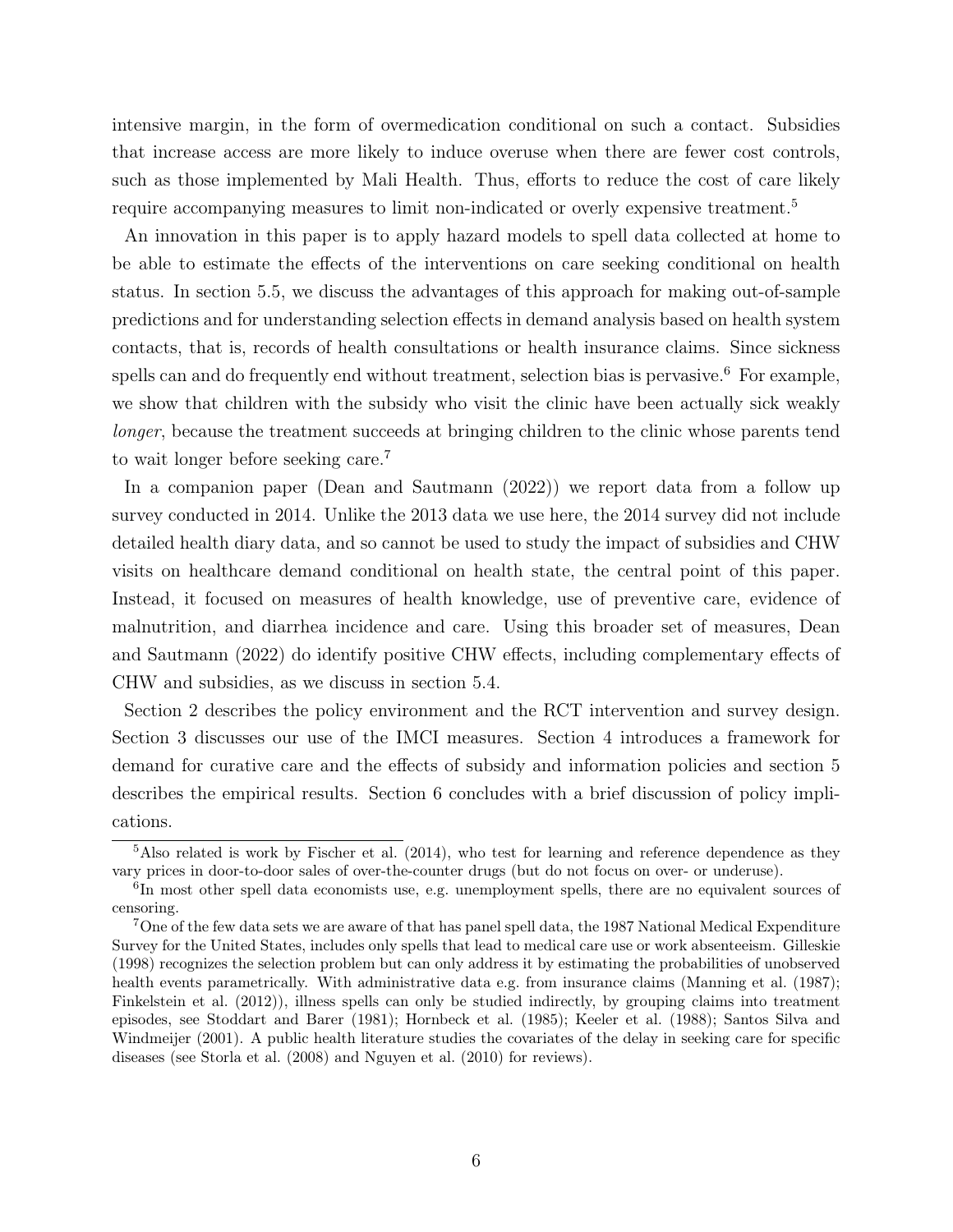## 2 Study Background and Data Collection

The Malian health care system builds on a network of community health clinics or *centres* de santé communautaires (CSCOMs). A CSCOM has typically one or two trained doctors on duty and sells prescribed medications through an attached pharmacy. At the time of the study, CSCOM care was partly subsidized, but primarily funded by user fees, in accord with the Bamako Initiative from 1987, which advocated self-sustaining, decentralized public health care across West Africa. The public health care system is flanked by a private formal sector with higher prices, and informal sources such as market stalls (see below).

This study was conducted in Sikoro, a peri-urban area of the capital of Mali, Bamako. Most roads are unpaved, and many dwellings are not connected to the water supply or the sewage system. In and after the wet season the incidence of waterborne diseases (diarrhea) and malaria is highest. Mali has high rates of maternal and child mortality, especially in rural areas. Poor urban areas have better health care access and lower rates of mortality, but still often lack basic health services. Mali's urban areas resemble those elsewhere in West and Sub-Saharan Africa, although literacy rates in Mali tend to be lower and fertility and child mortality rates higher (see table C.1 in the online appendix). This makes child health interventions particularly important here.

## 2.1 Study Design

Mali Health started the Action for Health (AfH) program in 2010 in collaboration with the two local clinics (CSCOMs) in Sikoro. The full AfH program combines subsidized health care and biweekly CHW visits.

The subsidy is administered via a personalized card that entitles the child to unlimited free consultations at a partner clinic, and free treatment and medication for any illness due to diarrhea/malnutrition, malaria, vaccine-preventable diseases, and respiratory infection (together causing the vast majority of child deaths outside of neonatal conditions). Families have to cover remaining expenses, for example for services that are not part of the standard treatment course for a given diagnosis.

The CHW have a range of tasks. Most importantly for this study, they track a set of simple health indicators and advise families when to visit a doctor or alternatively what care to provide at home, such as oral rehydration treatment (ORT) in mild cases of diarrhea. Additionally, they teach good health practices and dispense water chlorination tablets for households with no access to clean water.<sup>8</sup> CHWs are recruited locally and their train-

<sup>&</sup>lt;sup>8</sup>We analyze effects of the two interventions on preventive care and longer-term health in a separate paper. We find no impact on illness incidence in the 2013 data used here, and measured chlorination levels in 2014 do not significantly differ between treatment groups. For more detail, see section 5 below and Dean and Sautmann, 2022.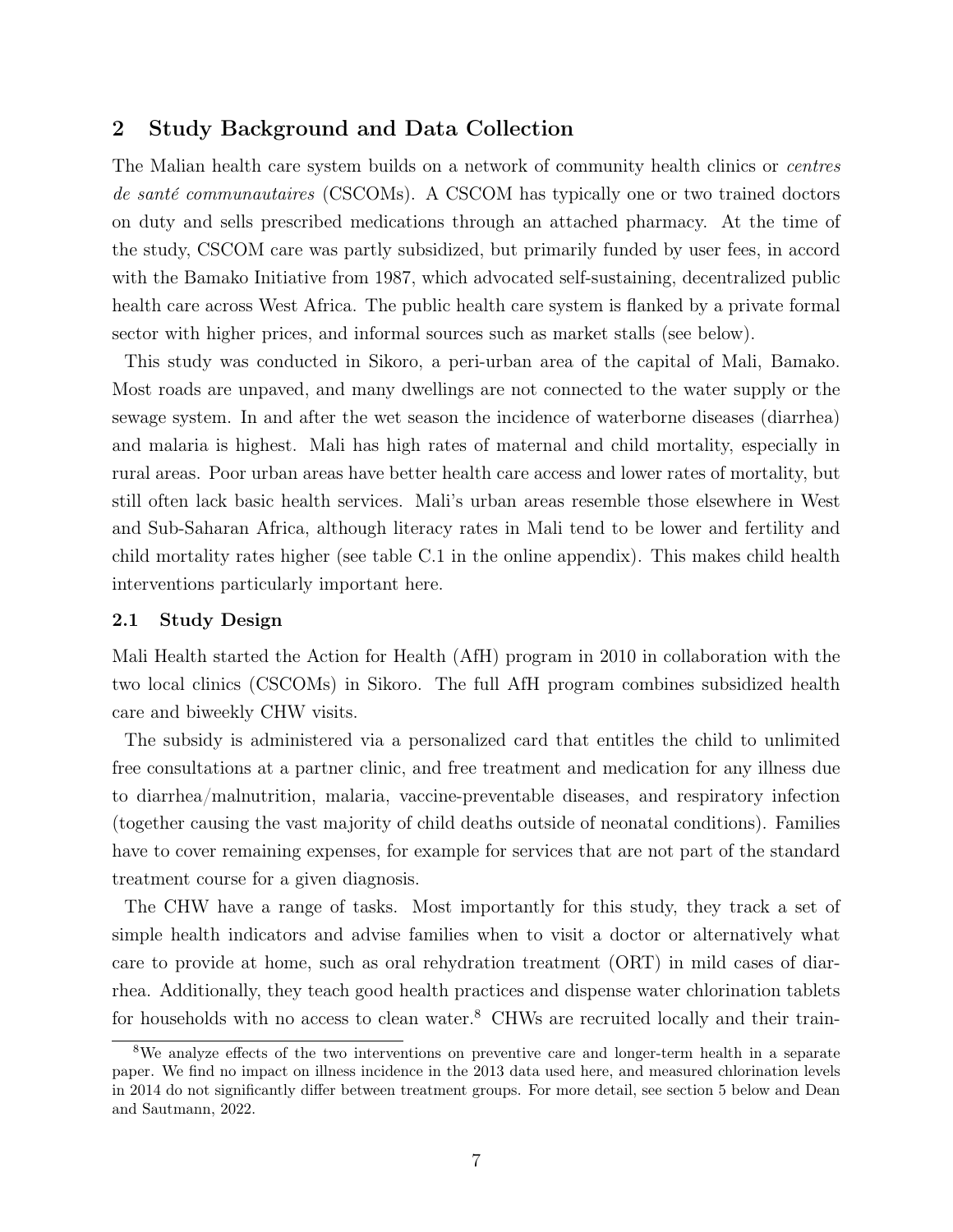ing follows the C-IMCI (Rosales and Weinhauer (2003)), a set of guidelines for community healthworkers that incorporates the WHO's and UNICEF's "Integrated Management of Childhood Illness" recommendations for when to refer children to formal health care (WHO (2014); WHO Department of Child and Adolescent Health and Development (2005); see also below).

Note that the role of the CHW may be more expansive in locations where formal care is less easily accessible. In rural areas, the CHW may for example provide basic medications and administer rapid tests. This is not the case in the CHW program we consider here. While CHWs programs were initially conceived as a way to reach patients in remote locations, many CHW work in practice in urban or peri-urban areas. Comprehensive data is sparse, but even in national CHW programs that target rural populations, a significant share of healthworkers operate in urban areas (e.g. 20% of CHW in Pakistan, Brook (2009)). In Mali, 6% of CHW work in Bamako ((Saint-Firmin et al., 2018)).

The research design took advantage of the second planned roll-out wave of AfH. Mali Health conducted a census in their expansion area in mid-2012 to enumerate all families with children under five years of age (or a pregnant mother) who satisfied a proxy-means test designed to select approximately the poorest third of households. After the baseline survey in 2012, data were collected in two surveys in 2013 and 2014 during the period of highest malaria and diarrhea incidence (September-November). All households identified in the census that were found at baseline were included in the random assignment to the different treatment groups and revisited in 2013.

In this study we use demographic, location, and household asset data collected in the baseline survey, and daily health diary data on children collected during the 2013 follow-up. The unit of randomization is the compound. A compound may house more than one household, and typically consists of a few rooms around a common courtyard with shared latrines and other facilities. After stratifying compounds by average household assets, number of eligible children, and location, each was assigned to the subsidy-only group, the CHW-only group, the full treatment group, or the control. The healthworkers in the two CHW treatment groups were trained and managed separately, to avoid spillovers.<sup>9</sup>

The focus of this study is to understand the demand for health care of the typical quality a

<sup>&</sup>lt;sup>9</sup>It was not possible to assign healthworkers across the entire intervention area while keeping their travel distances manageable. Mali Health therefore paired healthworkers of similar experience and quality, and one of each pair was assigned to the healthworker only or the healthworker and subsidy group. The pairs were then assigned in an overlapping pattern by stratum. For example, pair 1 and pair 2 were each randomly assigned half of the families in the same stratum, and half of the families in a different stratum, each shared with another pair of healthworkers. In this manner, each stratum was assigned four healthworkers (two in each treatment group), the quality of the healthworkers in the treatment groups was matched, and no two strata had identical sets of healthworkers.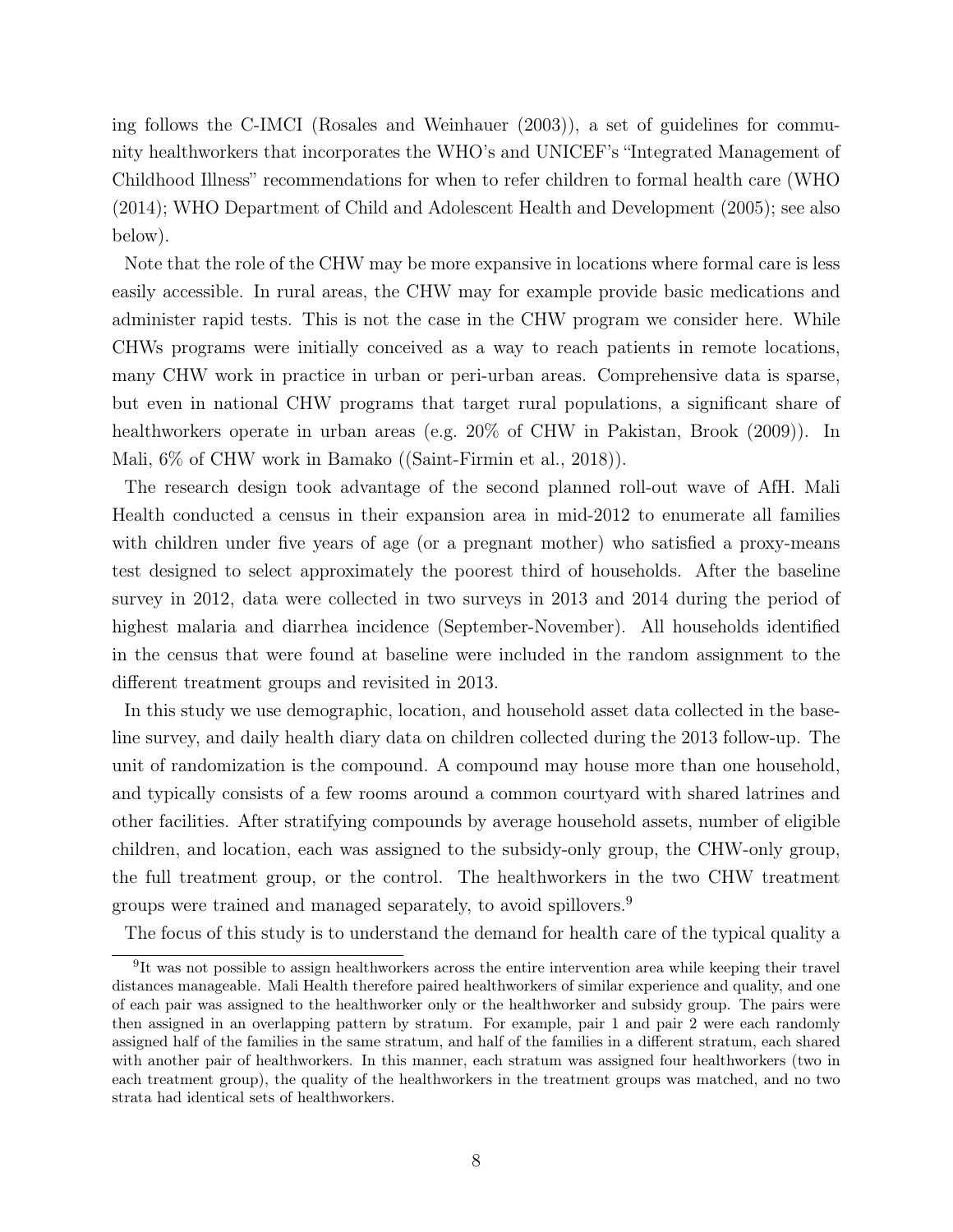local medical professional (trained and certified in-country) can provide, holding the supply side constant. The reader may have two concerns in this regard. First, quality of care in public health care systems in developing countries is often low, which may mean in practice that patients receive care from an untrained individual or not at all (e.g. if the doctor is actually absent). Such quality problems affect how desirable the use of the health care system is, both from the parents' and the policymaker's point of view (see e.g. Das (2011); Das and Hammer (2005, 2007, 2014); Das et al. (2016); Das and Sohnesen (2006); Leonard and Masatu (2010); Leonard et al. (2002)). The clinics in this study were financially supported by Mali Health during the study and subject to regular quality control. We assume that the standard of care provided reflects the level of care that the WHO expects when they formulate treatment recommendations for low-income countries. The second concern is that subsidizing care might create supply side responses to our interventions, such as demand inducement and moral hazard by doctors. While we cannot rule out that such effects occurred, Mali Health controlled costs in the subsidy group using treatment guidelines for common diagnoses, spot checks on diagnosis and prescriptions using bills submitted to Mali Health, and the clinic's treatment records and accounting. We also found that the subsidy did not change the average value of services received per visit (see section 2.3). Lastly, the study sample is small relative to the overall population, mitigating general equilibrium concerns.

## 2.2 Sample Population

Mali Health identified 1804 eligible children in the census. At baseline, 1732 children were included in the study. The roll-out of AfH started three months after the baseline in early 2013. By the second survey round in Fall 2013, there were three refusals and an additional 162 children could not be surveyed, including five who passed away.<sup>10</sup> The remaining sample in 2013 contains 1567 children from 990 households in 642 compounds. Attrition between baseline survey (and treatment assignment) and follow-up is 8-11%; the group differences are not significant. At follow-up, 201 children were newly reported by the caretakers of existing study children. Newborn children in the treatment households were enrolled in AfH either by the healthworkers, or by a program officer who visited study households every three months. Since the caretakers' treatment choices are our outcome of interest, we consider these children part of the sample. We only included newly reported children 3-12 months old. Table C.2 in the online appendix shows the sample over the study period.

Table 1 shows sample characteristics and balance. We find few significant differences between the treatment groups. There are on average more than six people in a household, due

<sup>10</sup>Our sample population moves a fair amount, but households that relocated inside the program area were followed and remained eligible for Action for Health; only children who left the area entirely or could not be tracked are not included.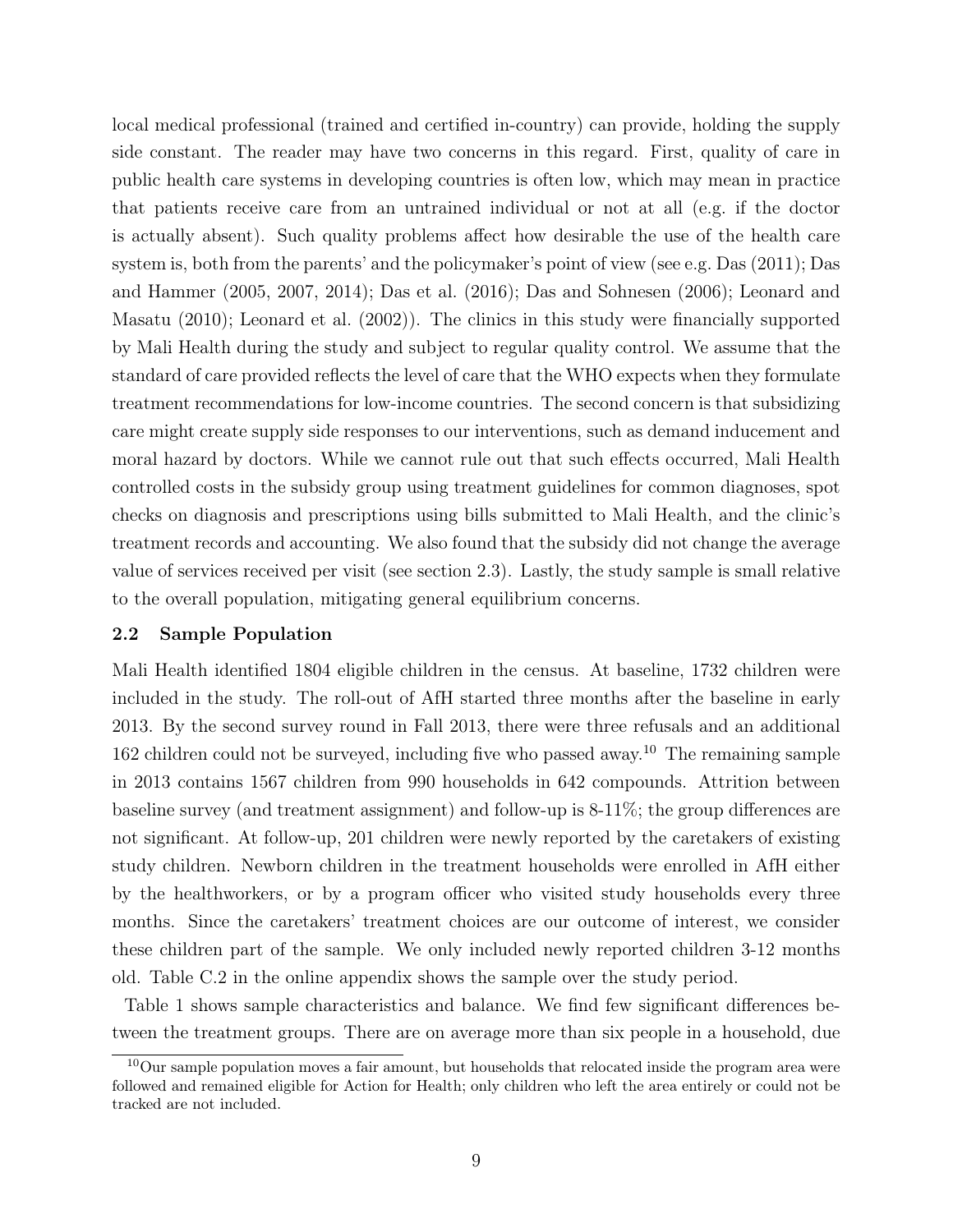in part to polygamous marriages. About half of the household heads are literate and 73% speak the *lingua franca* Bambara. Households report on average about US\$6600 in assets, with an owner occupancy rate of 41%. Only 13% of household heads earn a regular salary. The closest source of formal health care is on average 546 meters away (less than 0.4 mile). The average child age is about three years. The study children are well below age-typical weight for height (normalized using W.H.O. reference distributions). We control for these covariates in the analyses below, except weight for height, which may be an outcome of parents' health behaviors.

#### 2.3 Health Calendar

We collected daily information on symptoms, health consultations, and medications taken in weekly visits over the course of nine weeks from the child's primary caretaker (usually the mother). Caretakers could use pictorial diaries (figure B.1 in the online appendix) to mark off symptoms and health-related events. The surveyor then reconstructed the child's health history during the visit. There was a concern that parents would respond to the observation by the surveyors, for example by watching their children more closely. Ultimately this drawback was outweighed by the benefits of detailed coverage without the problems associated with long recall periods (Das et al., 2011). The surveyors were carefully instructed not to comment on the child's health, and to emphasize that they had no medical qualification. While we cannot rule out all Hawthorne effects, we believe our precautions mitigated them, combined with the fact that the calendar data collection had been piloted over six weeks after the baseline in 2012, thus creating some habituation.<sup>11</sup>

Symptom Calendar. The list of symptoms was designed in collaboration with Mali Health staff and based on the C-IMCI guidelines by the WHO (see also below). The C-IMCI is designed for use by CHW who have no prior medical experience. It consists of simple rule charts that use important and easy-to-spot symptoms to broadly classify a child's illness and establish need for care. These properties mean we can collect symptom reports from mothers and surveyors who are not medically trained. The survey explicitly asks about convulsions, fits, or spasms; lethargy or unconsciousness; inability to drink; vomiting; coughing; difficulty breathing; more than three loose stools; blood in the stool; sunken eyes; and unusually hot (cold) skin. We constructed four more symptoms from the "other" category: skin conditions (e.g. spots, rash, itch), cold symptoms, ear pain, and injuries. We observe on average 60

<sup>&</sup>lt;sup>11</sup>Since the survey took place towards the end of the rainy season, illness rates were declining over the course of the panel, so we cannot assess if a time trend is due to a fading Hawthorne effect. However, in the baseline pilot of the health diaries, initially elevated symptom reporting rates stabilized at a lower level after the first week of surveying and then declined at a slower and more continuous rate (data available on request). This is consistent with data on doctors, who rapidly return to unobserved length and quality of doctor-patient interactions even when observed by other doctors (Das et al., 2008).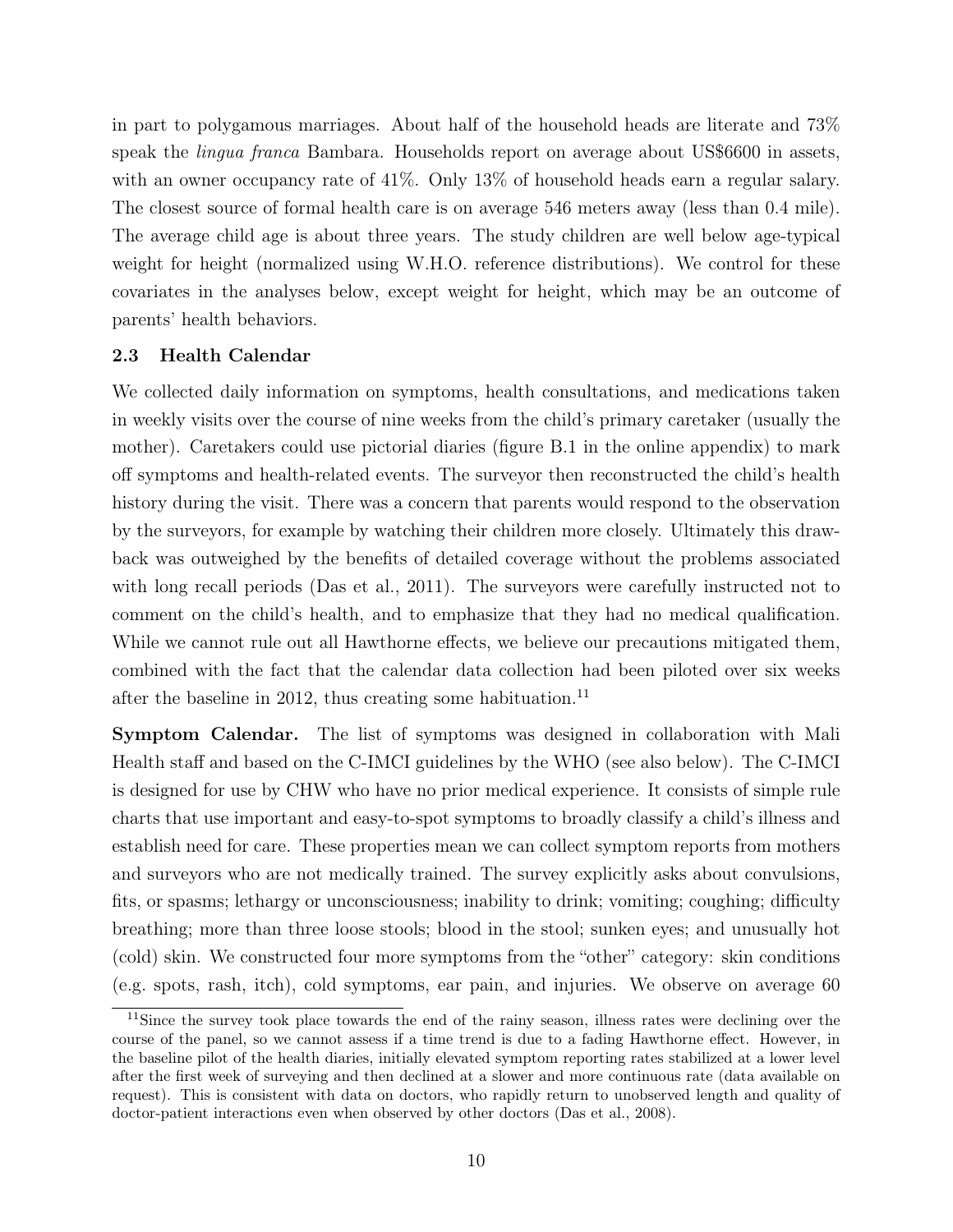days per child, and children exhibited symptoms on average on 18 days. Cold symptoms, coughing, and unusually hot skin were most frequent. Section 3 below gives more detail on how symptoms translate into illness spells and care-seeking recommendations. Appendix B provides a description of how the health calendar information was collected and shows recorded symptom days by treatment group in table B.1.

Consultations. At each surveyor visit, mothers were asked if they discussed their child's health with anyone in the preceding week, and the surveyors recorded role or occupation of the person seen, facility, waiting time, treatments received and costs incurred.<sup>12</sup>

Table 2 provides an overview of these health care "consultations". The 735 formal consultations in our data are provided by CSCOMs and CSREFs (reference hospitals), and private doctors, hospitals, clinics, and pharmacies. Parents occasionally see several providers in the same day, for example when they get a prescription at a clinic and then purchase medication elsewhere. We group visit records that are linked in this manner and classify them by the "most formal" consultation in the group. The value of care is approximated using the full price of care.<sup>13</sup> Note that the sizable difference in costs and value of care even without a subsidy is due to families seeking outside help to pay for the child's care, e.g. from relatives or friends.

The table shows that the subsidy program reduced the average cost of a visit to the household by 71%, from CFA 2850 to 933 (476 CFA equaled 1 USD in 2013). Among the formalcare visits in the control and CHW-only groups, 14% and 12% were reported as free, vs. 70% and 77% in the subsidy groups, respectively. Parents paid if they visited other providers than the two partner clinics or did not claim the AfH benefit, or the child received services not covered under AfH.

CSCOMs provide similar value per visit with and without the subsidy, suggesting that the type and quality of health care received, conditional on visiting a clinic, is similar. In an uncontrolled setting, it is likely that doctors respond to the subsidy by raising treatment costs or prescribing unnecessary treatments. This is not the case here, due to Mali Health's quality and cost control, implemented after initial increases in costs during earlier program roll-outs.

<sup>&</sup>lt;sup>12</sup>In order to facilitate the recording of drugs prescribed, purchased, and taken, mothers were asked to keep the packaging of any medications their child took. The surveyors could search and fill the drug from a database of brand and generic names of about 300 medications commonly sold in Mali.

<sup>&</sup>lt;sup>13</sup>Value of care is imputed using prices recorded for consultations and medications where the respondent reported having paid the full price themselves. We use these prices combined with provider information, brand name, and point of purchase to construct the median price by source. If the respondent reported another person paying for care or was in the subsidy group, we compare the sum of median prices for the services received with the private expenses the respondent reported and use the higher value. This reflects the cost of care to the family, the NGO, or a third party.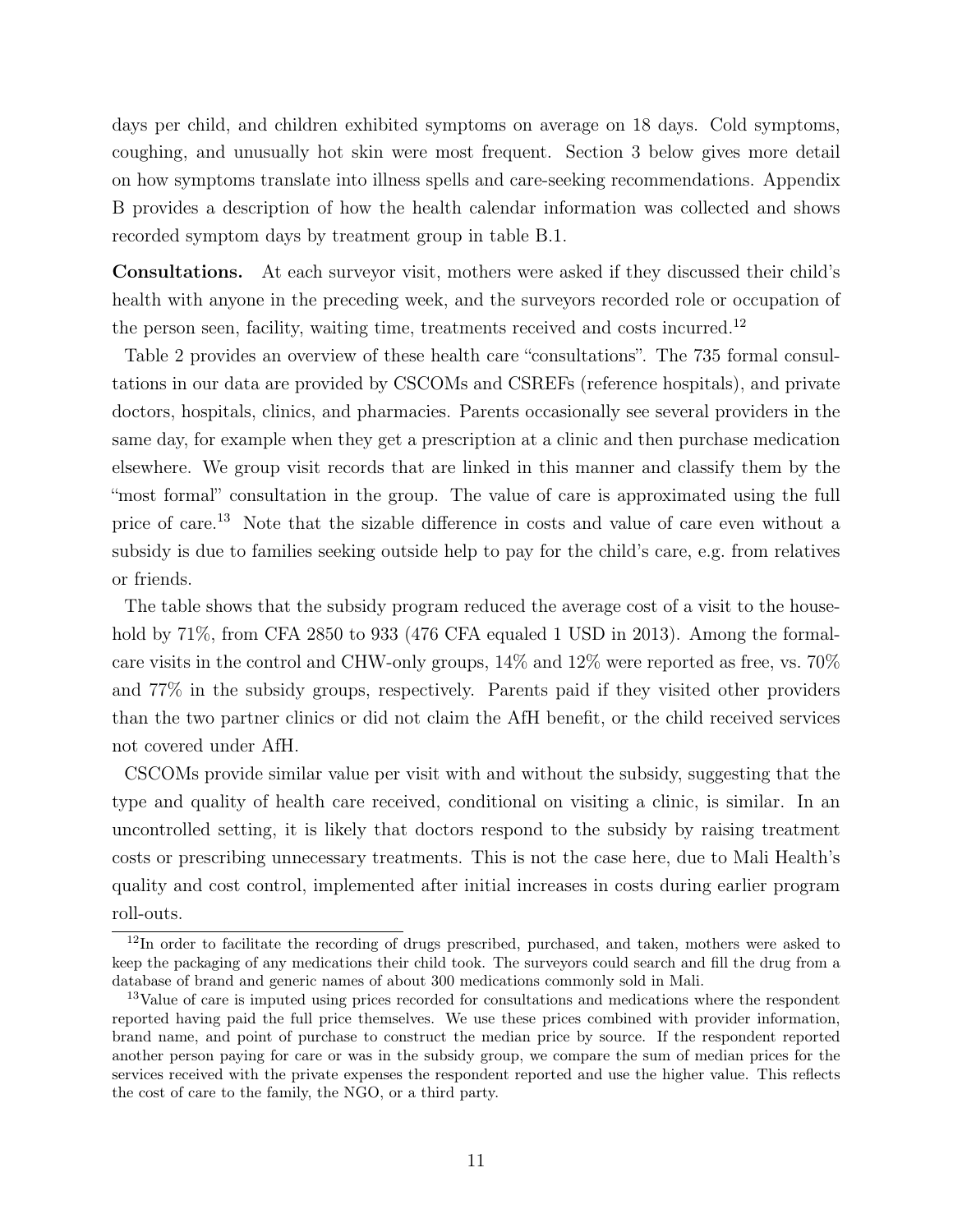Wait times at the CSCOM are somewhat longer with the subsidy. This could be because subsidized patients receive more comprehensive medical tests such as malaria tests, which require waiting. We cannot rule out that they see different personnel, or even are made to wait longer than other patients. However, given the good relationship of the cooperating clinics with Mali Health, the income stream AfH patients provide, and Mali Health's efforts at quality control, we deem this possibility unlikely. For this the clinic staff would also need to check in advance of the consultation which patients have the subsidy.

Private formal providers are pricier than CSCOMs and have longer wait times. There are many purchases from informal sources that come at low monetary and almost no time cost. The low prices (under 50 US cents) suggest that they also provide little value. Typical informal sources are peddlers, stalls, or shops, healers, or Islamic marabouts; individuals who are not trained to diagnose illness. For our analysis, we do not treat these as demand for (formal) health care. We also do not count pharmacy purchases not associated with a doctor visit because pharmacists do not carry out a diagnosis. Pharmacy visits alone are also not subsidized by AfH or promoted by the CHW.

We also recorded CHW visits if they were mentioned among the consultations by the parent (we did not explicitly ask about them to prevent reporting bias from associating the survey with Mali Health, for example if parents believe we are monitoring the healthworkers). Parents reported 0.46 visits per child in the CHW-only group, but 1.64 in the full program group (not shown). This may raise concerns about differential program delivery, but we found similar effects in the 2014 follow-up survey that suggest measurement error.<sup>14</sup>

## 3 IMCI Classification and Illness Spells

Throughout the paper, we identify "overuse" and "underuse" of care relative to the IMCI guidelines proposed by the WHO. The C-IMCI is part of the community and family arm of the IMCI itself, the WHO's and UNICEF's primary children's health program, which has been adopted by over 80 countries (Bryce et al., 2004). The C-IMCI goes through a set of simple checks in order to spot danger signs and classify symptoms into gastrointestinal

<sup>&</sup>lt;sup>14</sup>In 2014, we prompted parents to report visits from any NGO workers who measured the child's weight or height in the last 2 weeks, and we asked whether the child had a card entitling them to receive free health care at the clinic (still avoiding direct mention of Action for Health). We found that 12\% more CHW visits were reported in the full program group than in the CHW-only group, but we also found that 10% of families reported visits in the subsidy-only group, and we cannot reject that the sum of the CHW-only and subsidy-only effects equals the full program effect. Moreover, we found both a greater share of families reporting the subsidy card in the full-program group than the subsidy-only group and a share of respondents reporting the subsidy in the CHW only group (Dean and Sautmann, 2022). Together, these numbers suggest misreporting or misidentification of aspects of the different program components of Action for Health. It is possible that some of the reported CHW visits in the full program group were clinic staff making home visits, which suggests some measurement error in formal care received.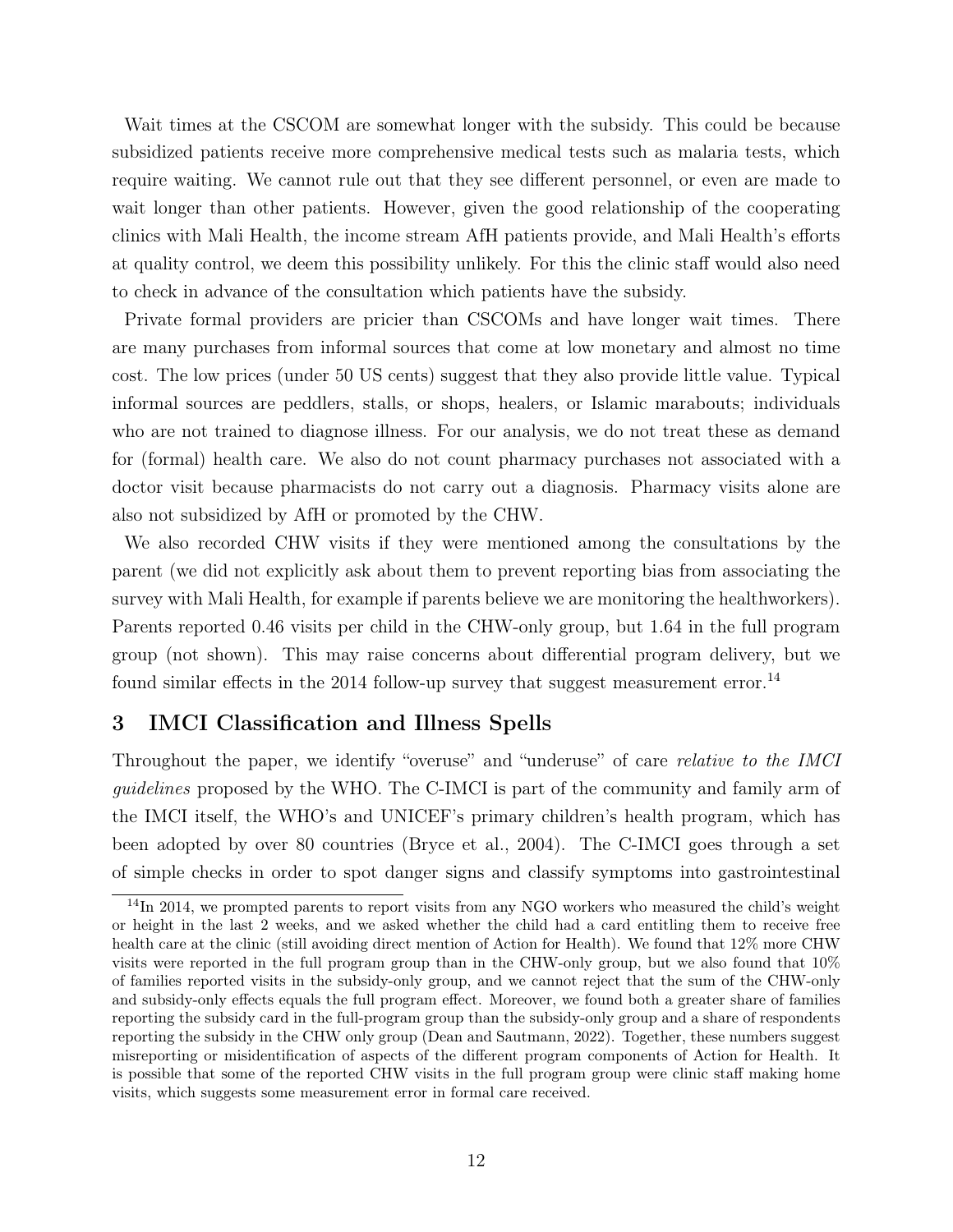illness, respiratory illness, malaria, and so on. It targets the causes of about 70% of child deaths.<sup>15</sup> All diagnostic tests can be operationalized in the field. The effectiveness of these checks in identifying the underlying disease was rigorously tested (see Gove (1997) and the studies therein). Based on the duration and severity of symptoms, the C-IMCI algorithms make recommendations for when formal medical care should be sought (see below). The C-IMCI is explicitly tailored to a developing-country context, and we assume that its careseeking recommendations take into account factors like the expected quality of care and resource constraints.<sup>16</sup>

What justifies the use of the IMCI to assess need for care? Ultimately, we are interested in assessing the allocation of acute care. However, the optimal allocation is unobserved. Demand for children's health care is likely distorted by market imperfections such as credit constraints. Parents may not fully internalize their children's welfare or externalities due to contagion. Moreover, households may not be able to interpret symptoms and assess the value of visiting the doctor in different health states. All of these imply that parents' health care demand is not socially (or even privately) optimal. At the same time, solving the social planner's problem of optimal resource allocation requires too many parameters for which there are no good estimates, from the production-side trade-off between supplying health care and other goods, to the true preferences of the household.

Given the correlation of the IMCI diagnostic algorithms with serious illness, they provide some guidance for assessing welfare, even if imperfectly. First, they constitute an approximate solution to an optimization problem: conditional on the limited information an outside observer can use to make a recommendation, for an organization that is prepared to devote resources to children's health, which mapping from health states to care utilization has the greatest effects on expected mortality and morbidity? At a minimum, this provides a ranking; from a medical standpoint, care in the "care required" state is more valuable than otherwise, even if the total amount of care is not optimal.

Many policymakers may indeed agree that all children should receive care when the IMCI recommends it. For example, a child with malaria symptoms should be seen by a doctor regardless of parental preferences or wealth. Moreover, it is unlikely that parents have private information that indicates that no care is needed even though the IMCI recommends care.<sup>17</sup>

<sup>&</sup>lt;sup>15</sup>The five main causes are diarrhea, pneumonia, measles, malaria, and malnutrition. According to Unicef estimates, around 50,000 children under five died in Mali in 2017, 17% of whom died of pneumonia, 10% of diarrhea, and 14% of malaria.

<sup>16</sup>Mayo Clinic recommendations for children in the United States, for example, have lower thresholds for seeking medical advice. They advise to call a doctor after 24 hours of diarrhea, and state on fever: "When in doubt, go ahead and call your child's doctor, whether you think your baby's temperature is abnormally high or abnormally low." (Mayo Clinic, 2014, 2016).

<sup>&</sup>lt;sup>17</sup>The reverse seems more plausible, i.e. parents may observe symptoms that require medical care but are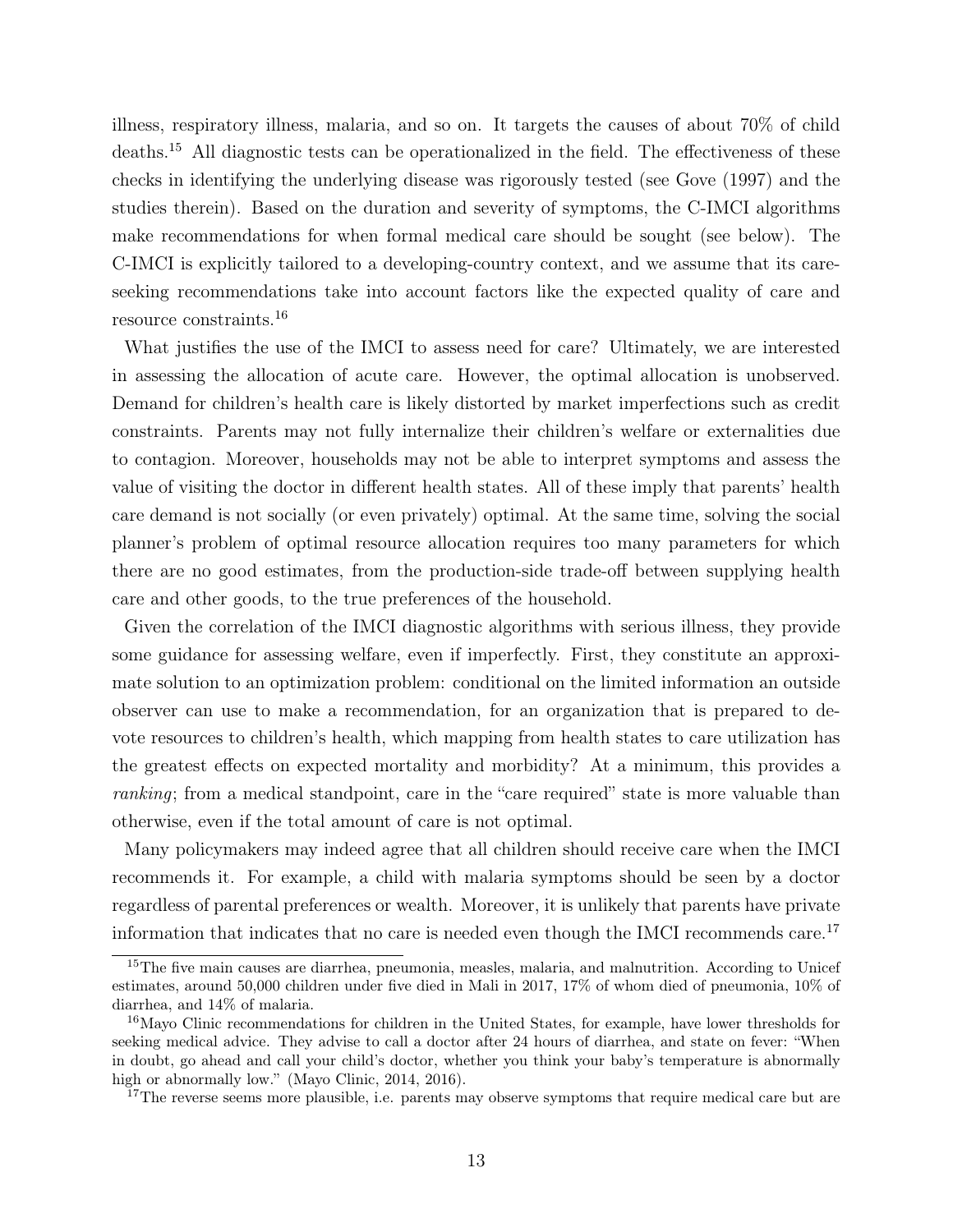The "care required" designation may thus be considered a lower bound for underuse.

Last but not least, comparing parents' behavior to the IMCI recommendations indicates to what degree they follow the CHW's care seeking advice. Thus, even if they do not characterize the social optimum, the WHO guidelines capture important information, giving them a role in evaluating the effects of demand-side health care policies. Studying demand in detail in this manner complements studies that measure mortality or health outcomes. While the objective of the interventions is of course ultimately to improve health, only direct information about health care utilization can teach us whether and how parents' behavior changes and if there are problems with targeting such as use of care when the child is not actually sick.

Classifying illness spell days. The IMCI charts define an intuitive set of rules to determine need for care. For instance, cough and cold symptoms typically point to a viral infection and do not require medical care, unless they persist for 14 days or longer, which potentially indicates a more serious illness like tuberculosis. Diarrhea alone can be treated with home remedies, but in the presence of sunken eyes (dehydration) or blood in the stool (dysentery) requires immediate attention. Applying these rules to symptom records, every day in an illness spell can be classified as either an "early" day (i.e. before care should be sought) or a "care required" day (on or after the day at which care should be sought). We focus on "pre-care" spell days up to the first contact with the health system, since symptoms might be affected by treatment.As an example, consider a child who is coughing for three days, on the third day develops a fever and takes cough drops from a peddler, is prescribed paracetamol at the CSCOM on day 5, and symptoms subside after day 8. This is a five day pre-care spell with three care-required days (days 3-5). If the child had not received care, it would be an eight-day spell, with days 3-8 being care-required days. Appendix B describes the approach in detail.

Table 3 shows untreated days per child (possibly in several illness spells), and the percentage of days on which each symptom is present, in total and split into early and care-required days. On average, 16.3 of 59.8 observed days per child (27%) were (pre-care) illness spell days, and on six of those there was a need for care. Convulsions, lethargy, inability to drink, and vomiting should trigger immediate care, so they always occur on care-required days. The biggest contributor to need for care is fever (unusually hot skin). While cold symptoms and cough rarely in themselves indicate a need for care, they often occur in conjunction with other, more serious symptoms and therefore the spell day is still classified as "care required". The data show that the children in our sample are often ill with symptoms that point to dangerous conditions like malaria, but also often experience less severe symptoms, so they

not covered by the IMCi, such as injuries.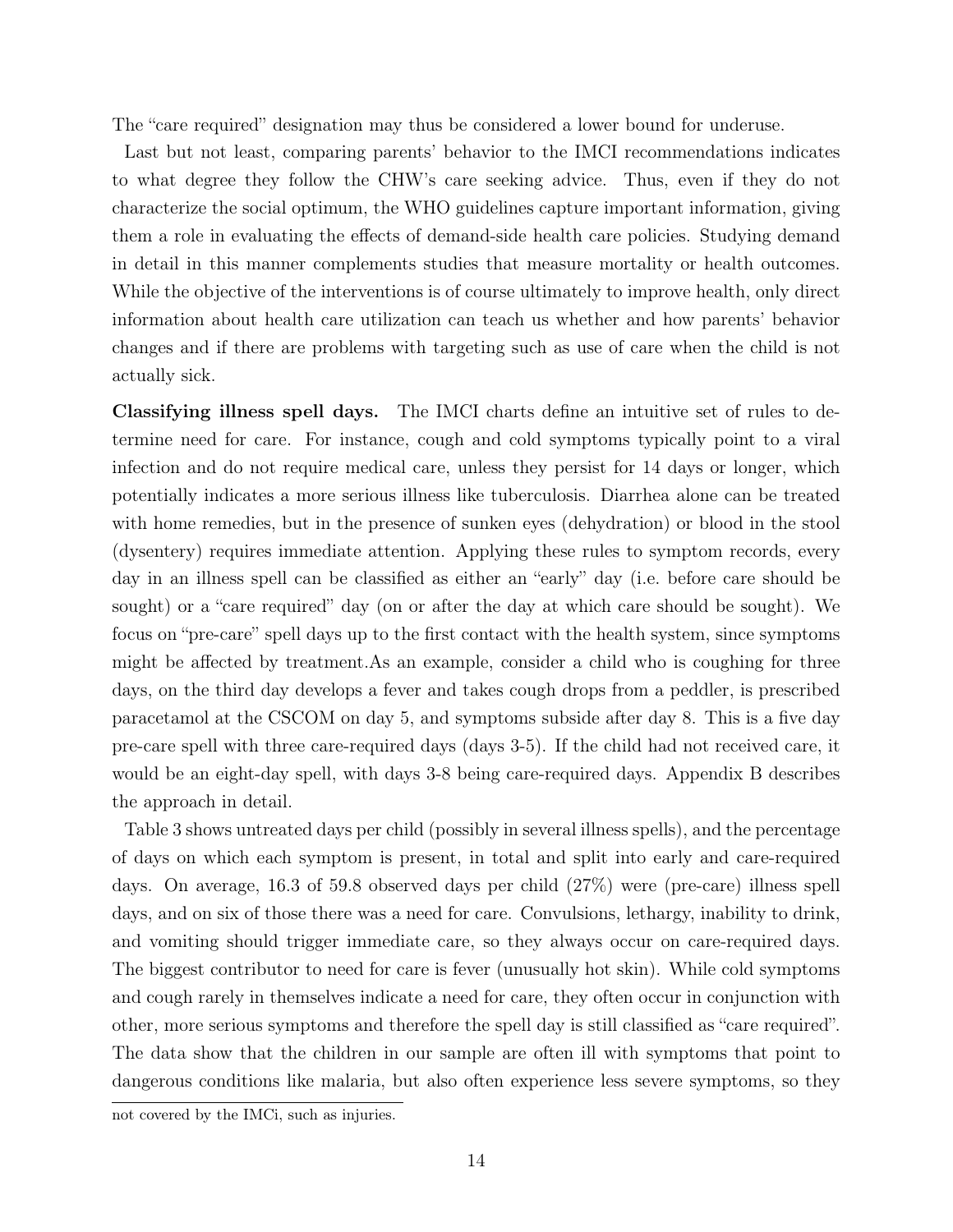are in need of a doctor evaluation only 37% of the time.

The symptoms we collected do not cover all possible illnesses, but focus on conditions that mothers and surveyors can easily recognize. As an example, breaths per minute and "chest indrawing" are IMCI indicators of respiratory illness, but require experience and training (and a stopwatch) to measure. We also interpret the IMCI guidelines conservatively, for example for diarrhea (where the recommendation is for a CHW to return to the family after five days to check on the child's status, but we assume a need for care only when complications arise). Moreover, the IMCI itself is not exhaustive. As a result, our classification as "care required" contains noise and generally represents a lower bound for need for care.

Appendix Table B.2 summarizes the observed pre-care spells. Due to spells recorded in the first week of the survey or after survey interruptions, 464 illness spells are potentially left-censored, that is, they may have started before the first recorded day. We exclude these spells from our main analysis.<sup>18</sup> This leaves us with 3747 spells, with an average length of 6.43 days (6.92 st. dev.). Within these spells, there are on average 3.4 early days and 3.0 care-required days. Only 503 spells, or 13.4%, end with a consultation; in all other spells, the child eventually recovers from the illness unaided. Note that spontaneous recovery, that is, recovery without use of formal care, is common and an important feature of acute illness in general. It is the reason that some acute care may be overuse: section 4 describes that "waiting out" an illness and avoiding health care expenses can be optimal if unaided recovery is possible, and in this case it may be overuse to visit a doctor early. By contrast, if recovery could only occur with medical care, "too early" use of acute care would not be an issue; care should always be provided immediately, and any delay would constitute underuse.<sup>19</sup>Conversely, it should also be noted that ex post observed spontaneous recovery does not preclude that a given spell should have received care ex ante, based on the risk of a more severe illness that might have serious consequences if left untreated.

There are between 907 and 967 spells in the four treatment groups (see table 5 below). This implies that there are no significant effect on illness incidence, at least in the first year of program receipt, a fact we discuss further in section 5.4. Although our approach of estimating conditional demand mitigates selection concerns due to differences in incidence, we consider the balanced spell numbers an advantage for internal validity, as we are sure to compare demand in response to similar illness patterns. To the extent that the program has

<sup>18</sup>Left-censoring means that need for care cannot be determined, because the day of the spell is unknown. Left-censored spells are on average 10.2 days long. Our main results are robust to treating these spells as not left-censored (see also below).

<sup>&</sup>lt;sup>19</sup>We discuss below that recovery is a form of right-censoring, because we do not observe when parents would have sought care if the child had *not* recovered. Right-censoring is here an integral part of the data generating process, and important for understanding health care demand, especially because a large number of spells do not end in formal care.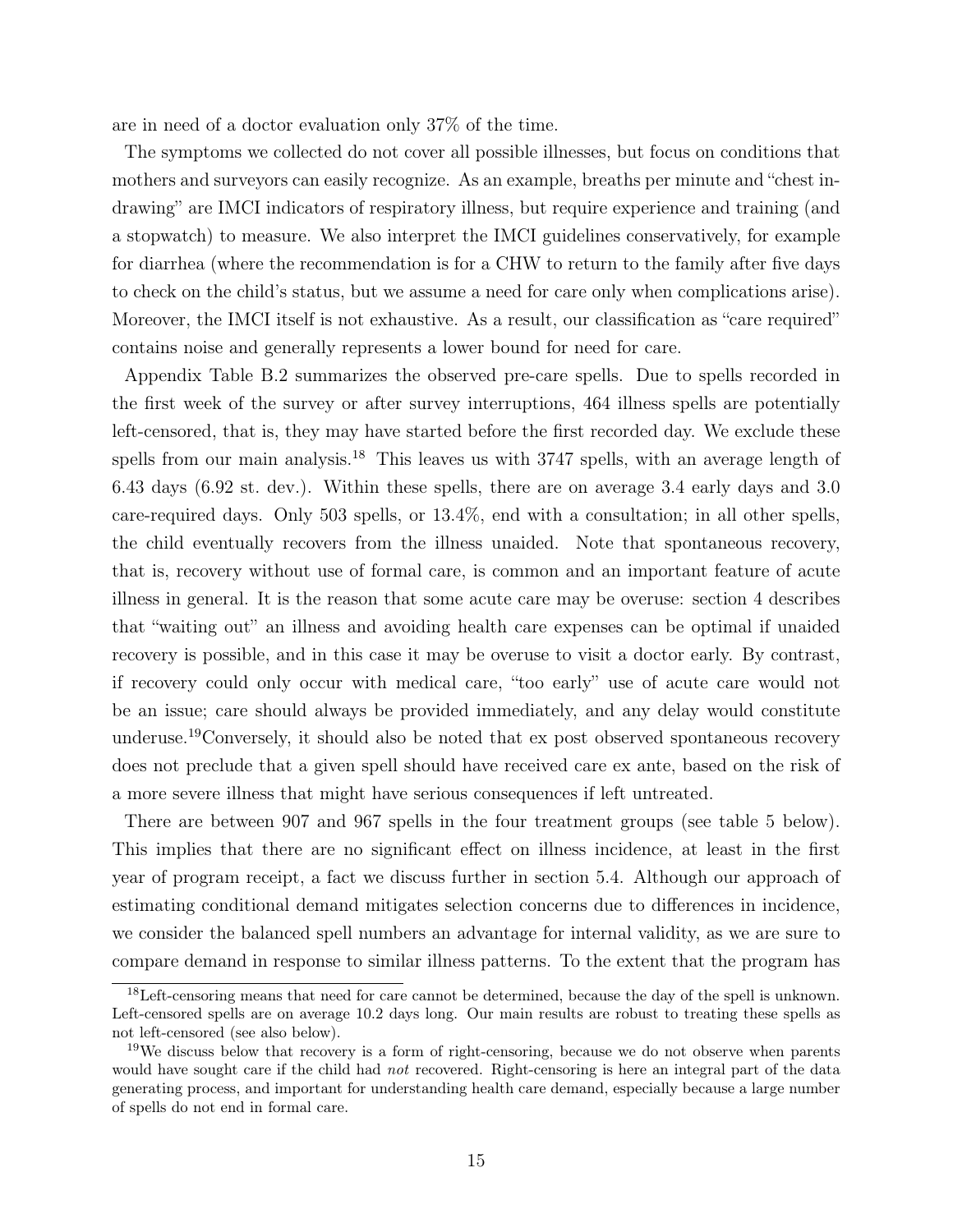longterm incidence effects, and incidence affects parents' decisions to seek care in response to the same symptoms, it could mean that our analysis is not capturing (longterm) effects of the treatments on conditional health care demand in full.

## 4 Demand for Acute Health Care

We sketch a simple model for the decision to seek health care in response to acute illness, in order to derive notions of overuse and underuse and to make predictions for the impact of AfH policies on health care demand. All formal statements are in Appendix A. Our framework is based on two central observations. First, demand for acute care arises in response to a negative health shock that causes discomfort – and risk of harm – to the child until it passes. Second, there is learning about the severity of an illness over time. For many illness spells, it is likely that the child will recover without the aid of a clinic visit, and it is worth tolerating some disutility from sickness while waiting. As time goes by, the probability of recovery without treatment decreases, and further suffering (or worse) can only be avoided by seeking care. Thus, the demand decision becomes when during an illness spell to visit a formal care provider.

Formally, denote the parent's belief that the illness will continue another day by  $\pi_t$ . Each day t of the spell, the parent decides to either visit a provider who can evaluate and treat the child, or wait another day, and with probability  $(1 - \pi_t)$  the illness passes on its own. With uncertainty about the underlying illness,  $\pi_t$  is increasing in illness days t due to Bayesian updating: continued symptomaticity reveals an illness with lower probability of recovery (Lemma 1). This implies a decreasing value of postponing treatment, since it becomes less likely that the child will recover on their own. As a result, parents optimally follow a simple cut-off strategy: seek care when belief  $\pi_t$  exceeds some threshold K (Proposition 1). K depends on the benefits as well as the monetary and non-monetary costs of care C. C is increasing in the (expected) price of care.

We assume that the policymaker faces a similar stopping problem, although with different parameters  $\pi^*$  and  $K^*$ . This agrees with expert care seeking recommendations such as the IMCI (see previous section), which take into account duration of symptoms as an indicator for health care needs. Such recommendations cannot be explained without learning and the possibility of recovering without treatment: if  $\pi_t^*$  (or  $\pi_t$ ) was constant over time, the choice to seek care would be a simple yes/no decision on the first day of illness, because getting earlier care for the same illness is always better.

This model of the decision to seek care illustrates why we need daily diary data to analyze the allocation of health care. On the one hand, even when a spell that enters "care required" status eventually receives care, there can be underuse. On the other hand, a doctor visit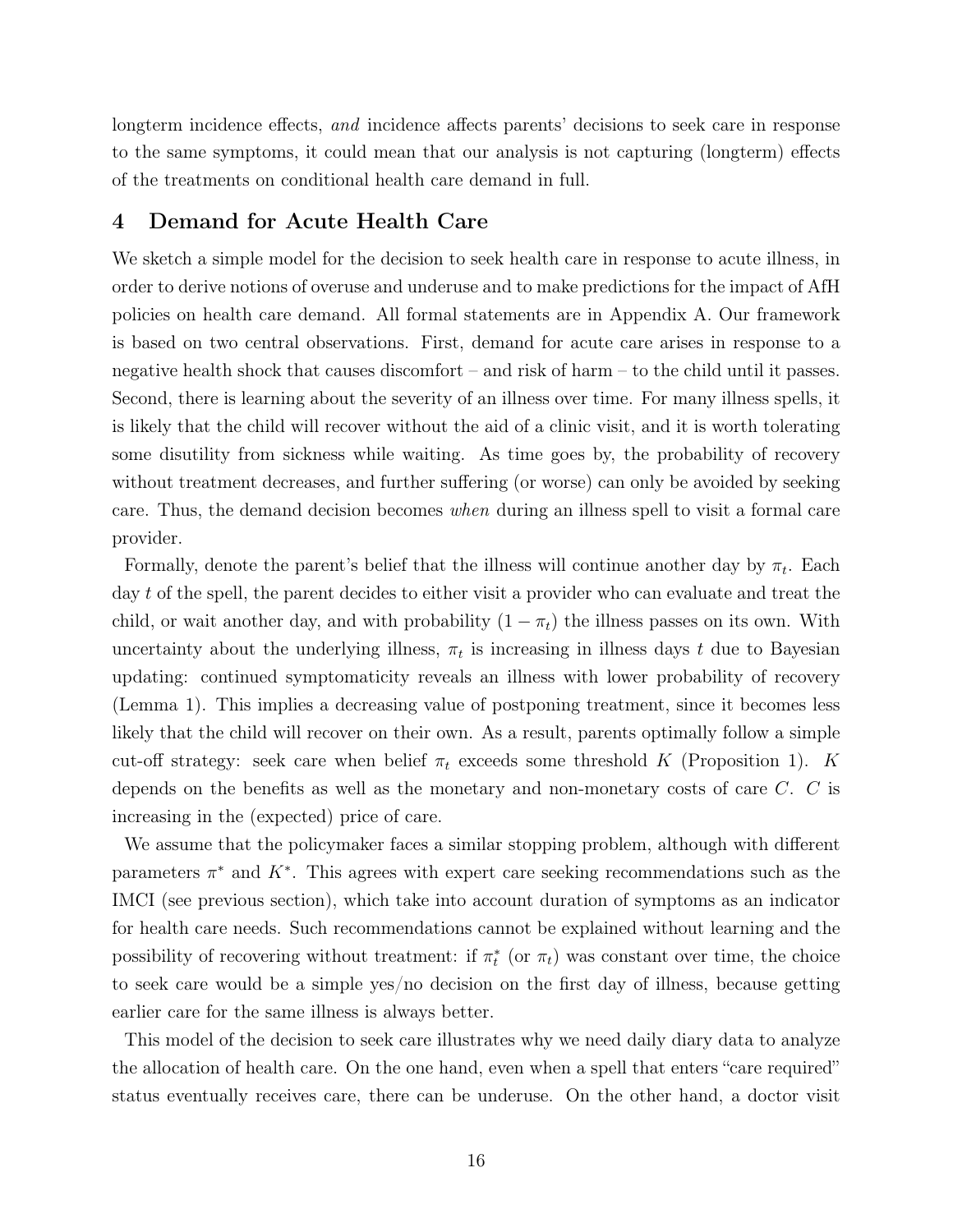when care is not yet required constitutes overuse, even if the spell later turns worse and requires care (and note that early in such a spell, a health care provider may well ask the parent to return at a later date without deciding on a treatment course).

Effect of a subsidy: Consistent with current policy consensus, we assume that the parents' treatment threshold K is weakly greater than that of the policymaker  $K^*$ : the policymaker may evaluate the financial costs differently from a parent with credit constraints, or she may incorporate the long-run human capital benefits or reduced infection risk for others. Assume for now that parent and policymaker share beliefs  $\pi$ . This case is illustrated in Panel A of figure 1 (numerical details in the appendix). Learning over time implies  $\pi_t < \pi_{t+1}$  (solid black line). If the child is still sick in period  $t + 1$ , the policymaker would like her to receive care because  $\pi_{t+1} > K^*$ , but since  $\pi_{t+1} < K$ , the parent will not take her to the doctor. This is an incidence of underuse, or visiting the doctor too late relative to policymaker preferences.

A subsidy lowers the care-seeking threshold of parents by reducing the treatment cost C. Panel A illustrates how this increases utilization in all periods and can reduce underuse in  $t+1$ . However, if K is reduced by too much, for example to K', overuse, or early care, may now occur in t (since  $K > \pi_t > K'$ ). In a heterogeneous population, a subsidy policy may eliminate some, but not all, underuse, yet simultaneously create some overuse.

Effect of information: Disagreement may additionally occur due to differences in beliefs about the recovery probability, so that  $\pi_t \neq \pi_t^*$ . If these differences are due to the parents' poor information, a situation might arise as in Panel B of figure 1: the policymaker can distinguish a more severe and a less severe illness  $(\pi^{*S}$  and  $\pi^{*L})$  while the parent holds average beliefs  $\pi$ . Examples are diarrhea spells with or without signs of dehydration, or a generalized fever vs. a fever combined with symptoms that point to malaria (see also appendix). Lack of information can lead to both overuse and underuse, because parents take the same action regardless of illness severity. For example, at K the parent will always seek care in period  $t + 1$  – but for many thresholds  $K^*$ , including K, the policymaker would prefer care for the severe illness in t, but no care for the less severe illness in  $t + 1$ .

Subsidies cannot address simultaneous overuse and underuse from poor information, because they will only monotonically increase utilization. By contrast, a successful information policy may improve allocative efficiency. Take behavior at threshold  $K^*$ : an uninformed parent with belief  $\pi$  will always seek care in t and  $t+1$ , but an informed parent will exactly share policymaker preferences and delay care in period  $t$  in the case of the less severe illness. Thus, if the information intervention aligns the beliefs of the parents with those of the policymaker it may complement the subsidy by directing care (only) to the children who need it.

To summarize, if the main barrier to a good allocation of care is high cost, parents in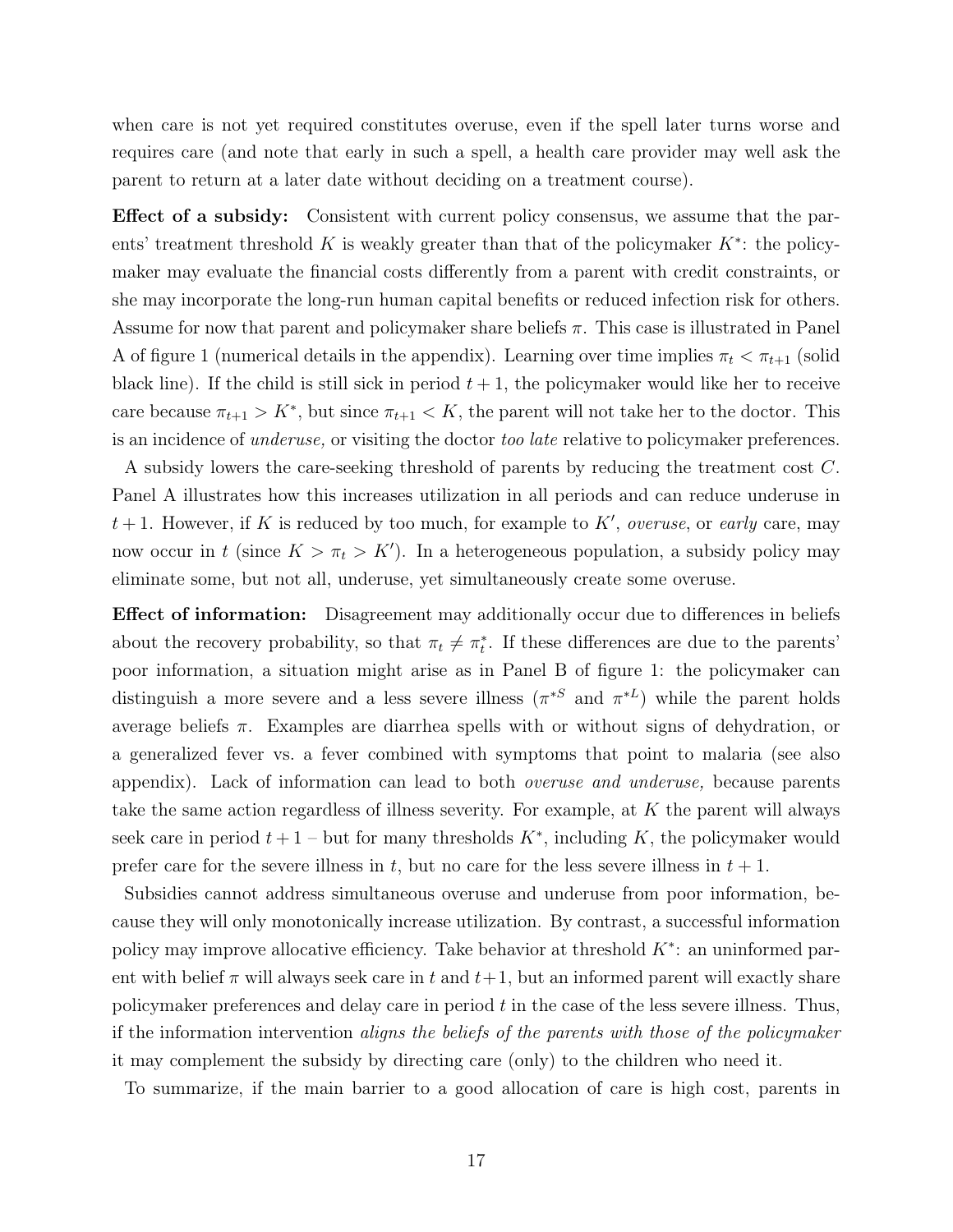the control group will seek care primarily on care-required days, but we will see significant underuse. If poor information is an important allocative barrier, then care seeking will be only weakly correlated with "care required" status, and we may see both overuse and underuse (observation 1). A subsidy will increase utilization, thus decreasing underuse, but also potentially increasing overuse (observation 2). If the subsidy aligns the cost thresholds K and  $K^*$  and the CHW intervention aligns beliefs  $\pi$  and  $\pi^*$ , then the two interventions may complement each other in decreasing both underuse and overuse (observation 3). Observation 3 is a motivation for combining subsidies with information policies: subsidized care gives families access to health services, while better information ensures that they make efficient use of this benefit.

A few notes are in order. First, as can be seen in the graph, whether information unambiguously improves the allocation of care from the policymaker perspective depends on whether the cost cutoffs K and  $K^*$  are aligned. This is because upon receiving information that alters  $\pi$ , parents will still align their behavior with their own cutoff K, not with K<sup>\*</sup>. This may be a positive or negative change from the policymaker perspective. We will return to this point when we discuss age-specific CHW effects in section 5.3. Second, we focus here only on the role of the CHW in providing symptom information. In Action for Health (as in most CHW programs), the CHW have other tasks, in particular in prevention. This may have effects on the incidence of illness. However, we think of information as the main potential channel through which they may affect demand for formal care conditional on illness. We discuss other effects of the CHW briefly in section 5.4.

## 5 Results

The degree to which the effects of subsidies and information provision above are realized depends on the severity of the various constraints families experience, and is therefore an empirical question. We begin the empirical analysis by documenting the impact of subsidies and CHW on unconditional utilization of acute care. Our main analysis reports on the impact of our three treatments on health care use conditional on health status.

## 5.1 Unconditional Health Care Utilization

Table 4 shows regressions of a set of per-child outcomes on dummies for the three treatment groups, along with a statistical test that the effects in the subsidy-only group are the same as in the full treatment group. All standard errors are clustered at the compound level. Columns (1) to (3) show the number of formal consultations per child, in total and split into CSCOM and other formal care. (4) to (6) report the effect of the program on private expenditure per child, again first in total and then for CSCOM and other formal care separately. Column (7) reports wait times, and (8) and (9) report total and CSCOM value of care (see above)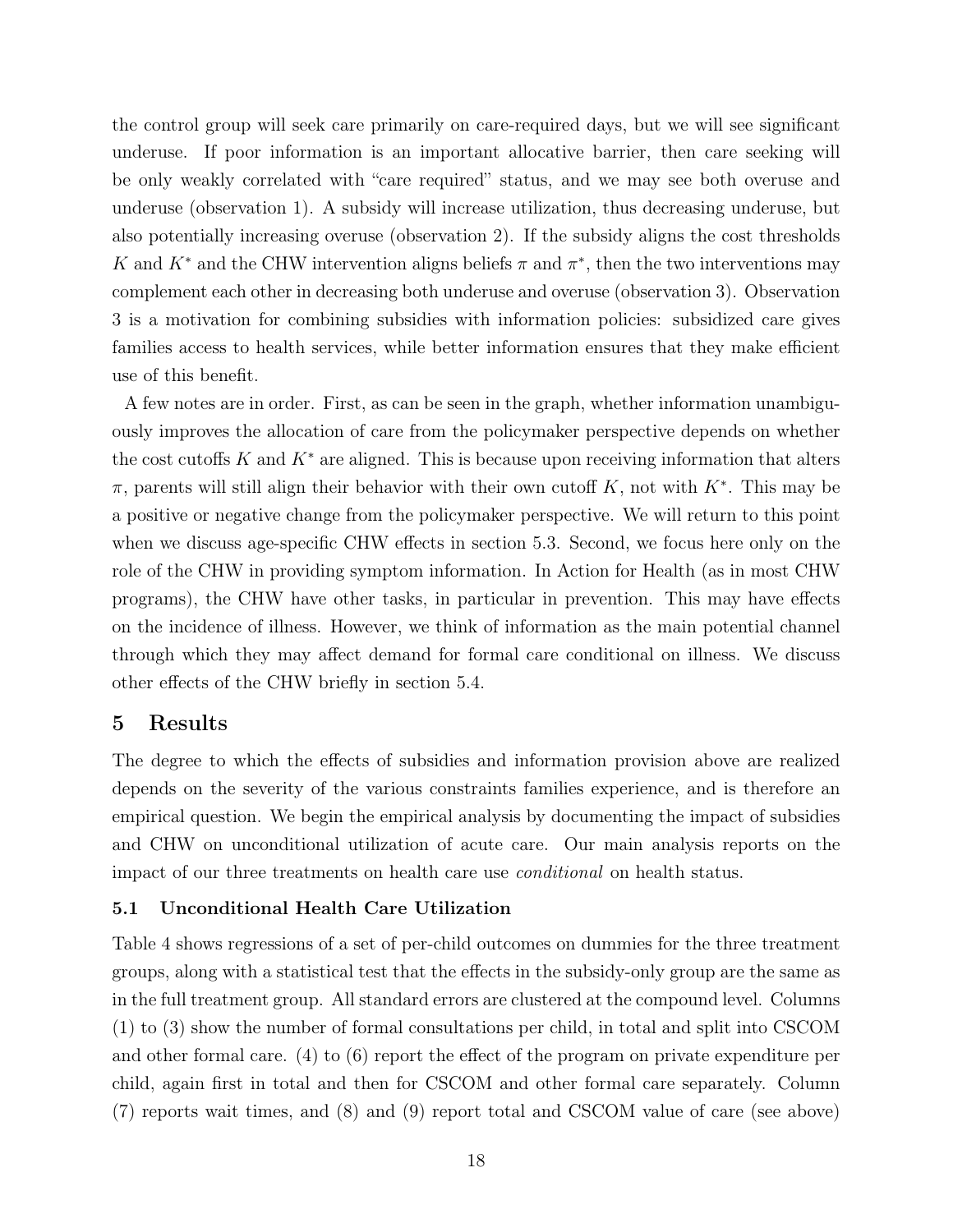per child.

Subsidies increase the number of formal care visits by 175-202 percent (0.38-0.44 visits), and the total value of care consumed by 83-84 percent (CFA1386-1409) relative to the control. The demand elasticity is clearly high: the subsidy increases the number of CSCOM visits per child by 263-312%, relative to the decrease in the CSCOM visit cost by 71% (table 2). There may be some substitution out of other formal care, but overall demand for private care is low, and none of these substitution effects are significant. Remarkably, the subsidy has almost no effect on families' total health expenditure on their children. This implies that there is no crowding out; the subsidies fully translate into additional health care consumption. The subsidy groups also pay higher non-pecuniary costs for their child's health care, as evidenced by the increase in time spent waiting for treatment by about 17 minutes per child.

In stark contrast to the effects of the subsidy, the CHW intervention has no average effects on unconditional health care use.

## 5.2 Health Care Use Conditional on Need for Care

While the unconditional effect of the subsidy is encouraging, the increase in formal care could be a real increase in access for sick children, but also unnecessary doctor visits. The CHW may have no impact on care seeking at all, or improve the allocation of care without changing overall use. To differentiate these possibilities we examine conditional demand.

Analysis. We present three complementary pieces of analysis. First, table 5 shows disaggregated pre-care spells by treatment group and "care required" status, and the number and proportion that receive formal care.<sup>20</sup>

Table 5 is the joint outcome of illness incidence and demand and therefore does not allow us to isolate the effect of the policy interventions on parents' behavior. To do so we estimate the daily hazard of formal care, that is, the daily probability that the parents seek care on pre-care spell day  $t$  conditional on not having seen a doctor yet. Figure 2 shows the simple average hazard of seeking care on each spell day, by treatment group and "care required" classification, estimated by regressing care seeking on a full set of interacted indicators for day

 $20$ Table C.3 in the appendix shows a complete breakdown of all formal consultations during and outside a spell. Only 5% of visits occur outside a spell, reported by mothers as follow-ups, visits for prevention (e.g. vaccinations), or "other". Of the remaining consultations, 88% (or 494) constitute the first formal visit during a spell of illness. These "acute care" visits are the target of the WHO care-seeking recommendations. Visits after a first acute visit cannot directly be judged using the C-IMCI standards. However, almost all of them occur after a spell entered "care required" status and when the child is still exhibiting symptoms. This might indicate a more hands-on treatment approach by doctors when care is subsidized. Anecdotally, CSCOM doctors lament that it is very hard to convince patients to come back after a first visit, so that they often prescribe treatments for a range of conditions at once. We also know that patients often do not buy everything prescribed at a doctor visit. With subsidized care, doctors may be able to ask the parents to return to try a different treatment approach if the child's condition has not improved.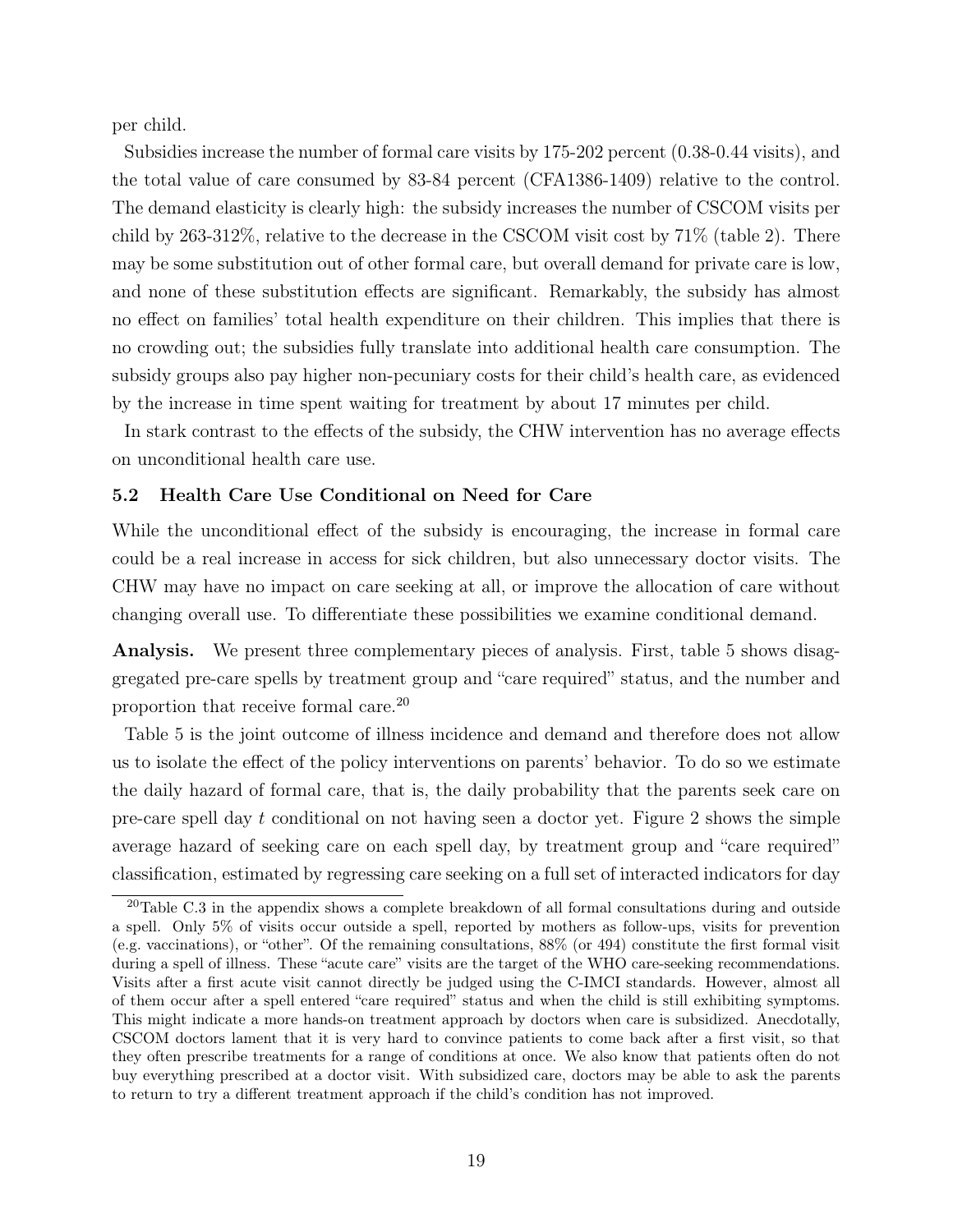of the pre-care spell, care-required status, and treatment group. Since this non-parametric approach does not show treatment effects in a concise way, we additionally estimate a Cox proportional hazard model. Formally, the hazard at t conditional on covariates  $x_{it}$  is

$$
h(t|x_{it}) = \lambda_0(t)e^{x'_{it}\beta}.
$$

This assumes an unrestricted baseline hazard  $\lambda_0(t)$ , but the covariates  $x_{it}$  shift the probability of seeking care proportionally on every day t of the illness spell.<sup>21</sup> Treatment effects are captured by CHW and subsidy indicators and their interaction. Table 6 reports the estimated hazard ratios (the proportional increase in the probability of seeking care). Models (2), (4), and (6) control for basic household characteristics. All regressions include stratum fixed effects.<sup>22</sup>

Specifications (3) to (6) separately interact the CHW and the subsidy  $\times$ CHW indicators with an indicator for "care required" and "early" in order to understand to what degree the CHW may lead parents to behave differently on early and care-required days. If the CHW reduce both overuse and underuse, the effect of the CHW should be negative on early, but positive on care-required days. Models (5) and (6) additionally interact subsidy and care-required indicators. In appendix table C.7 we replicate the estimates but include left-censored spells as if they were not censored as a robustness check; the results are similar.

**Results.** Table 5 shows that the illness profiles in our sample provide significant *scope* for both underuse and overuse (IMCI based). Out of 955 spells in the control (2.1 per child), half (476) eventually require care. On the other hand, 479 spells, about one per child, never enter care-required status before recovery. The parents' decision is clearly a dynamic problem: 210 spells enter care-required status only later on. Put another way, out of 689 spells that initially do not indicate a need for care, 30.5% eventually require care.

We organize our results using the observations from Section 4. First off, parents behave very differently on early and care-required days. Table 6 shows that a parent in the control group is 5.3 to 5.7 times more likely to seek care when it is required according to the C-IMCI. In figure 2, the probability of care-seeking on any "early" day is below one percent, but much higher when care is required, although never higher than six percent. As a result, there is significant underuse but relatively little overuse. Table 5 shows that 89% of spells that require care do not get it, whereas  $4\%$  of "early spells" receive treatment.<sup>23</sup> These results

 $^{21}$ As we show in appendix figure C.1, the proportionality assumption delivers a good description of our data.

 $22$ Of the controls, only assets affect health care demand positively and significantly, while the distance to the closest provider as a measure of non-monetary costs has the expected (negative) sign, but is not significant.

<sup>&</sup>lt;sup>23</sup>The difference in the care-seeking probabilities per day and per spell is driven by the ratio of early to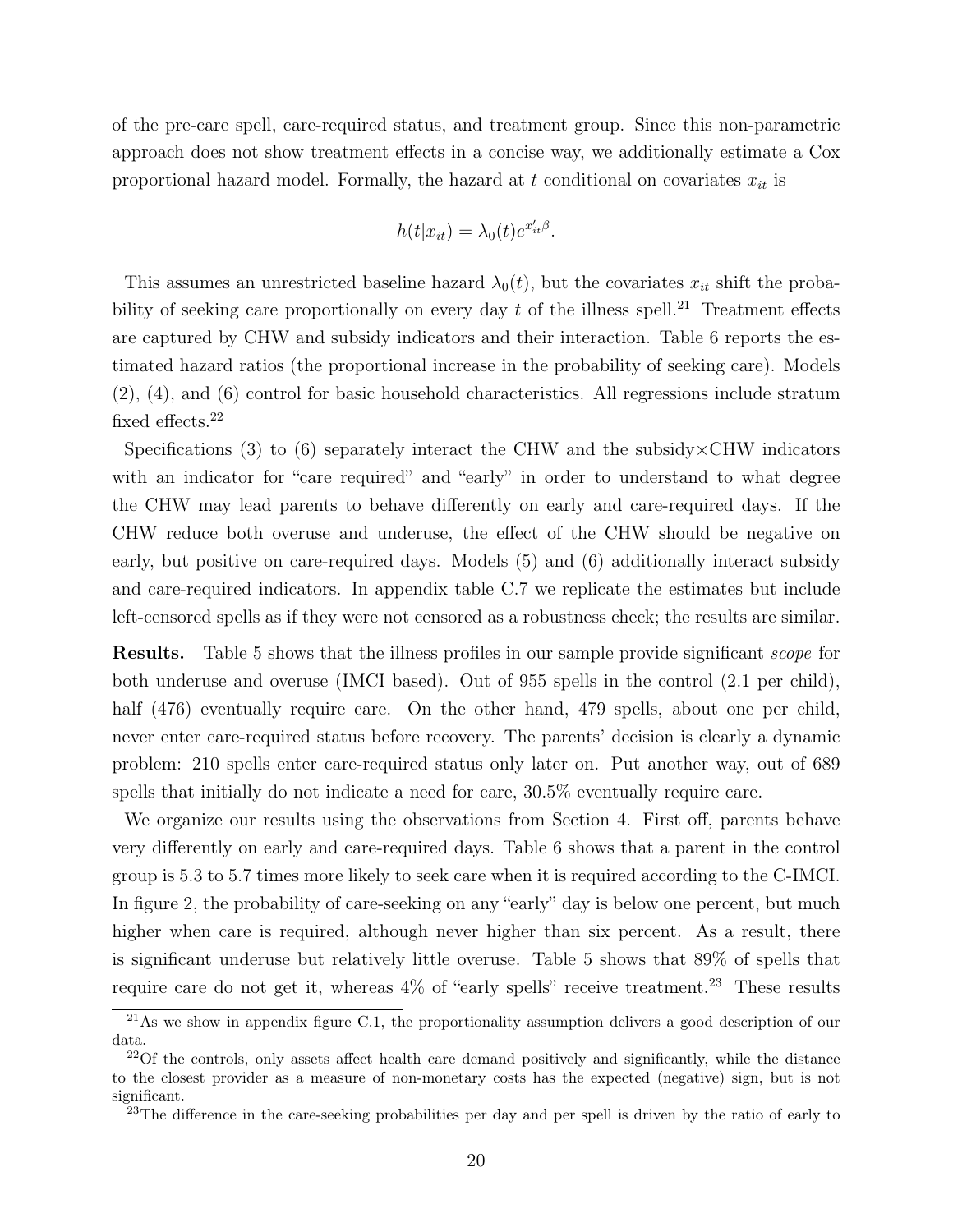suggest that information is not a primary barrier to care. The stark difference in care seeking by care-required status implies that parents are able to gauge the relative seriousness of their child's illness, much more so than perhaps expected ex ante. High levels of underuse coupled with low levels of overuse instead suggest a high cost barrier (Observation 1).

Next, we examine the impact of the subsidy (Observation 2). The subsidy should decrease underuse, but may also increase overuse. In models (1) to (4) in table 6, the subsidy increases the conditional probability of care-seeking significantly and by at least 249 percent. We cannot reject that the proportional impact of the subsidy is roughly the same on early and care-required days (see tests  $Se = Sr$  and  $Se + CHWe + SCHWe = Sr + CHWr + SCHWr$ ). However, given the higher baseline hazard, this implies that the absolute increase in care seeking is much larger on care-required days. This can be seen clearly in Figure 2. It suggests again that an important barrier to needed health care is simply the cost of care.

As a result, Table 5 shows that 9% and 11% percent of "early" spells end in a consultation in the subsidy treatment groups, vs. 29 percent of "care-required" spells. By this metric, the subsidy increases overuse by 5-7 percentage points and decreases underuse by 18-19 percentage points. The last column of Table 5 also shows overuse vs. use when care is required as a proportion of consultations. 25 percent of consultations on average occur on an early day in the control, and thus constitute overuse. This number is essentially unchanged in the subsidy groups. However, our analysis reveals that there is little room to reduce overuse, given that the hazard of care on any given early day is so low. By contrast, with 71% of "care-required spells" without a consultation, there is substantial room to decrease underuse further.

Again, unlike the encouraging findings about subsidizing care, we find little impact of the CHW treatment on conditional demand, either in overall terms or separately on early and care-required days. The hazard rates plotted in Figure 2 look similar between the groups with and without the CHW, a result confirmed by the estimates in table 6; on average the CHW do not appear to improve the allocation of care. Given the extremely low probability of early care seeking to begin with, it is perhaps not surprising that the CHW do not significantly decrease overuse; however, they also do not significantly increase care-seeking on care-required days. There is also little evidence of an interaction between CHW and subsidies.

## 5.3 Health Worker Effects by Child's Age

Very young children are much more vulnerable to illness than older children. The World Bank reports in 2013 that 63% of all under-five mortality in Mali occurred in infants. Worldwide,

care-required days within a spell. Note that we are considering pre-care spells (not illness spells), so that the consultation always occurs on the last day of the spell.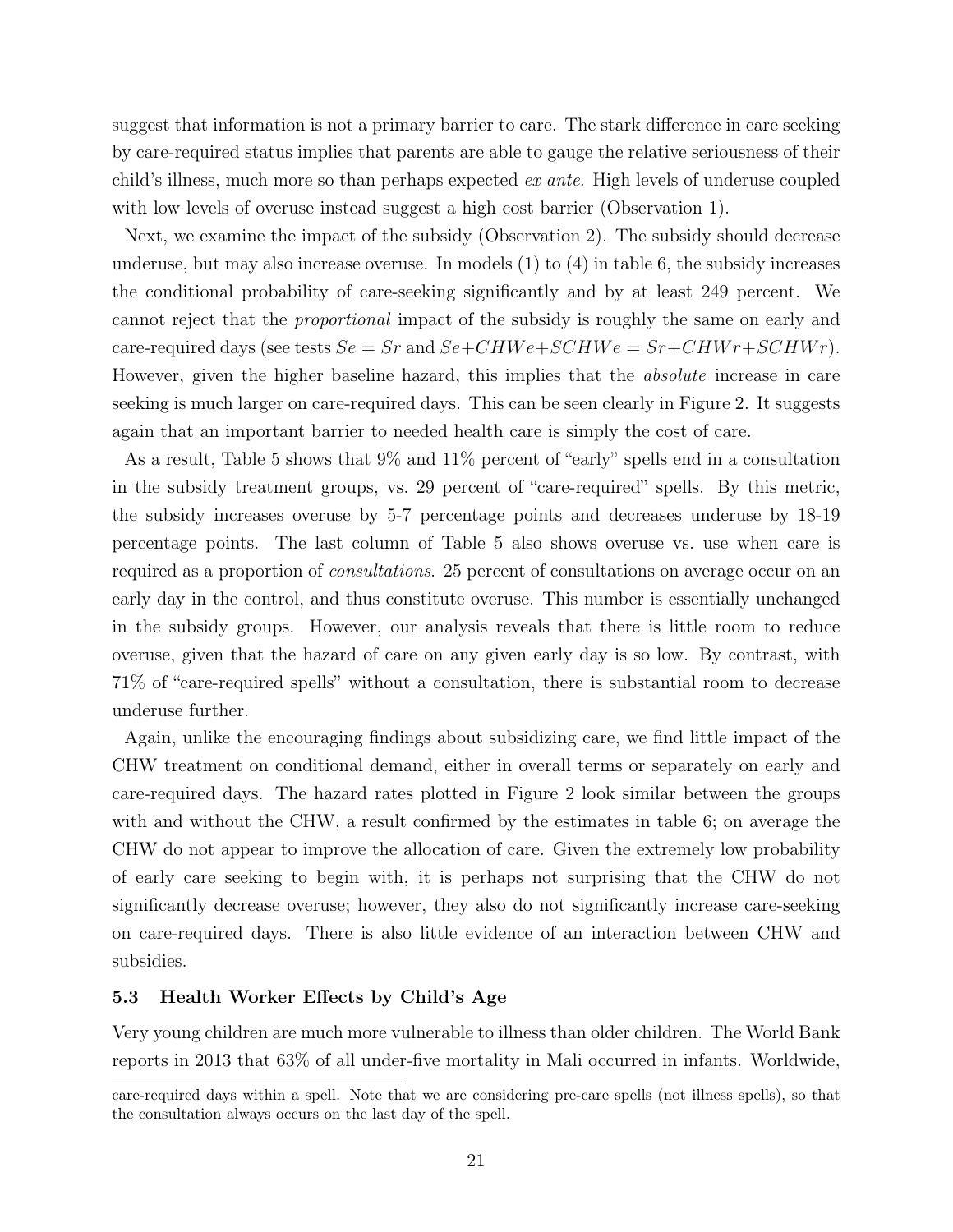this proportion ranged from 57-93%. This suggests that the benefits from subsidizing acute health care may be greatest very early in life. The benefits of providing information may also be greater, both because parents may be less experienced, and because it is harder to determine illness severity in a non-verbal infant. We therefore conduct an exploratory analysis in which we examine treatment effects by age. Figure 3 shows nonparametric daily care seeking probabilities by treatment group and care-required status for ages 0 to 5 (note differences in y-axis scale). In the appendix, we also estimate Cox hazard models for the youngest and oldest children separately (table C.5) and with a linear age variable interaction (table C.6).

A few observations about age-specific effects emerge. First, the point estimates suggest that the difference in care-seeking for age-0 children between early and care-required days is smaller than for other children. In addition, care-seeking probabilities decrease in age. The low probability of care seeking for age-0 children in the "subsidy only" group, especially when care is required, is a stark break from this pattern, compared to other ages and compared to the full program group. Lastly, for older children, care seeking is lower in the groups with than without CHW. The Cox hazard point estimates support this (detailed discussion in the appendix). But for the youngest children, the increase in care-seeking in the group that receives both interventions relative to the subsidy-only group is large and significant.

The sample is small and power low, so these results are indicative only. However, they support the notion that parents are less certain about when care is required when their child is very young, that is, information barriers are higher. They also suggest that parents see care as more valuable for younger children, i.e. the cost barrier is lower. Lastly, the CHW complement the subsidy for the youngest children, in the sense that the full program group seeks care significantly more often than the other treatment groups, primarily reducing underuse. This suggests that the healthworkers may have an important role for the success of the program among the youngest children, even if there are no average effects on all children.

The results could suggest that the CHW do improve information on (WHO based) need for care, but the effect on demand is ambiguous. This is consistent with the framework we proposed earlier: when policymaker and parent share the cost threshold  $K^*$ , more accurate beliefs  $\pi$  have the potential to reduce both overuse and underuse. But Panel B of figure 1 also shows a potential *negative* effect when K and  $K^*$  are not aligned. Specifically, a parent with threshold  $K > K^*$  who learns to distinguish severe and less severe illness will actually stop seeking care for the less severe case in  $t + 1$ , and thus increase underuse. They use new information to align better with their own preferences based on  $K$ , not  $K^*$ , which is here counterproductive for the goals of the policymaker. Applied to the current context, note that IMCI care-seeking rules (and thus  $K^*$ ) are the same for all children under five. For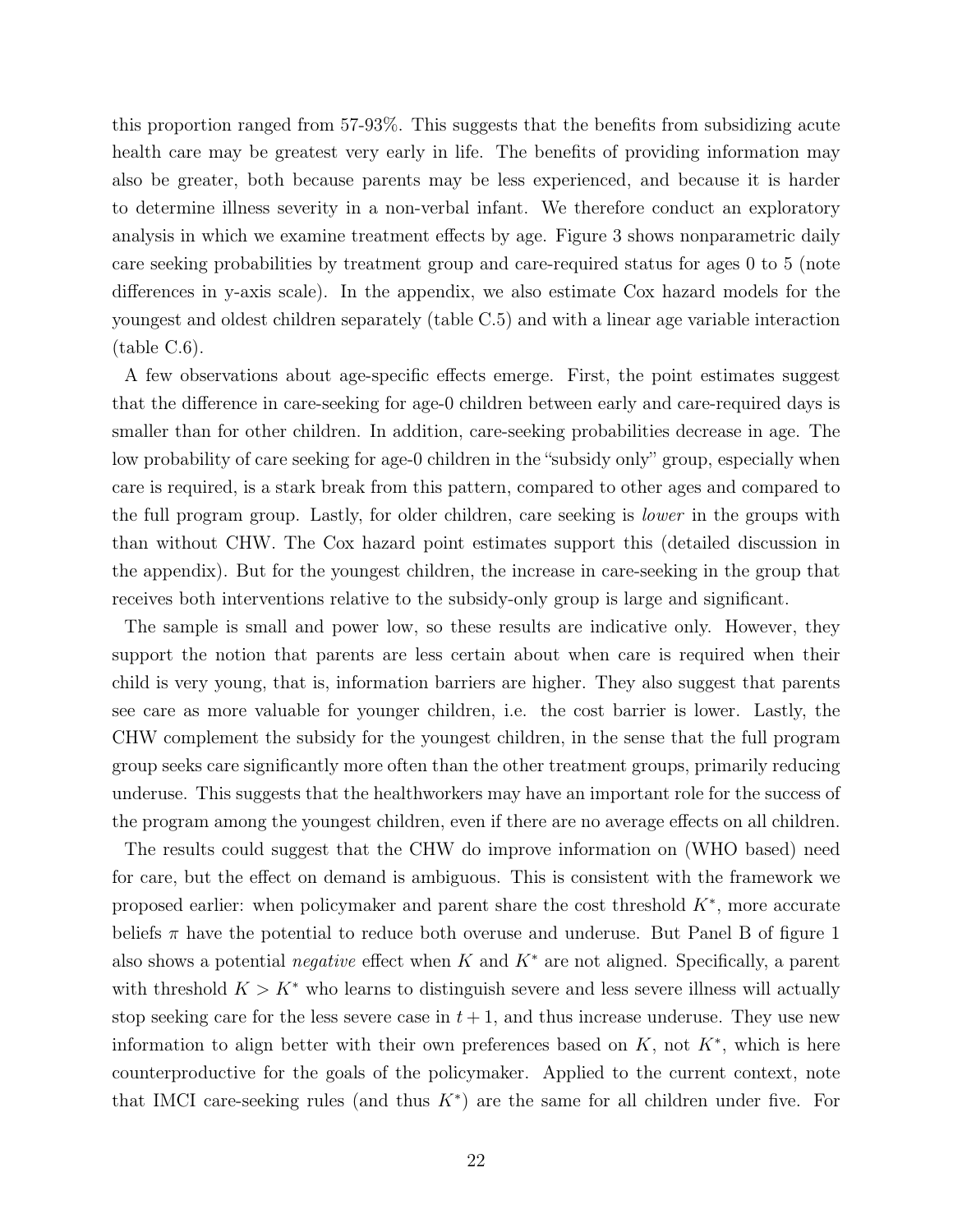the youngest children with the subsidy, the parents' cost threshold  $K$  may be close to that of the policymaker, and they may also find it more difficult to assess their child's need for care. Thus, the healthworkers lift the information constraint and improve the allocation by reducing underuse (observation 3). However, for older children without the subsidy, parents may apply a much higher  $K$ , and so the healthworkers may not unambiguously improve the allocation, and in some case potentially even increase underuse (as observed for the oldest children in the CHW-only group). Essentially, parents use the additional information to decide against health care visits that the policymaker deems necessary. The effect on the oldest children cannot be explained by the CHW simply informing parents about the subsidy.

There are other possible explanations for these effects. One is based on the specifics of the program. Households were visited in approximately three-months intervals by Mali Health employees, and during those visits, any newborn children or children of program mothers who moved (back) into the household were enrolled into Action for Health. It is possible that parents in the subsidy-only group more often missed the enrollment visits, or did not understand the child's eligibility change, whereas the CHW in the full program group helped them enroll. Some features of the design guarded against this issue;  $24$  nonetheless, it remains possible that the CHW provide valuable information about subsidy eligibility.

In summary, our results suggest that CHW and subsidy interventions might be complements for the youngest children, who are most vulnerable to adverse consequences of serious illness, and contribute most to continued high child mortality rates. However, our model and results of CHW effects on younger vs. older children suggest some important potential caveats to health information policies that aim to change caretaker choices through information policies. Given the widespread use of and advocacy for CHW interventions, there is need for further research about both the overall CHW effects on care seeking behavior and the exact mechanisms behind them.

## 5.4 Findings from the 2014 Follow-Up

In a companion paper, Dean and Sautmann (2022), we report on a 2014 follow-up survey that collected an abridged (7 day) health calendar for diarrhea symptoms as well as information on preventive care and measures of malnutrition. The aim of this follow-up was to understand the individual and combined effects of subsidies and CHWs for health behaviors and outcomes more broadly, focusing on the example of diarrhea, for which there is an important role for all three, prevention (measures against the ingestion of contaminated water), home care (oral rehydration therapy, or ORT, for mild cases) and curative care by a formal provider (clinical

<sup>&</sup>lt;sup>24</sup>For example, all parents already had at least one child in the program and thus knew how the program worked. Our analysis is also restricted to children four months and older who should have received at least one enrollment visit.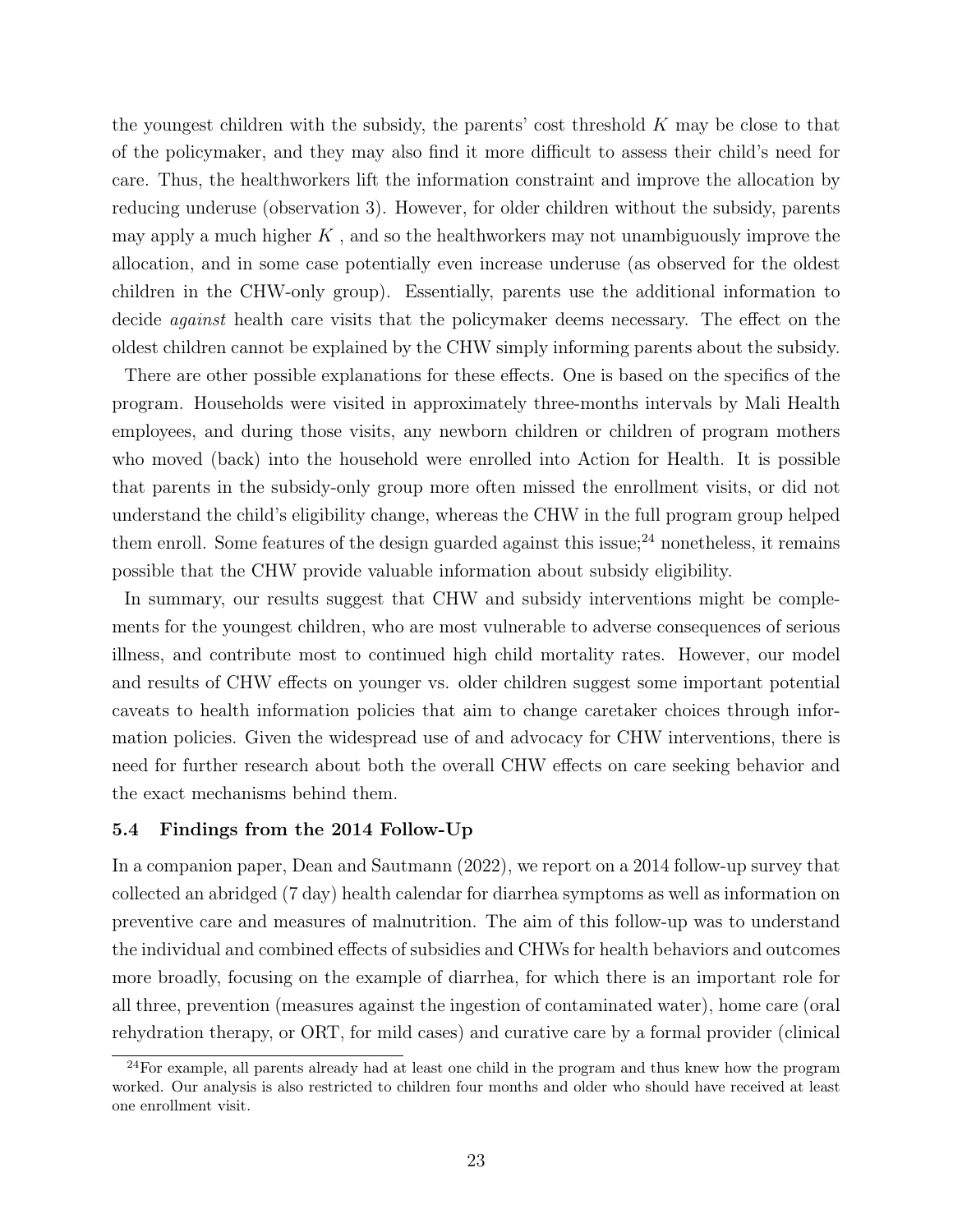evaluation for more severe cases).

The 2014 findings support the notion that CHW and subsidy policies work together in improving health. The CHW improve a broad range of prevention indicators, while the subsidy increases acute care such as ORT use. Regarding formal care specifically, we find significant increases for the 0-2 age group in the full program group only. The data from 2014 does not allow the construction of complete illness spells and therefore we cannot assess whether this care was required in all cases, but the patterns are consistent with the subsidy and CHW acting as complements in the improved use of formal care for the youngest children, as above. In the full-program group, we find significant reductions in the number of days the child is ill with diarrhea, and these effects are again concentrated among the 0-2 age group. However, the 2014 data shows only weak effects on longterm malnutrition indicators (weight for age and arm circumference).

It is interesting that we see reduced diarrhea incidence in the 2014 data but no such comparable effects in 2013.<sup>25</sup> There could be a number of reasons. First, 2013 was the first rainy season under Action for Health. It is possible that the effects of some aspects of the program simply manifested only after a longer period of exposure. Another reason may be that the main causes of acute illness, such as malaria and respiratory illness, are infectious. The children in AfH constitute only a small percentage of the population (about 20% of people in the study households, which in turn make up a fraction of the local population), so the program may not be able to reduce infection rates for most types of illnesses. GI infections may be an exception because some of the preventive measures that the CHW teach, such as hand washing and water disinfection, benefit the whole household, and as habits change over time, children may get sick with diarrhea less. In other words, effects on incidence for diarrhea captured in 2014 are more pronounced than for the full set of possible symptoms in the 2013 data. Lastly, morbidity and mortality are concentrated among the very youngest children. The data suggests that the benefits of the program mostly accrue to these age groups, and it may be that only by 2014 the younger children who benefitted from the program for a sustained period make up a large enough share of the sample to affect average outcomes.

## 5.5 Advantages of estimating demand conditional on health status

Censoring and Selection Bias. Our data make a strong case for collecting illness data in the home and analyzing spells with a hazard model, due to the issue of censoring with

<sup>&</sup>lt;sup>25</sup>The similar number of spells across treatment groups is consistent with the balanced symptom incidence by treatment group, reported in table B.1 in the Appendix. Treatment rates remain overall low and treatment occurs fairly late in the spell, so the program has only a small effect on pre-care spell length and none on overall spell length (see also below for a discussion in the context of censoring).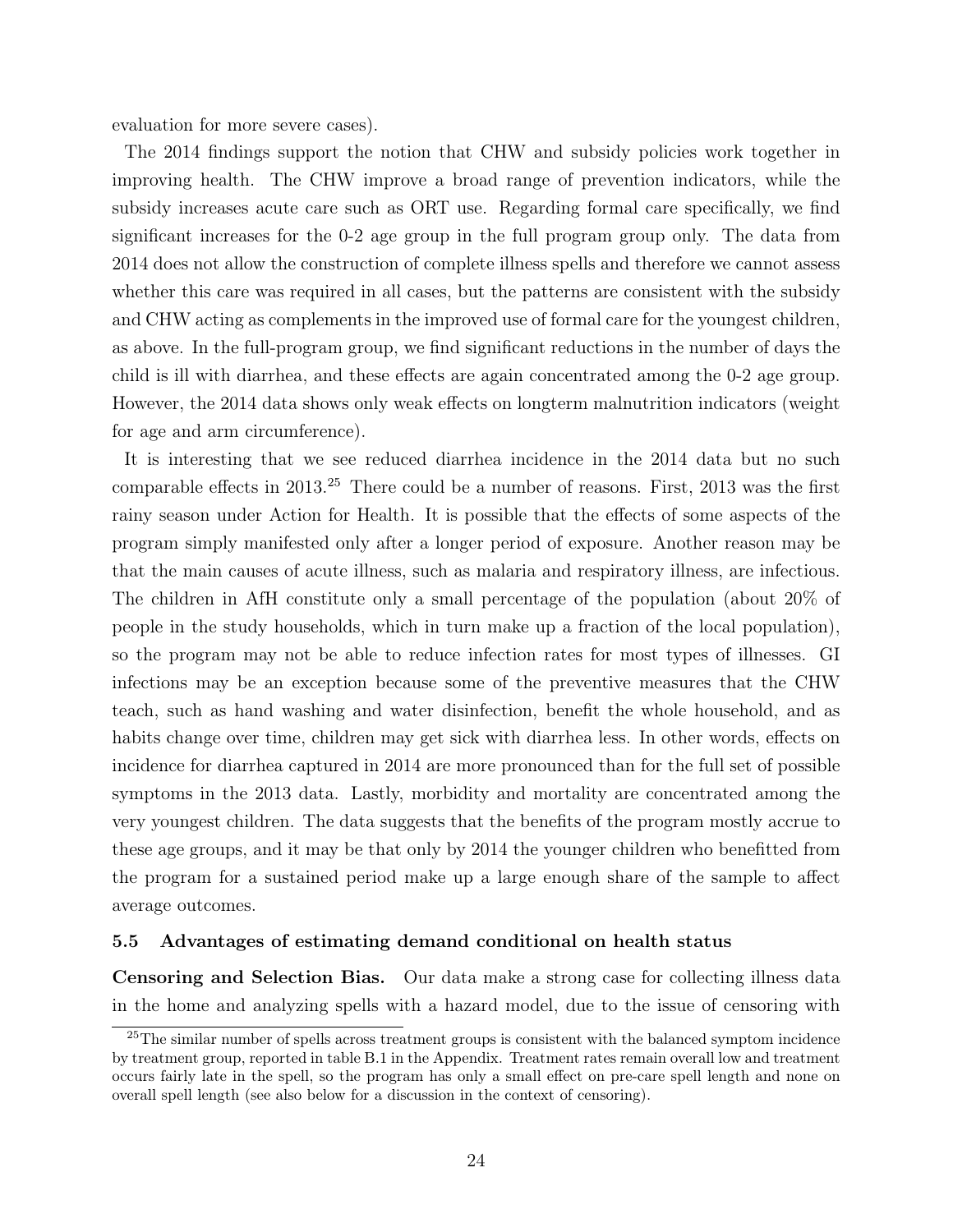spontaneous recovery: we do not observe how long parents would have waited to see a doctor when the child gets better without care. Spontaneous recovery is integral to the decision to delay care in the first place – there would be otherwise no benefit to waiting. Even carerequired spells often end with unaided recovery, illustrating the challenge of improving child mortality through acute care: we need to treat many spells in order to prevent the small portion that may become truly dangerous to the child.

One effect of censoring is that the observed pre-care spell length systematically underestimates true time-to-care, and effects on spell length do not fully reflect changes in daily care seeking probability. For example, there will be spells that are censored (ending without care) at high  $K$ , but uncensored (ending in care) at low  $K$  (leading to increases in utilization). Table C.4 in the appendix correspondingly shows that the subsidy reduces (pre-care) spell length by only 14 percent, even though we found that it increases the care seeking probability five-fold.

This problem is exacerbated in data that contains only uncensored spells, such as data collected during consultations with the health care provider, or from health insurance events as in Gilleskie (1998) — unfortunately often the only data we have. Table C.4 shows in fact that the average uncensored spell in our sample is weakly longer in all treatment groups than in the control. Our hazard estimates confirm that this is entirely selection bias: the large number of additional visits in the subsidy groups tend to be from families who wait on average longer for care, and so they raise the average time to care in the group. Put differently, when underuse is rampant but responds strongly to an intervention, we show that data collected at the point of use are subject to selection effects so strong that they reverse the estimated impact of the intervention on some aspects of care-seeking behavior. Similar effects arise when asking retrospective information on health for a specific (short) period of time.<sup>26</sup> Even recognizing that selection bias may occur, data of uncensored spells only would not permit the researcher to distinguish selection e.g. from moral hazard (parents waiting longer before getting care with the subsidy).<sup>27</sup>

Application: Predicting Care-Seeking for Alternative Illness Environments. Our study estimates demand for care conditional on detailed health information. A benefit of this

<sup>&</sup>lt;sup>26</sup>An example are the Demographic and Health Surveys (DHS). The DHS questionnaire asks about diarrhea and fever spells and treatment sought within the last two weeks. Shorter spells are observed in full, but longer spells are likely to be censored by the visit date. Moreover, detailed questions about treatment are asked only about spells that are ongoing at the time of the survey. See Heger Boyle et al. (2018), especially questions 518 and 527 and following.

<sup>&</sup>lt;sup>27</sup>Note that the Cox model assumes proportionality and so does not permit for demand changes that exhibit both selection into care and an increase in time-to-care under the subsidy (which might occur with a decrease in care seeking on early spell days but an increase later in the spell). However, figure 2 and the proportionality test in Appendix C.5 show that the proportionality assumption reflects the data well.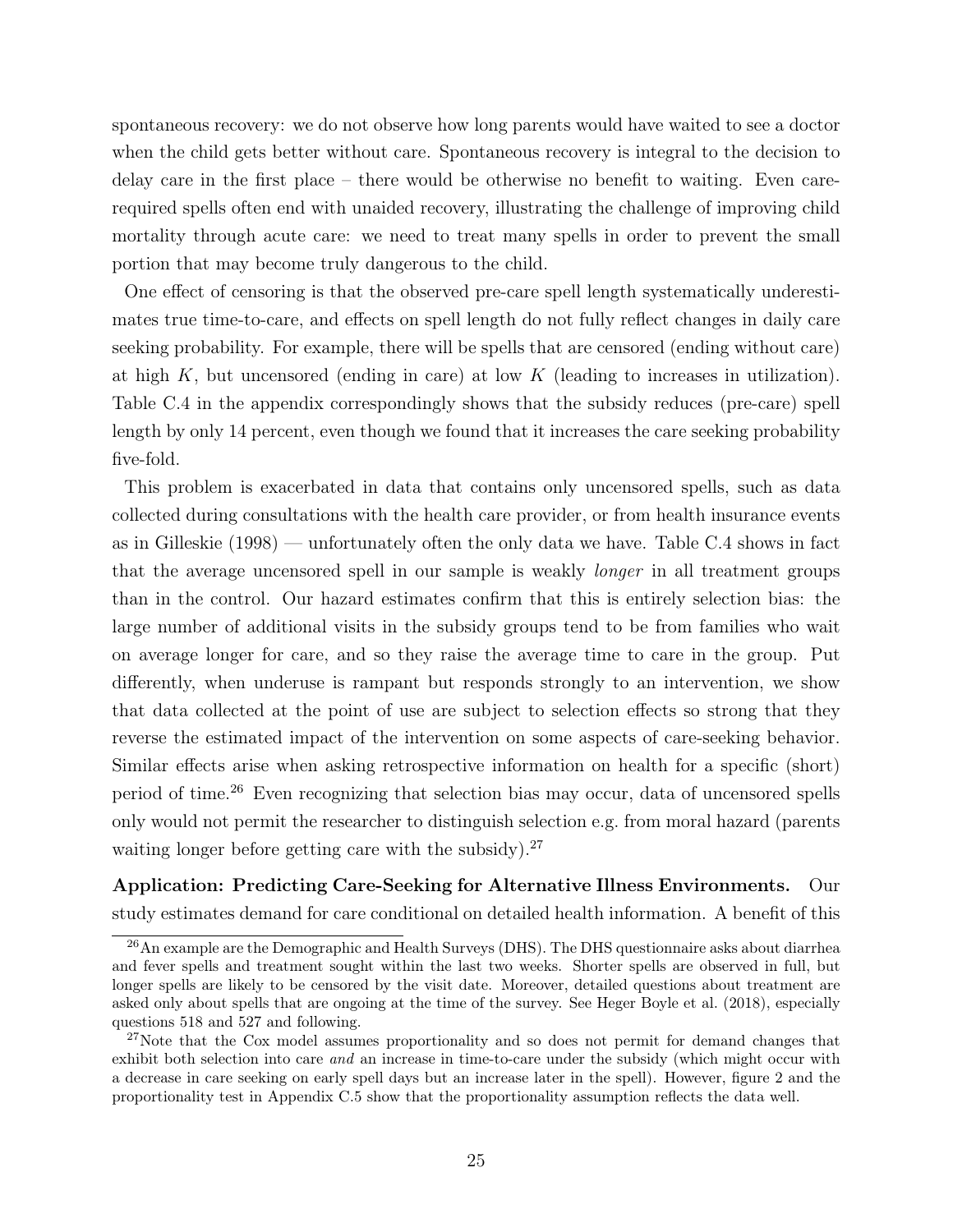approach are more accurate out-of-sample predictions. In Appendix C.6, we demonstrate this by projecting health care demand for a set of hemorrhagic fever spells (Ebola and Marburg disease), where detailed descriptions of the course of illness are available. This illustrates how records of conditional care-seeking behavior might help improve estimates of undetected infections and time-to-care for those who contract a specific illness, for instance in the initial phases of new disease outbreaks. More generally, we can make predictions of behavior in other disease environments. In Mali, policymakers might be for example interested in predicted behavior in the dry season, when respiratory illness is more prevalent than malaria and diarrhea.

## 6 Conclusion

The prevailing view in international health policy today is that subsidies are needed to close remaining gaps in access to care. The potential benefits are large: by some estimates, improved access to primary care could prevent 29%–40% of post-neonatal deaths in developing countries. Less than 26% of malaria cases in children are estimated to receive adequate treatment, and  $411,000$  children died of malaria in 2013 in Africa alone.<sup>28</sup> Many countries have begun to remove health care user fees for children, and Mali announced plans to adopt this policy in 2019. However, we have relatively sparse evidence how this affects patterns of utilization.

This study aims to open the "black box" of health care demand-side interventions. We estimate health care use conditional on health status to remove confounding effects of illness incidence, and benchmark care-seeking against the need for care according to WHO medical standards. By surveying all (potential) health care users we avoid selection bias due to spontaneous recovery.

Our results have very encouraging implications for the subsidy debate. First, a primary barrier to effective care seeking in the urban population we study is indeed the cost of care. Underuse is rampant: care is either sought late in the spell or, in the majority of cases, not at all. The welfare cost of subsidies could be prohibitive if they lead to substantial mistargeting and overuse of health care, risking overburdening the severely limited capacity of health care systems in poor countries and thus diverting resources away from those most in need. However, while subsidies nearly triple health care usage in our sample, the additional demand comes largely from children for whom medical care is required according to WHO guidelines. One reason is that parents have some ability to recognize differences in illness severity and are nearly six times more likely to seek care on 'care required' days compared

<sup>28</sup>United Nations Inter-Agency and Expert Group on MDG Indicators (2015); WHO Global Malaria Programme (2015); Bhutta et al. (2008).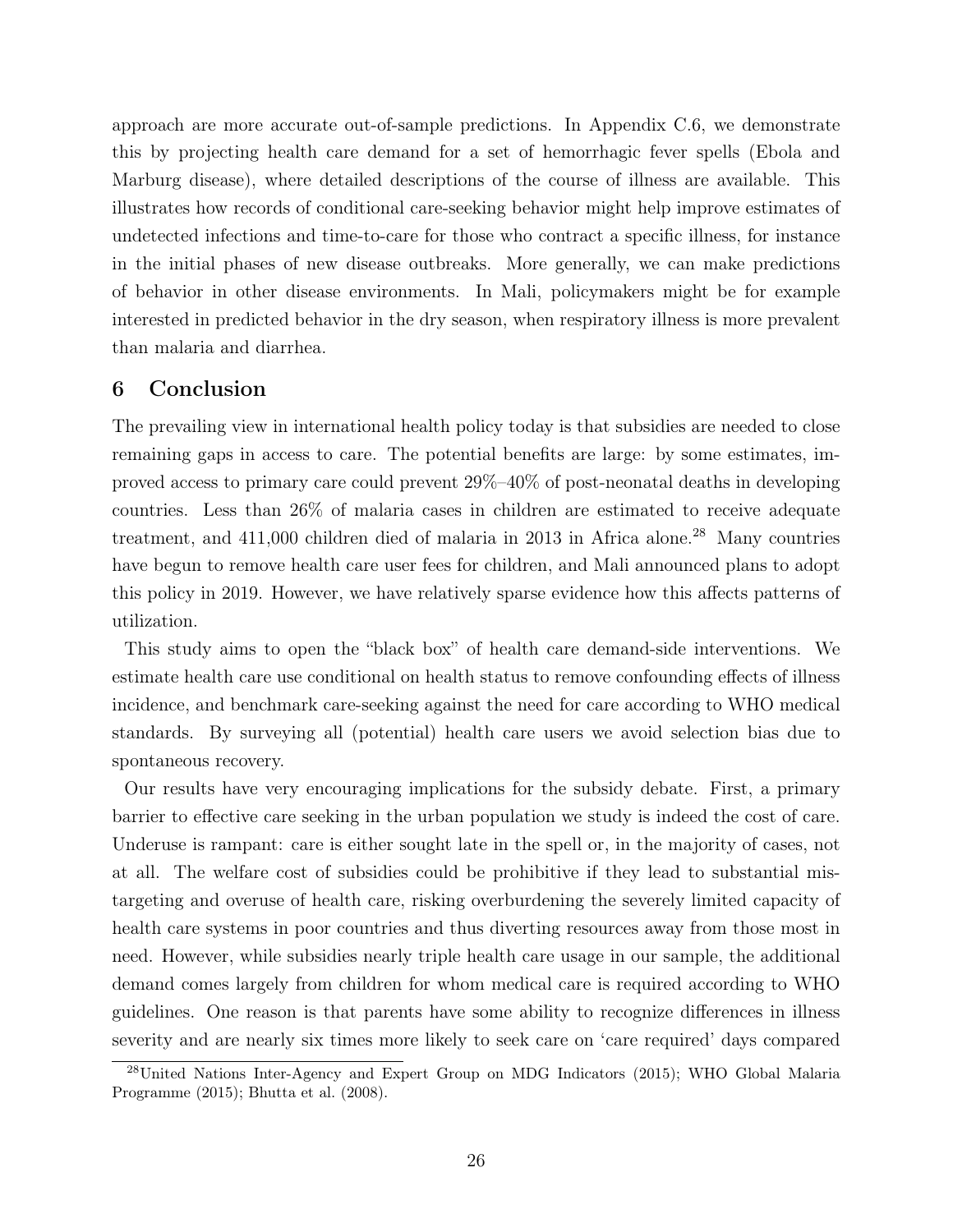to 'early' days.

The degree to which parents can spot illness suggests that information about the health status of the child a priori can only have limited additional effects, and in aggregate this is what we find; the CHW visits do not affect average care-seeking probabilities significantly. However, they do reduce underuse among the most vulnerable (youngest) children who receive the subsidy. This is consistent with findings from one year later where formal care for diarrhea is again increased significantly for children age 0-2, and diarrhea incidence is significantly reduced, in the full program group only.

The role of CHW visits for curative care seeking deserves additional research. Our data points to parents being less able to recognize need for care in very young children, which suggests a role for policies that guide parents' use of formal health care this group. At the same time, the age-specific effects and our model of the effect of information on care seeking suggest that parents may make differential use of information they are given, depending on the cost threshold they apply in deciding about seeking care. Unintended and heterogeneous responses to health information policies are an interesting question for additional research more broadly. NGOs like Mali Health might consider a model in which the CHW focus their advice on acute care seeking on the youngest children, for whom the effects are most likely to be beneficial.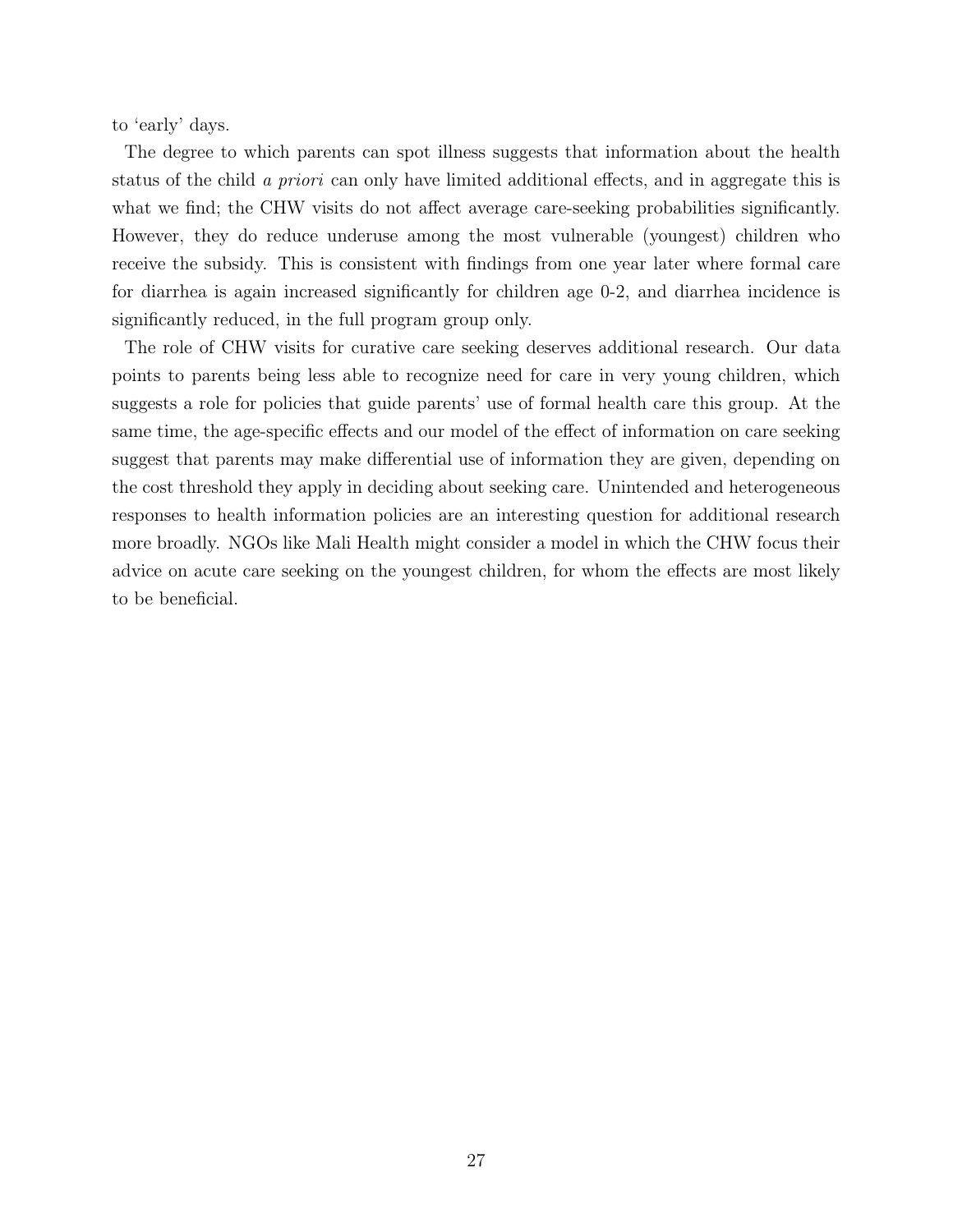# References

1 Million Community Healthworkers Campaign. Operations room, 2021. URL: http://1millionhealthworkers.org/operations-room-map/ (accessed: 02/01/2022).

Paul Adepoju. Mali announces far-reaching health reform. The Lancet, 393(10177):1192, 2019.

- John Akin, Nancy Birdsall, and David de Ferranti. Financing Health Services in Developing Countries: An Agenda for Reform, volume 34. World Bank, 1987.
- Shams E Arifeen, DM Emdadul Hoque, Tasnima Akter, Muntasirur Rahman, Mohammad Enamul Hoque, Khadija Begum, et al. Effect of the integrated management of childhood illness strategy on childhood mortality and nutrition in a rural area in Bangladesh: a cluster randomised trial. The Lancet, 374(9687):393 – 403, 2009.
- Nava Ashraf, James Berry, and Jesse M. Shapiro. Can higher prices stimulate product use? Evidence from a field experiment in Zambia. American Economic Review, 100(5):2383–2413, 2010.
- Nava Ashraf, B. Kelsey Jack, and Emir Kamenica. Information and subsidies: Complements or substitutes? Journal of Economic Behavior and Organization, 88:133–139, 2013.
- Helene Barroy, Laurent Musango, Justina Hsu, and Nathalie Van de Maele. Public Financing for Health in Africa: from Abuja to the SDGs. World Health Organization, Geneva, 2016.
- S. Bhatt, D. J. Weiss, E. Cameron, D. Bisanzio, B. Mappin, U. Dalrymple, et al. The effect of malaria control on plasmodium falciparum in Africa between 2000 and 2015. Nature, 526 (7572):207–211, 10 2015.
- Zulfiqar A Bhutta, Samana Ali, Simon Cousens, Talaha M Ali, Batool Azra Haider, Arjumand Rizvi, et al. Interventions to address maternal, newborn, and child survival: what difference can integrated primary health care strategies make? The Lancet, 372(9642): 972–989, 2008.
- Simon Brook. Lady health worker programme evaluation 2007-09. Oxford Policy Management Policy Expertise, 2009.
- Jennifer Bryce, Cesar G Victora, Jean-Pierre Habicht, J Patrick Vaughan, and Robert E Black. The multi-country evaluation of the integrated management of childhood illness strategy: Lessons for the evaluation of public health interventions. American Journal of Public Health, 94(3):406–415, 2004.
- Danielle Charlet, Allisyn C. Moran, and Supriya Madhavan. Summary findings from a mixed methods study on identifying and responding to maternal and newborn illness in seven countries: implications for programs. Journal of Health, Population and Nutrition, 36(1):48, 2017.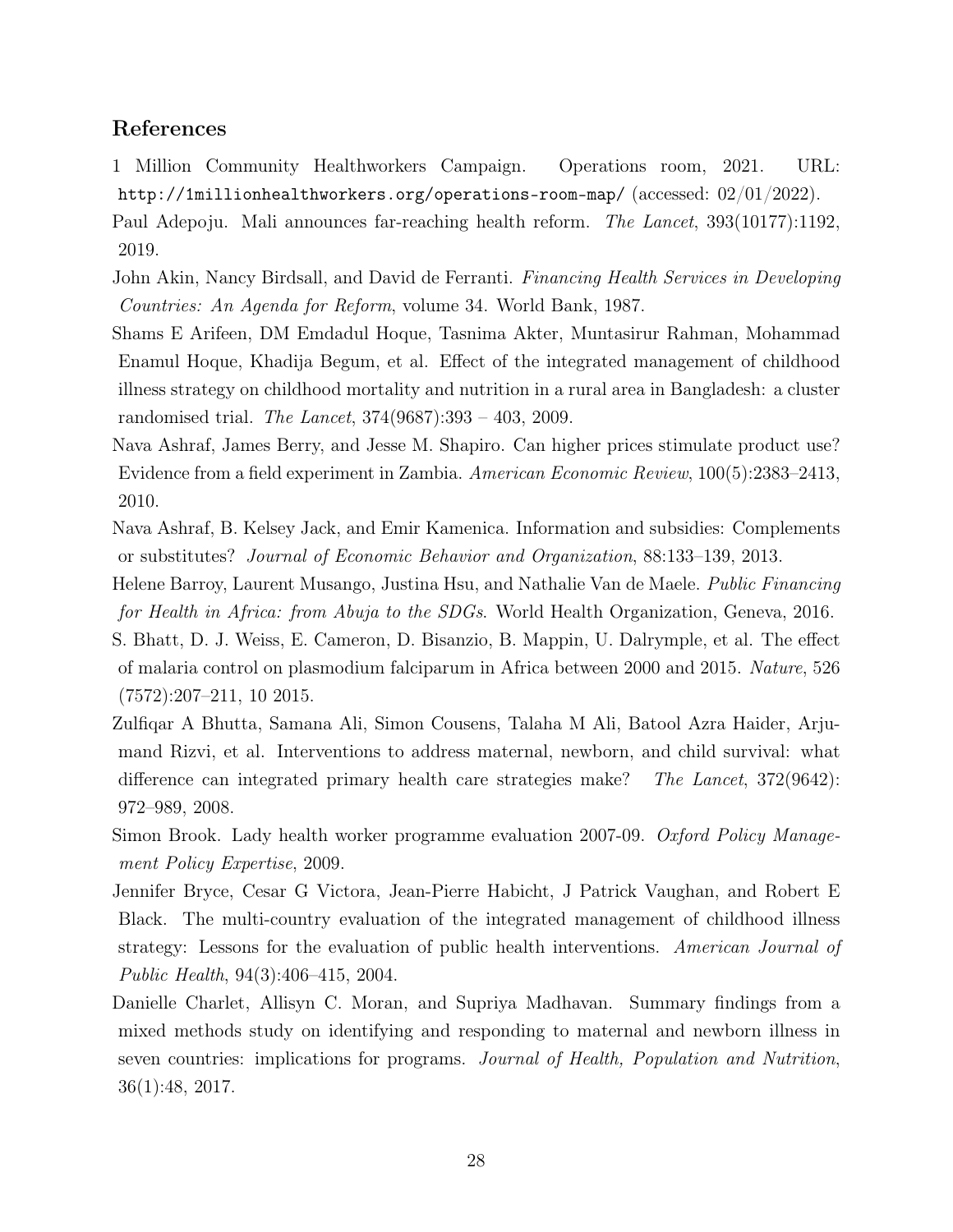- Jessica Cohen, Pascaline Dupas, and Simone Schaner. Price subsidies, diagnostic tests, and targeting of malaria treatment: evidence from a randomized controlled trial. American Economic Review, 105(2):609–645, 2015.
- Daniel Cotlear and Nicolas Rosemberg. Going Universal in Africa: How 46 African countries reformed user fees and implemented health care priorities. World Bank, 2018.
- Janet Currie, Wanchuan Lin, and Juanjuan Meng. Addressing antibiotic abuse in China: an experimental audit study. Journal of Development Economics, 110:39–51, 2014.
- Jishnu Das. The quality of medical care in low-income countries: From providers to markets. PLoS Medicine, 8(4):1–2, 2011.
- Jishnu Das and Jeffrey Hammer. Which doctor? combining vignettes and item response to measure clinical competence. Journal of Development Economics, 78(2):348–383, 2005.
- Jishnu Das and Jeffrey Hammer. Location, location, location: residence, wealth, and the quality of medical care in Delhi, India. Health Affairs, 26(3):w338–w351, 2007.
- Jishnu Das and Jeffrey Hammer. Quality of primary care in low-income countries: Facts and economics. Annual Review of Economics, 6:525–553, 2014.
- Jishnu Das and Carolina Sánchez-Páramo. Short but not sweet: New evidence on short duration morbidities from India. World Bank Policy Research Working Paper, February 2003.
- Jishnu Das and Thomas Pave Sohnesen. *Patient Satisfaction, Doctor Effort and Interview* Location: Evidence from Paraguay. World Bank, 2006.
- Jishnu Das, Jeffrey Hammer, and Kenneth L. Leonard. The quality of medical advice in low-income countries. Journal of Economic Perspectives, 22(2):93–114, 2008.
- Jishnu Das, Jeffrey Hammer, and Carolina Sánchez-Peramo. The impact of recall periods on reported morbidity and health seeking behavior. World Bank Policy Research Working Paper, 5778, 2011.
- Jishnu Das, Alaka Holla, Aakash Mohpal, and Karthik Muralidharan. Quality and accountability in health care delivery: Audit-study evidence from primary care in India. American Economic Review, 106(12):3765–3799, 2016.
- Mark Dean and Anja Sautmann. The effects of community health worker visits and primary care subsidies on health care for children in urban Mali. mimeo, 2022.
- Pascaline Dupas. Short-run subsidies and long-run adoption of new health products: Evidence from a field experiment. Econometrica, 82(1):197–228, 2014.
- Pascaline Dupas and Jessica Cohen. Free distribution or cost-sharing? Evidence from a randomized malaria prevention experiment. Quarterly Journal of Economics, 125(1):1–45, February 2010.
- Susie Dzakpasu, Timothy Powell-Jackson, and Oona M.R. Campbell. Impact of user fees on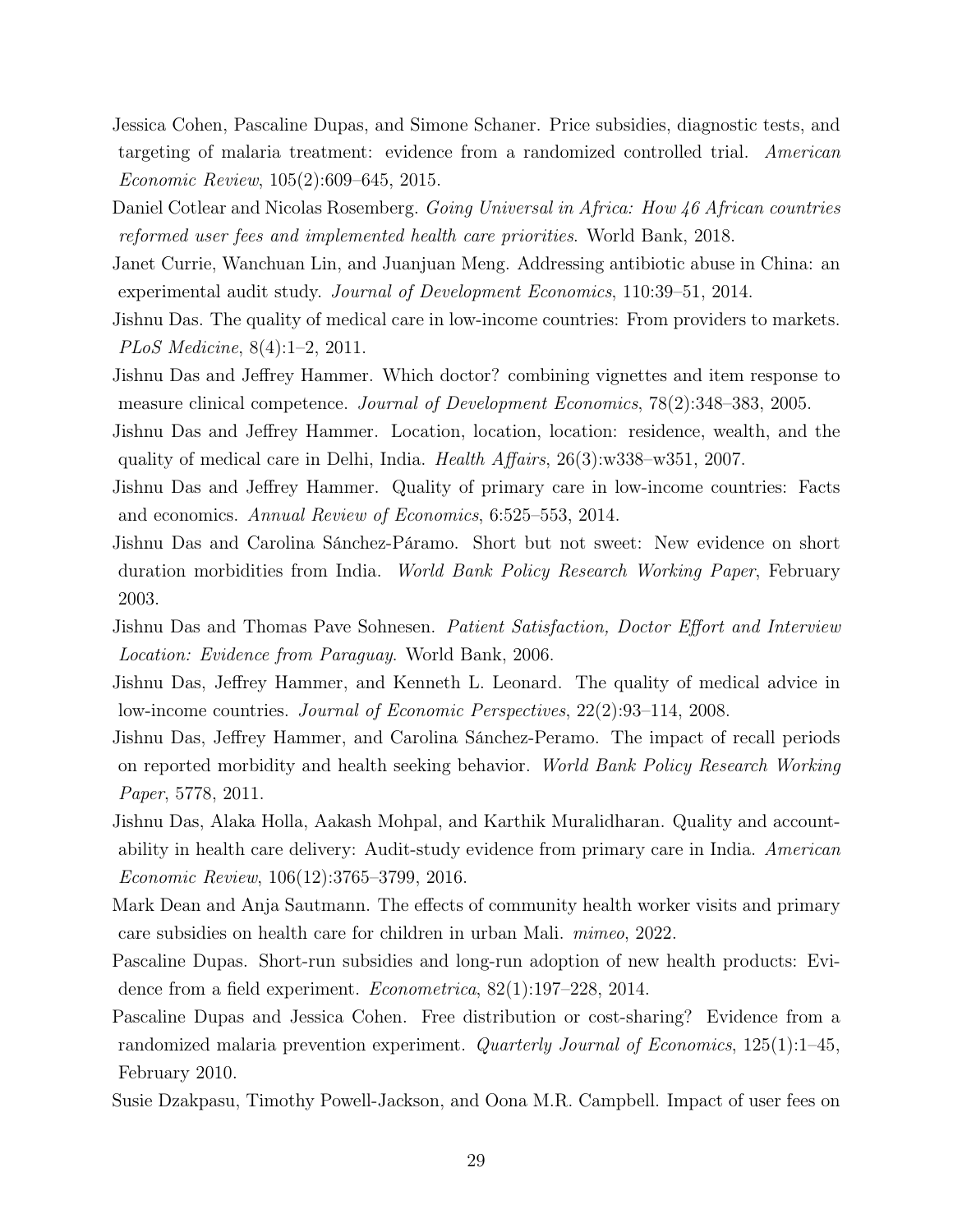maternal health service utilization and related health outcomes: a systematic review. Health Policy and Planning, 29(2):137–150, 01 2013. ISSN 0268-1080. doi: 10.1093/heapol/czs142. URL https://doi.org/10.1093/heapol/czs142.

- Amy Finkelstein, Sarah Taubman, Bill Wright, Mira Bernstein, Jonathan Gruber, Joseph P. Newhouse, Heidi Allen, Katherine Baicker, and Oregon Health Study Group. The Oregon health insurance experiment: Evidence from the first year. Quarterly Journal of Economics, 127(3):1057–1106, 2012.
- Greg Fischer, Dean Karlan, Margaret McConnell, and Pia Raffler. To charge or not to charge: evidence from a health products experiment in Uganda. NBER Working Paper, 20170, 2014.
- Donna B. Gilleskie. A dynamic stochastic model of medical care use and work absence. Econometrica, 66(1):1–45, 1998.
- Sandy Gove. Integrated management of childhood illness by outpatient health workers: technical basis and overview. the who working group on guidelines for integrated management of the sick child. Bulletin of the World Health Organization, 75(Suppl 1):7, 1997.
- Elizabeth Heger Boyle, Miriam King, and Matthew Sobek. IPUMS-Demographic and Health Surveys: Version 5. Model Questionnaire for Females, 10 2018.
- Mark C. Hornbeck, Arnold V. Hurtado, and Richard E. Johnson. Health care episodes: definition, measurement and use. Medical Care Research and Review, 42(2):163–218, 1985. Lucia Hug, David Sharrow, and Danzhen You. Levels & trends in child mortality report 2019: Estimates developed by the UN Inter-agency Group for Child Mortality Estimation. UNICEF, 2019.
- Dean T Jamison, Lawrence H Summers, George Alleyne, Kenneth J Arrow, Seth Berkley, Agnes Binagwaho, Flavia Bustreo, David Evans, Richard GA Feachem, Julio Frenk, et al. Global health 2035: a world converging within a generation. The Lancet, 382(9908):1898– 1955, 2013.
- Emmanuel Jimenez. Human and physical infrastructure: public investment and pricing policies in developing countries, volume 3, chapter 43, pages 2773–2843. Elsevier, 1995.
- Ari D Johnson, Dana R. Thomson, Sidney Atwood, Ian Alley, Jessica L. Beckerman, Ichiaka Koné, et al. Assessing early access to care and child survival during a health system strengthening intervention in Mali: A repeated cross sectional survey. PLoS One, 8(12): e81304, 2013.
- Ari D Johnson, Oumar Thiero, Caroline Whidden, Belco Poudiougou, Djoumé Diakité, Fousséni Traoré, et al. Proactive community case management and child survival in periurban Mali. BMJ Global Health, 3(2), 2018.
- Emmett B. Keeler, Joan L. Buchanan, John E. Rolph, Janet M. Hanley, and David M. Re-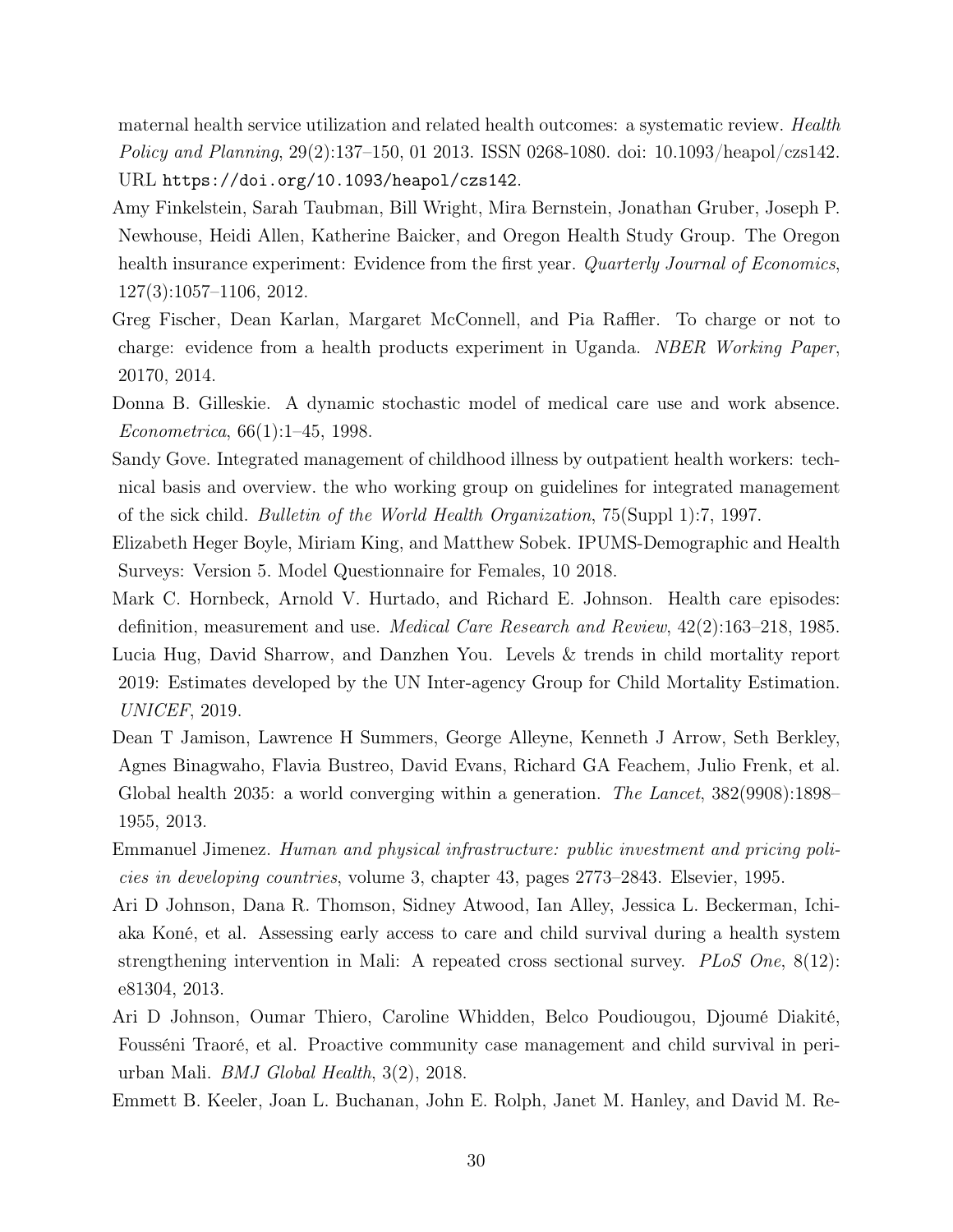boussin. The demand for episodes of medical treatment in the health insurance experiment. RAND Working Paper, 1988.

- Gary King, Emmanuela Gakidou, Kosuke Imai, Jason Lakin, Ryan T. Moore, Clayton Nall, et al. Public policy for the poor? A randomised assessment of the Mexican universal health insurance programme. The Lancet, 373(9673):1447–1454, 2009.
- Michael Kremer and Rachel Glennerster. Improving health in developing countries: evidence from randomized evaluations. In Handbook of Health Economics, volume 2, chapter 4, pages 201–315. Elsevier, 2012.
- Kenneth L. Leonard and Melkiory C. Masatu. Using the Hawthorne effect to examine the gap between a doctor's best possible practice and actual performance. Journal of Development Economics, 93:226–234, 2010.
- K.L. Leonard, G.R. Mliga, and D. Haile Mariam. Bypassing health centres in Tanzania: revealed preferences for quality. Journal of African Economies, 11(4):441, 2002.
- Jenny I. Litvack and Claude Bodart. User fees plus quality equals improved access to health care: Results of a field experiment in Cameroon. Social Science and Medicine, 37(3):369 – 383, 1993.
- Carolina Lopez, Anja Sautmann, and Simone Schaner. Does patient demand contribute to the overuse of prescription drugs? American Economic Journal: Applied Economics, 14(1): 225–60, 2022.
- Anup Malani, Phoebe Holtzman, Kosuke Imai, Cynthia Kinnan, Morgen Miller, Shailender Swaminathan, Alessandra Voena, Bartosz Woda, and Gabriella Conti. Effect of health insurance in India: a randomized controlled trial. Technical report, National Bureau of Economic Research, 2021.
- Willard G. Manning, Joseph P. Newhouse, Naihua Duan, Emmett B. Keeler, and Arleen Leibowitz. Health insurance and the demand for medical care: Evidence from a randomized experiment. American Economic Review, 77(3):251–277, 1987.
- Mayo Clinic. Diseases and conditions: Fever, May 2014. URL http://www.mayoclinic.org/diseases-conditions/fever/basics/symptoms/con-20019229.

Mayo Clinic. Diarrhea: Symptoms and causes, October 2016. URL http://www.mayoclinic.org/diseases-conditions/diarrhea/symptoms-causes/dxc-20232937.

- E. Miguel and M. Kremer. Worms: Identifying impacts on education and health in the presence of treatment externalities. Econometrica, 72(1):159–217, 2004.
- Hoa L. Nguyen, Jane S. Saczynski, Joel M. Gore, and Robert J. Goldberg. Age and sex differences in duration of prehospital delay in patients with acute myocardial infarction: A systematic review. Circulation: Cardiovascular Quality and Outcomes, 3:82–92, 2010.
- Timothy Powell-Jackson, Kara Hanson, Christopher J.M. Whitty, and Evelyn K. Ansah.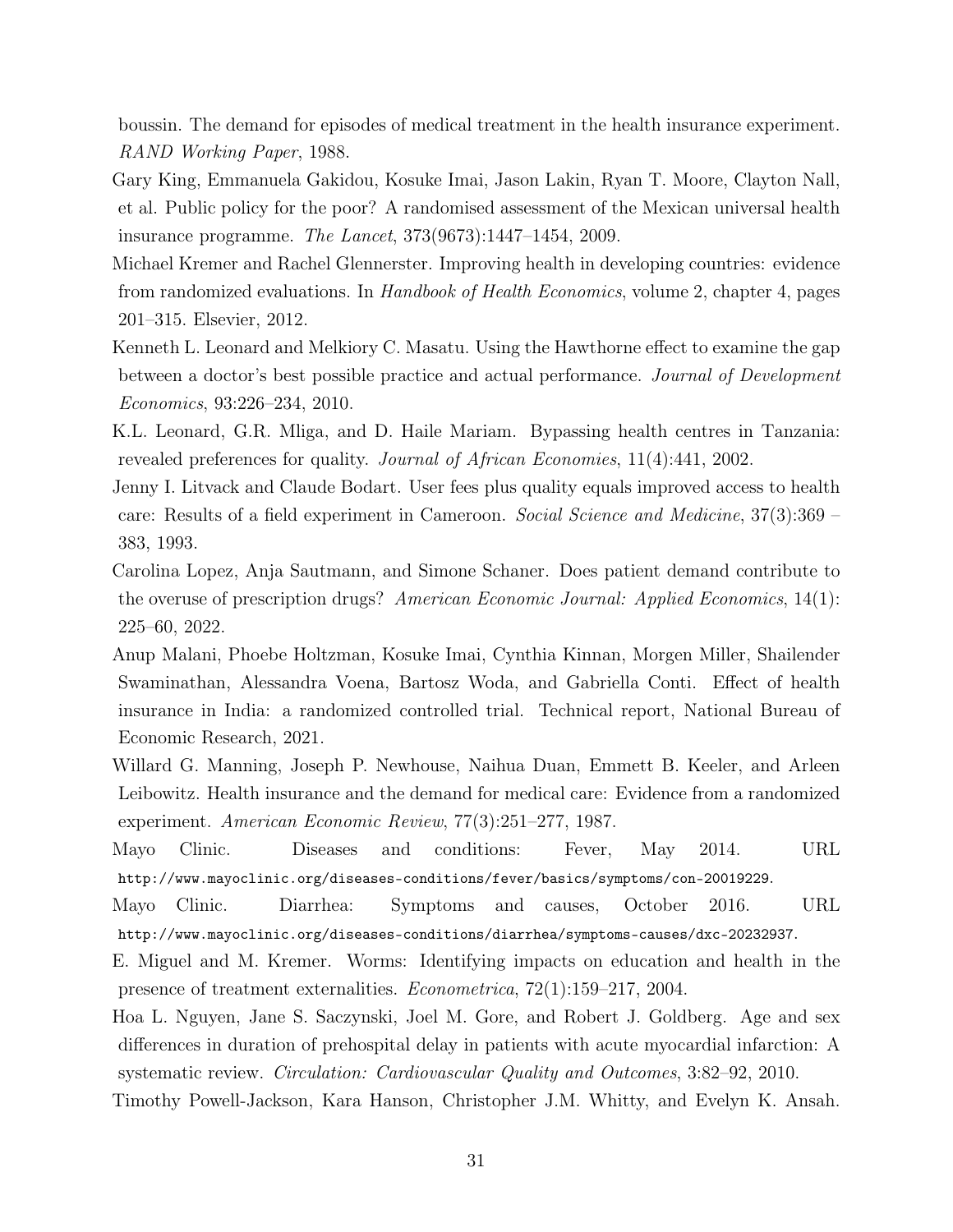Who benefits from free healthcare? Evidence from a randomized experiment in Ghana. Journal of Development Economics, 107:305–319, 2014.

- Valéry Ridde and Florence Morestin. A scoping review of the literature on the abolition of user fees in health care services in Africa. Health Policy and Planning, 27(3):1–11, 2012.
- Alfonso Rosales and Kristin Weinhauer. C-IMCI: Community Integrated Management of Childhood Illness. Catholic Relief Services, 2003.
- Patrick Pascal Saint-Firmin, Birama Djan Diakite, Sara Stratton, and Christine Ortiz. Community health worker program in Mali under threat: Evidence to drive advocacy efforts. Health Policy Plus Policy Brief, 2018.
- João Santos Silva and Frank Windmeijer. Two-part multiple spell models for health care demand. Journal of Econometrics, 104:67–89, 2001.
- Save the Children. *Freeing up healthcare: A guide to removing user fees.* McPake, Barbara and Schmidt, Alice and Araujo, Edson and Kirunga-Tashobya, Christine, London, 2008.
- Prabhjot Singh and Jeffrey D Sachs. 1 million community health workers in Sub-Saharan Africa by 2015. The Lancet, 382(9889):363–365, 2013.
- G. L. Stoddart and M. L. Barer. Analysis of demand and utilization through episodes of medical services. McMaster University working paper, 81-06, 1981.
- Dag Gundersen Storla, Solomon Yimer, and Gunnar Aksel Bjune. A systematic review of delay in the diagnosis and treatment of tuberculosis. BMC Public Health, 8(15), 2008.
- Shinsuke Tanaka. Does abolishing user fees lead to improved health status? Evidence from post-apartheid South Africa. American Economic Journal: Economic Policy, 6(3):282–312, 2014. ISSN 19457731, 1945774X. URL http://www.jstor.org/stable/43189399.
- Rebecca L. Thornton, Laurel E. Hatt, Erica M. Field, Mursaleena Islam, Freddy Solís Diaz, and Martha Azucena González. Social security health insurance for the informal sector in Nicaragua: a randomized evaluation. Health Economics, 19(S1):181–206, 2010.
- UK Secretary of State for International Development. Eliminating World Poverty: Building our Common Future. Department for International Development White Paper, London, 2009.
- UNICEF Health Section. Integrated Management of Childhood Illness: Household and Community Component. Kenya-Mugisha, Nathan and Pangu, Kasa, 1999.
- United Nations Inter-Agency and Expert Group on MDG Indicators. The Millennium Development Goals Report 2015. United Nations, 2015.
- WHO. Integrated Management of Childhood Illness: Chart Booklet. World Health Organization, 2014.
- WHO Department of Child and Adolescent Health and Development. *Handbook IMCI:* Integrated Management of Childhood Illness. World Health Organization and UNICEF,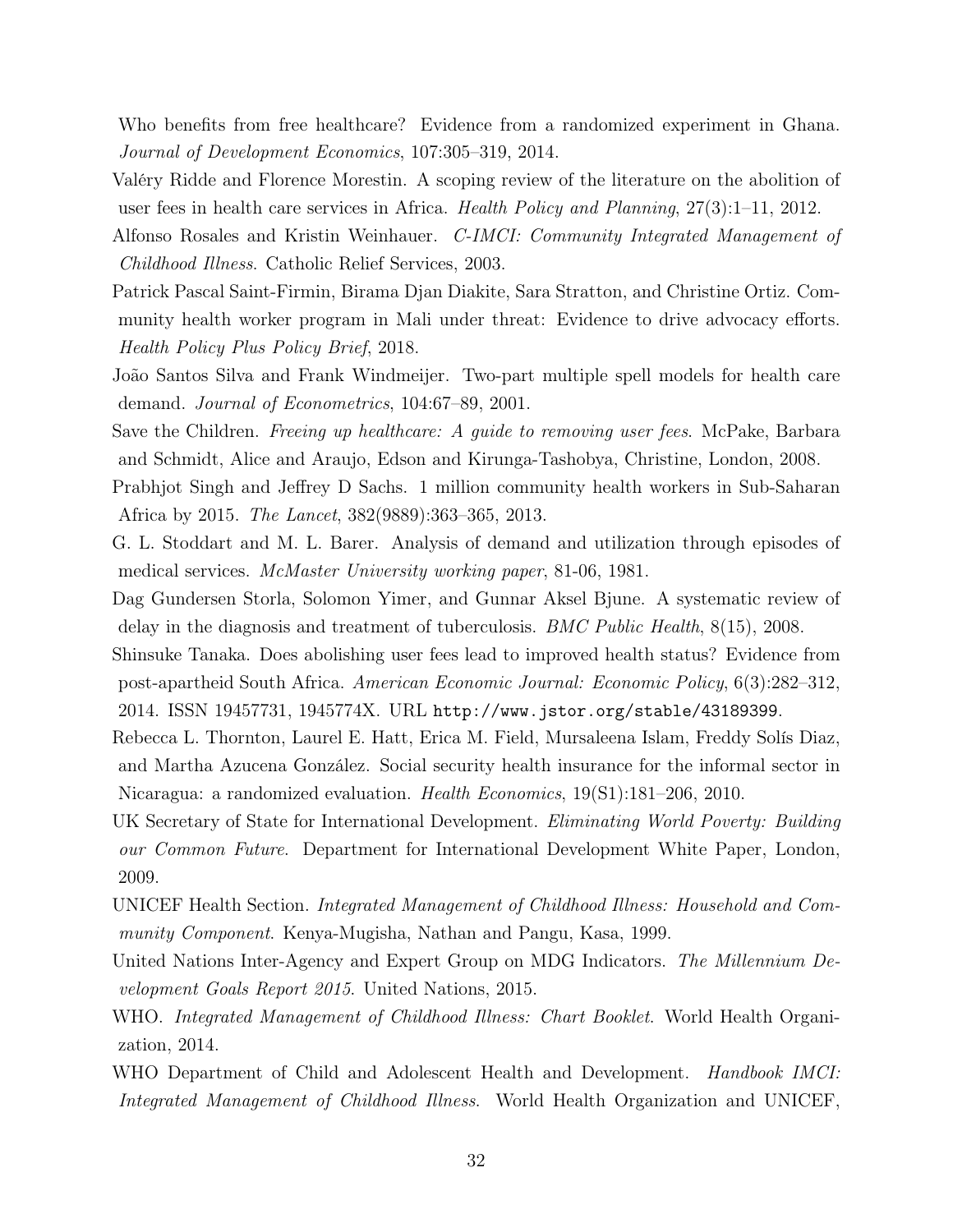2005.

WHO Global Malaria Programme. World Malaria Report 2014. World Health Organization, 2015.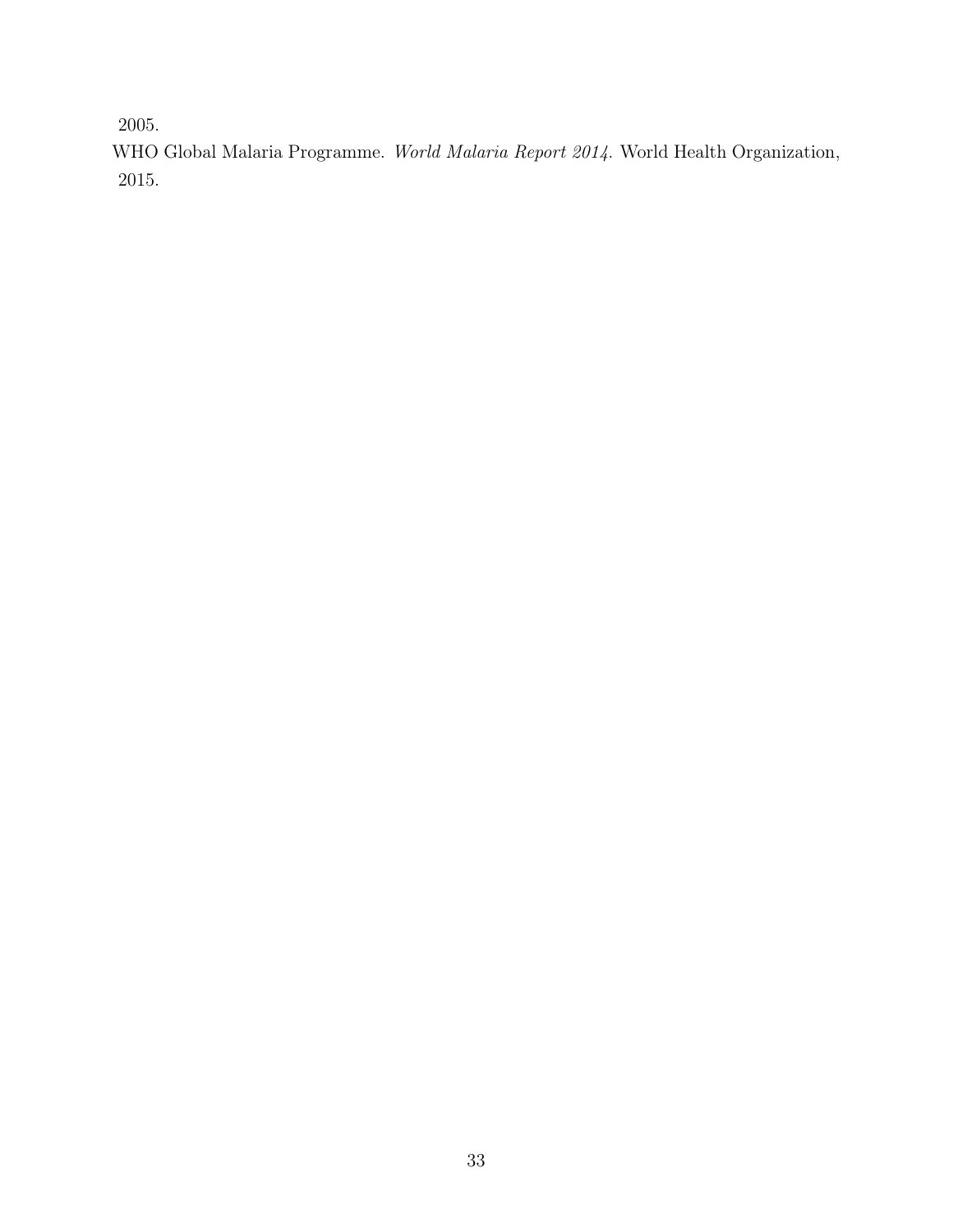# Tables and Figures

|                            | Child characteristics |            |                      | Characteritics of household head |                          |            |               | Household characteristics |                         |                    | Compound                      |                                         |
|----------------------------|-----------------------|------------|----------------------|----------------------------------|--------------------------|------------|---------------|---------------------------|-------------------------|--------------------|-------------------------------|-----------------------------------------|
|                            | Gender                | Age (yrs)  | Weight<br>for height | Is literate                      | <b>Speaks</b><br>Bambara | Gender     | Has<br>salary | Age ><br>median           | Number<br>οf<br>members | Owner<br>occupiers | Total<br>assets in<br>log USD | Log<br>distance<br>to closest<br>formal |
|                            | $\left(1\right)$      | (2)        | (3)                  | (4)                              | (5)                      |            | (6)<br>(7)    |                           | (9)                     | (10)               | (11)                          | care<br>(12)                            |
| $Subsidy$ only group $(S)$ | 0.016                 | $-0.018$   | 0.112                | 0.033                            | $-0.062$                 | $-0.018$   | $-0.000$      | $-0.002$                  | 0.175                   | 0.073              | 0.424                         | $-0.066$                                |
|                            | (0.04)                | (0.09)     | (0.12)               | (0.05)                           | (0.05)                   | (0.03)     | (0.04)        | (0.05)                    | (0.32)                  | (0.05)             | (0.28)                        | (0.06)                                  |
| CHW only group             | $-0.015$              | 0.036      | 0.042                | $-0.027$                         | $-0.044$                 | $-0.026$   | 0.001         | $-0.011$                  | $-0.073$                | 0.074              | 0.266                         | $-0.004$<br>(0.06)                      |
|                            | (0.04)                | (0.10)     | (0.14)               | (0.05)                           | (0.05)                   | (0.03)     | (0.03)        | (0.05)                    | (0.32)                  | (0.05)             | (0.27)                        |                                         |
| Subsidy x CHW group (SCHW) | 0.025                 | $-0.018$   | 0.032                | $0.117**$                        | $-0.079$                 | $-0.003$   | $-0.037$      | 0.043                     | 0.321                   | 0.042              | 0.149                         | $-0.079$                                |
|                            | (0.03)                | (0.10)     | (0.13)               | (0.05)                           | (0.05)                   | (0.03)     | (0.03)        | (0.05)                    | (0.31)                  | (0.06)             | (0.27)                        | (0.07)                                  |
| Control group mean         | $0.515***$            | $2.706***$ | $-0.655***$          | $0.467***$                       | $0.729***$               | $0.903***$ | $0.131***$    | $0.418***$                | $6.234***$              | $0.405***$         | $6.458***$                    | 6.238***                                |
|                            | (0.02)                | (0.06)     | (0.09)               | (0.04)                           | (0.04)                   | (0.02)     | (0.03)        | (0.03)                    | (0.21)                  | (0.04)             | (0.18)                        | (0.04)                                  |
| Observations               | 1763                  | 1768       | 1306                 | 1242                             | 1242                     | 1241       | 1242          | 1256                      | 1238                    | 1208               | 1208                          | 642                                     |

Table 1: Demographics and balance.

Notes: Coefficients from a regression of the outcome variable on treatment indicators. Standard errors clustered at the compound level in parentheses. \*  $p < 0.10$ , \*\*  $p < 0.05$ , \*\*\*  $p < 0.01$ .

Table 2: Consultation numbers, average costs to the patient's family, value of services received, and wait times per visit in hours.

|                          | Number of<br>visits | Cost per visit (to household) |       |                          | Value per visit (total cost) | Waiting time per visit in hours<br>(caretaker) |        |  |
|--------------------------|---------------------|-------------------------------|-------|--------------------------|------------------------------|------------------------------------------------|--------|--|
| $CSCom$ (all)            | 646                 | 1344                          | (106) | 3767                     | (114)                        | 0.74                                           | (0.04) |  |
| CSCom (with subsidy)     | 508                 | 933 ***                       | (108) | 3794                     | (129)                        | $0.78**$                                       | (0.04) |  |
| CSCom (without subsidy)  | 138                 | 2850                          | (254) | 3666                     | (252)                        | 0.59                                           | (0.07) |  |
| Private provider         | 89                  | 5470                          | (543) | $\overline{\phantom{a}}$ | -                            | 1.24                                           | (0.19) |  |
| Informal/no consultation | 2691                | 218                           | T1)   | $\overline{\phantom{a}}$ |                              | 0.04                                           | (0.01) |  |

Notes: CSCOM refers to local clinic or associated reference hospital (CSREF). Private provider is a private doctor, hospital, or health center provided e.g. by the Red Cross. Informal includes peddlers, market, traditional or religious healers, midwives, and pharmacy visits without a formal consultation. Costs, prices, and wait times are added for all connected consultations, e.g. doctor visit and medication purchase. Costs per visit are for consultation and treatment as reported by the caretaker. Value/total cost is imputed from private cost and median prices, by consultation type and treatment received. Standard errors in parentheses. Significance levels for a t-test between free care and no-free care consultations. \*\*\* p<0.01, \*\* p<0.05, \* p<0.1.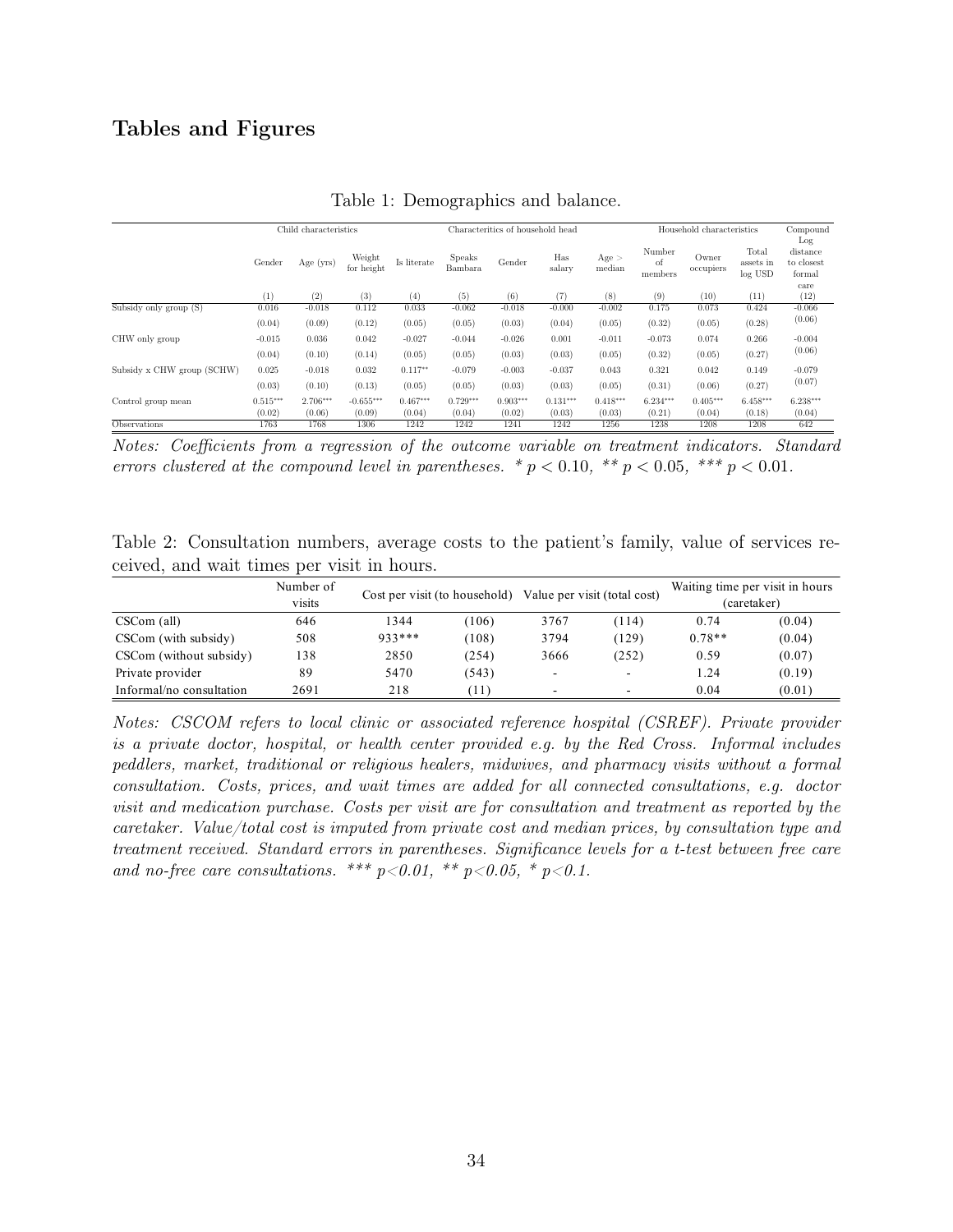| Pre-care days per child:                                     | All      |           | Early    |           | Care required |        |  |
|--------------------------------------------------------------|----------|-----------|----------|-----------|---------------|--------|--|
|                                                              | Mean     | <b>SD</b> | Mean     | <b>SD</b> | Mean          | SD.    |  |
| Total number                                                 | 16.31    | (14.32)   | 10.34    | (9.38)    | 5.97          | (8.68) |  |
| Percentage of total number on which each symptom is present: |          |           |          |           |               |        |  |
| Convulsions, fits, or spasms                                 | $0.32\%$ |           | $0\%$    |           | $0.66\%$      |        |  |
| Lethargic or unconscious                                     | 3.95%    |           | $0\%$    |           | 10.27%        |        |  |
| Unable to drink or breastfeed                                | 1.17%    |           | $0\%$    |           | 3.29%         |        |  |
| Vomiting everything                                          | 5.39%    |           | $0\%$    |           | 15.58%        |        |  |
| Coughing                                                     | 33.42%   |           | 62.56%   |           | 35.38%        |        |  |
| Difficulty breathing                                         | 4.46%    |           | 8.58%    |           | 5.85%         |        |  |
| $>$ 3 loose stools                                           | 8.54%    |           | 11.84%   |           | 12.75%        |        |  |
| Blood in the stool                                           | 0.61%    |           | $0.06\%$ |           | 1.39%         |        |  |
| Sunken eyes                                                  | 2.18%    |           | 0.31%    |           | 5.27%         |        |  |
| Unusually hot skin                                           | 32.04%   |           | 17.68%   |           | 74.00%        |        |  |
| Other: rash, spots, or itch                                  | 2.85%    |           | 5.74%    |           | 1.28%         |        |  |
| Other: cold symptoms                                         | 50.76%   |           | 92.01%   |           | 37.31%        |        |  |
| Other: ear ache                                              | 1.01%    |           | 1.13%    |           | 1.90%         |        |  |
| Other: wound, injury, or burn                                | 3.62%    |           | 6.82%    |           | 1.60%         |        |  |
| Other symptoms                                               | 4.90%    |           | 9.04%    |           | 2.54%         |        |  |

Table 3: Days of (untreated) illness per child, by need for care (IMCI); and proportion of days on which each symptom is observed.

Notes: The first four symptoms are danger signs and always occur on "care required" days. Symptoms that do not themselves indicate need for care can co-occur on care-required days

|                            | Number of visits per child |            |                 |             | Private cost per child (CFA) |                 | Wait time          | Value per child (CFA) |             |  |
|----------------------------|----------------------------|------------|-----------------|-------------|------------------------------|-----------------|--------------------|-----------------------|-------------|--|
|                            | All formal                 | CSCom      | Other<br>formal | Total       | CSCom                        | Other<br>formal | per child<br>(hrs) | Total                 | CSCom       |  |
|                            | (1)                        | (2)        | (3)             | (4)         | (5)                          | (6)             | (7)                | (8)                   | (9)         |  |
| Subsidy only group (S)     | $0.379***$                 | $0.402***$ | $-0.023$        | $-77.523$   | 215.880                      | $-129.134$      | $0.275***$         | 1386.066***           | 1665.570*** |  |
|                            | (0.06)                     | (0.05)     | (0.03)          | (275.29)    | (134.08)                     | (175.97)        | (0.10)             | (374.75)              | (263.11)    |  |
| CHW only group             | 0.022                      | 0.017      | 0.005           | 459.660     | 207.295                      | $-33.815$       | 0.039              | 387.381               | 126.962     |  |
|                            | (0.04)                     | (0.03)     | (0.03)          | (295.11)    | (134.88)                     | (179.80)        | (0.08)             | (313.59)              | (154.89)    |  |
| Subsidy x CHW group (SCHW) | $0.439***$                 | $0.478***$ | $-0.039$        | $-220.833$  | 186.633                      | $-231.538$      | $0.307***$         | 1409.314***           | 1773.584*** |  |
|                            | (0.06)                     | (0.05)     | (0.02)          | (245.47)    | (128.40)                     | (166.57)        | (0.09)             | (315.97)              | (221.90)    |  |
| Control group mean         | $0.217***$                 | $0.153***$ | $0.065***$      | 1461.672*** | 353.302***                   | 369.797**       | $0.264***$         | 1671.343***           | 523.071***  |  |
|                            | (0.03)                     | (0.02)     | (0.02)          | (192.35)    | (60.64)                      | (153.38)        | (0.06)             | (204.40)              | (81.12)     |  |
| $p$ -value $S = SCHW$      | 0.421                      | 0.286      | 0.309           | 0.565       | 0.859                        | 0.343           | 0.771              | 0.953                 | 0.739       |  |

Table 4: Utilization, private expenditure, and value of treatment by treatment group.

Notes: Coefficients from a regression of the outcome variable on treatment indicators. 1768 observations. Standard errors clustered at the compound level in parentheses.  $* p < 0.10, ** p < 0.05,$ \*\*\*  $p < 0.01$ .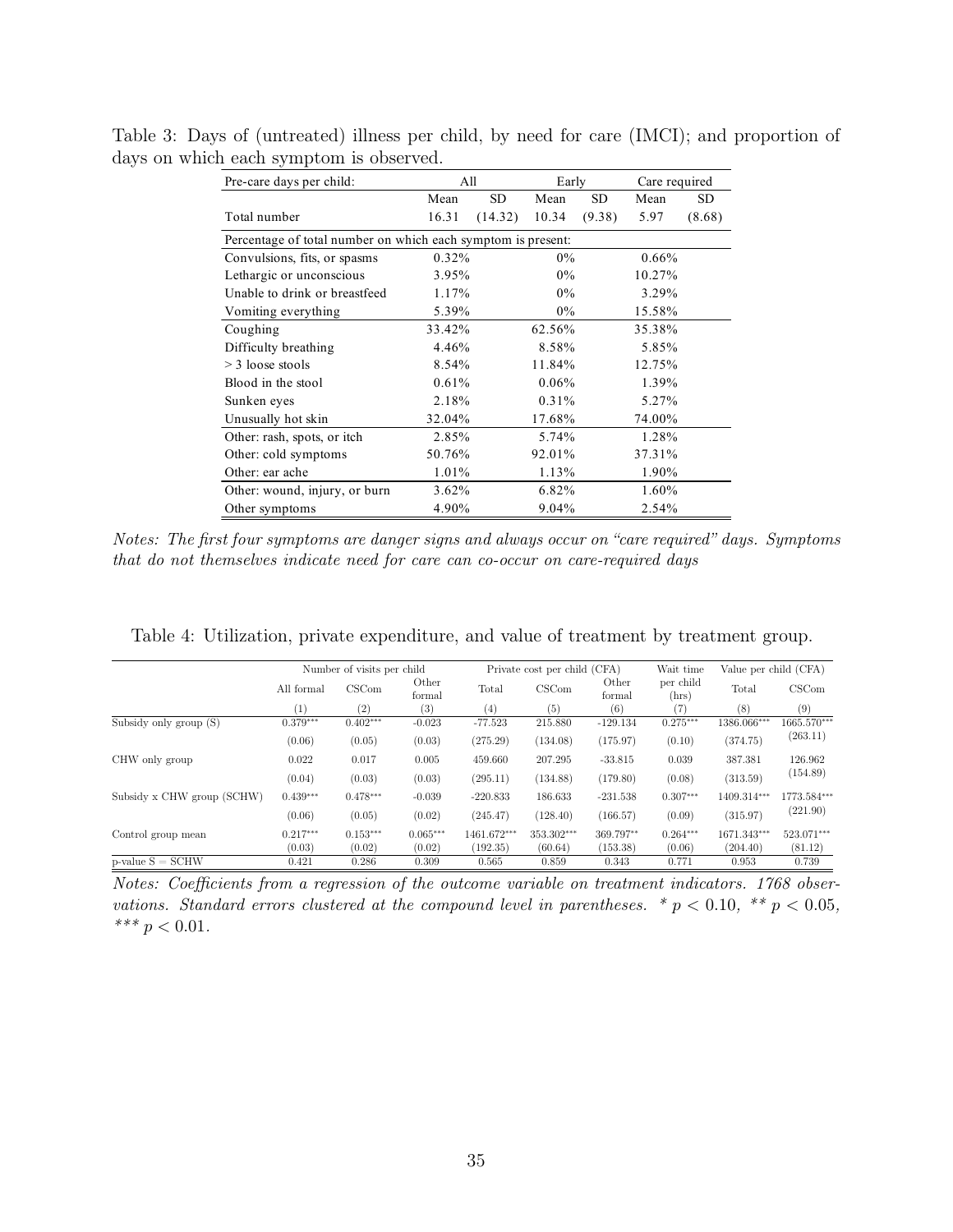|                      | spells | consultations<br>(spells with<br>consultation) | consultations as<br>% of all spells | consultations as<br>$%$ of all<br>consultations |
|----------------------|--------|------------------------------------------------|-------------------------------------|-------------------------------------------------|
| Control              |        |                                                |                                     |                                                 |
| care never required  | 479    | 18                                             | 4%                                  | 25%                                             |
| care required        | 476    | 53                                             | 11%                                 | 75%                                             |
| entered during spell | 210    | 22                                             | 10%                                 |                                                 |
| total                | 955    | 71                                             | 7%                                  | 100%                                            |
| <b>CHW</b> group     |        |                                                |                                     |                                                 |
| care never required  | 402    | 13                                             | 3%                                  | 20%                                             |
| care required        | 516    | 52                                             | 10%                                 | 80%                                             |
| entered during spell | 308    | 30                                             | 10%                                 |                                                 |
| total                | 918    | 65                                             | 7%                                  | 100%                                            |
| Subsidy group        |        |                                                |                                     |                                                 |
| care never required  | 449    | 40                                             | 9%                                  | 23%                                             |
| care required        | 458    | 133                                            | 29%                                 | 77%                                             |
| entered during spell | 195    | 57                                             | 29%                                 |                                                 |
| total                | 907    | 173                                            | 19%                                 | 100%                                            |
| Full program group   |        |                                                |                                     |                                                 |
| care never required  | 463    | 50                                             | 11%                                 | 26%                                             |
| care required        | 504    | 144                                            | 29%                                 | 74%                                             |
| entered during spell | 275    | 80                                             | 29%                                 |                                                 |
| total                | 967    | 194                                            | 20%                                 | 100%                                            |

Table 5: All spells vs. spells with a consultation by treatment group; conditional care-required status.

Notes: includes only uncensored and right-censored spells. "Care never required" indicates spells with early days only. "Care required" includes spells that either consist entirely of care-required days, or start with an early day and eventually enter care-required status ("entered during spell"). A spell cannot revert from care-required status except through recovery.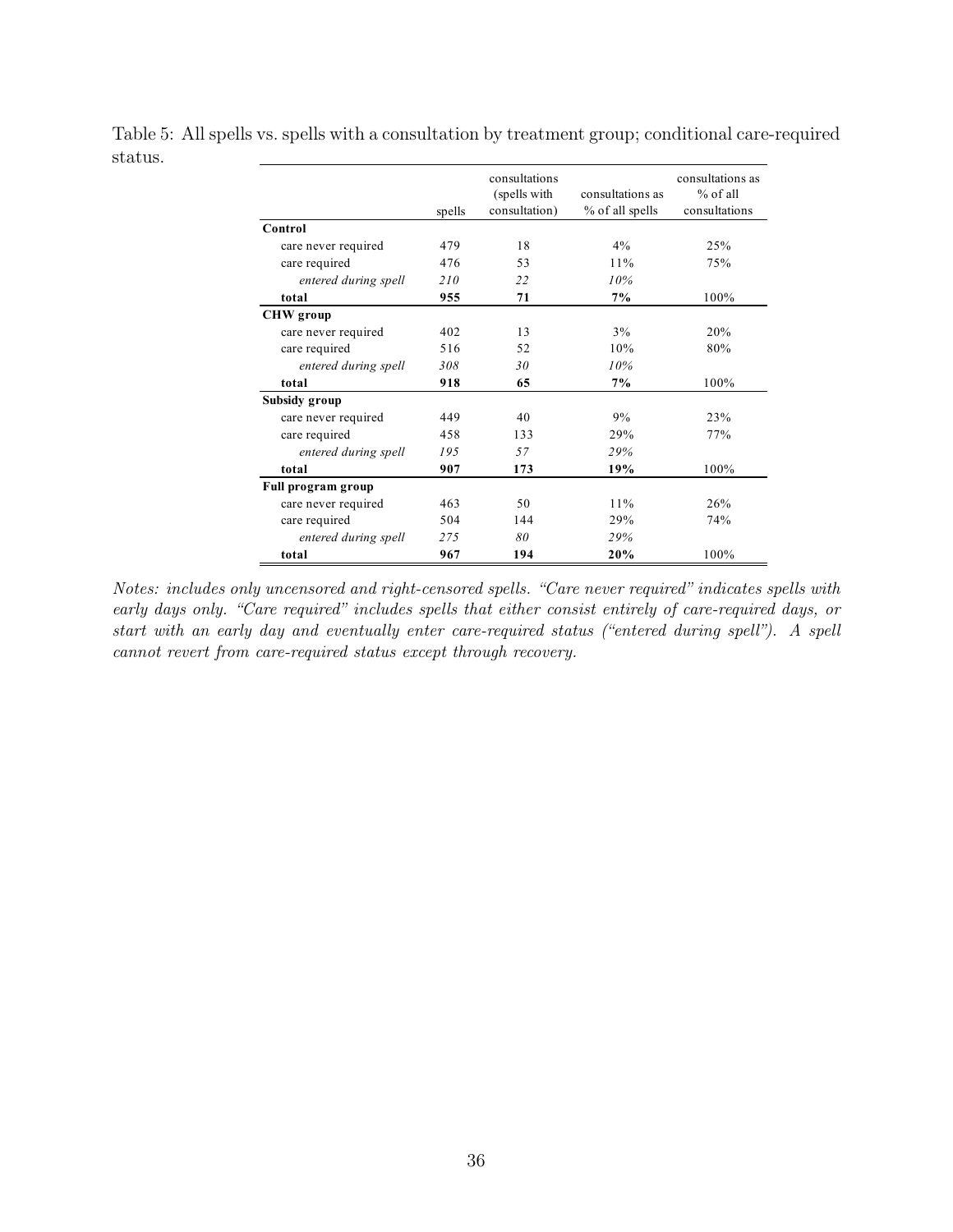|                                          | (1)        | (2)                     | (3)        | (4)            | (5)        | (6)             |  |
|------------------------------------------|------------|-------------------------|------------|----------------|------------|-----------------|--|
| Care required                            | $5.284***$ | 5.366***                | $5.592***$ | $5.714***$     | $5.367***$ | 5.509***        |  |
|                                          | (0.63)     | (0.64)                  | (0.88)     | (0.92)         | (1.40)     | (1.45)          |  |
| Subsidy                                  | $2.563***$ | 2.525***                | $2.561***$ | $2.523***$     |            |                 |  |
|                                          | (0.45)     | (0.45)                  | (0.45)     | (0.45)         |            |                 |  |
| Subsidy x early (Se)                     |            |                         |            |                | $2.450***$ | $2.426***$      |  |
|                                          |            |                         |            |                | (0.74)     | (0.74)          |  |
| Subsidy x care req. (Sr)                 |            |                         |            |                | $2.599***$ | $2.557***$      |  |
|                                          |            |                         |            |                | (0.50)     | (0.50)          |  |
| <b>CHW</b>                               | 0.915      | 0.886                   |            |                |            |                 |  |
|                                          | (0.20)     | (0.19)                  |            |                |            |                 |  |
| CHW x early (CHWe)                       |            |                         | 0.910      | 0.877          | 0.882      | 0.853<br>(0.35) |  |
|                                          |            |                         | (0.34)     | (0.33)         | (0.36)     |                 |  |
| $CHW x$ care req. $(CHWr)$               |            |                         | 0.914      | 0.884          | 0.923      | 0.892           |  |
|                                          |            |                         | (0.21)     | (0.20)         | (0.21)     | (0.21)          |  |
| Subsidy x CHW                            | 1.218      | 1.240                   |            |                |            |                 |  |
|                                          | (0.31)     | (0.31)                  |            |                |            |                 |  |
| Subsidy x CHW x early (SCHWe)            |            |                         | 1.366      | 1.414          | 1.428      | 1.471           |  |
|                                          |            |                         | (0.56)     | (0.58)         | (0.68)     | (0.70)          |  |
| Subsidy x CHW x care req. (SCHWr)        |            |                         | 1.176      | 1.192          | 1.159      | 1.176           |  |
|                                          |            |                         | (0.31)     | (0.31)         | (0.32)     | (0.32)          |  |
| Covariates                               |            | $\overline{\mathrm{Y}}$ |            | $\overline{Y}$ |            | $\overline{Y}$  |  |
| $p$ -value $Se = Sr$                     |            |                         |            |                | 0.855      | 0.872           |  |
| $p$ -value CHWe = CHWr                   |            |                         | 0.991      | 0.983          | 0.916      | 0.917           |  |
| p-value CHWe+SCHWe=CHWr+SCHWr            |            |                         | 0.568      | 0.532          |            |                 |  |
| $p$ -value Se+CHWe+SCHWe = Sr+CHWr+SCHWr |            |                         |            |                | 0.752      | 0.704           |  |
| $\overline{\text{N}}$                    | 23836      | 23836                   | 23836      | 23836          | 23836      | 23836           |  |

Notes: table reports hazard ratios, uncensored and right-censored spells only. Covariates include household assets; distance to closest formal care provider; gender, age, literacy of household head; and child gender. Stratum FE included. Standard errors clustered at the compound level in parentheses.  $* p < 0.10, * p < 0.05, * p < 0.01$ .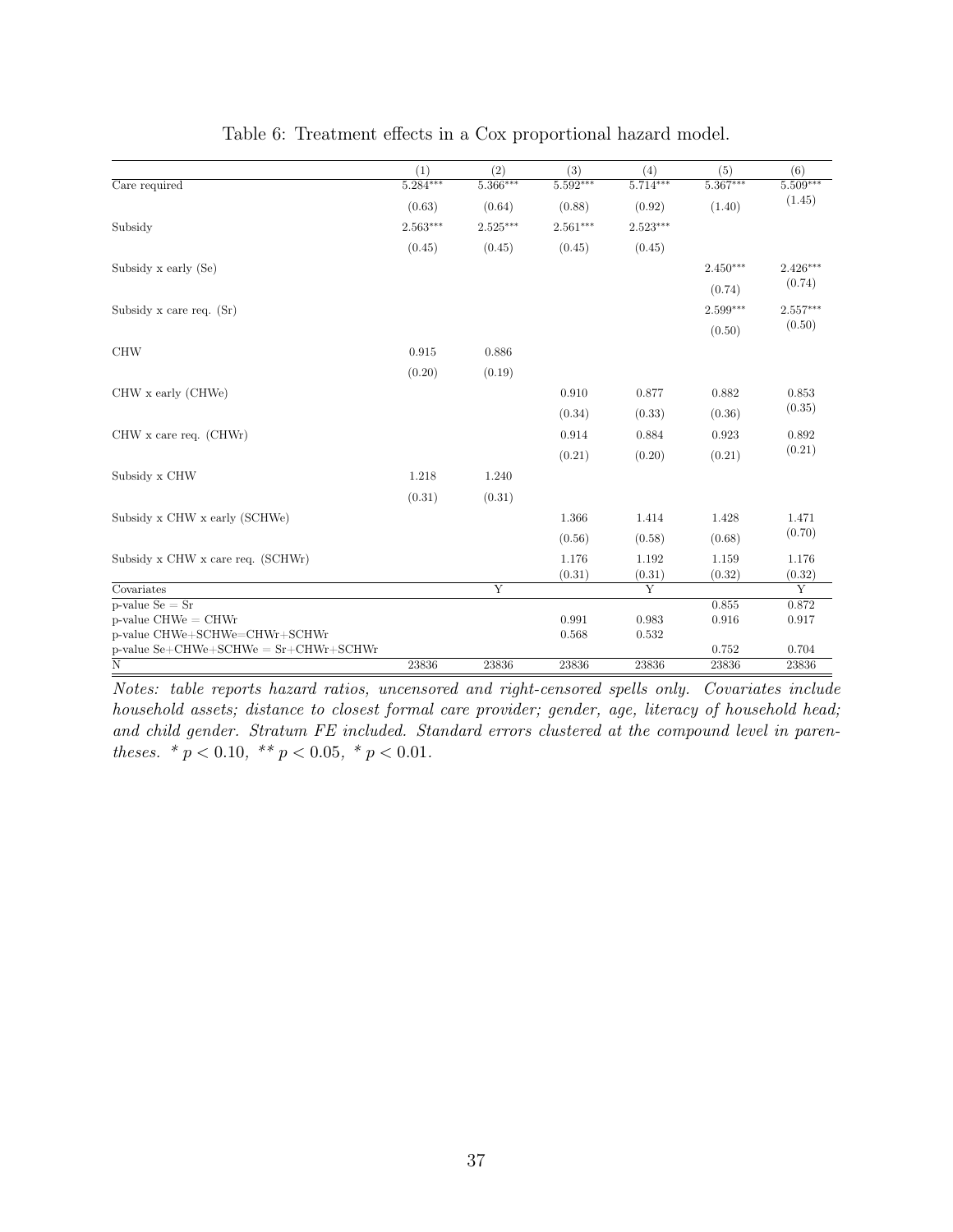Figure 1: The effect of providing a subsidy (A) and of aligning parents' beliefs with those of the policymaker (B).



Notes: the probability of not recovering  $\pi$  is increasing conditional on the spell continuing, due to learning about the illness. We assume parents have a higher cost threshold than the policymaker  $(K \geq K^*)$ . Panel A: beliefs are aligned so  $\pi = \pi^*$ , Panel B: parental beliefs  $\pi$  are the average of the policymaker's beliefs  $\pi^{*S}$  and  $\pi^{*L}$ .

Figure 2: Average daily probability of care seeking by day of the spell and treatment group, early vs. care-required classification according to the C-IMCI.



Notes: x-axis shows day of the spell; spell days after day seven are grouped. Graphs show point estimates of a fully dummied-out linear regression model along with 95% confidence intervals. Standard errors clustered at the compound level.